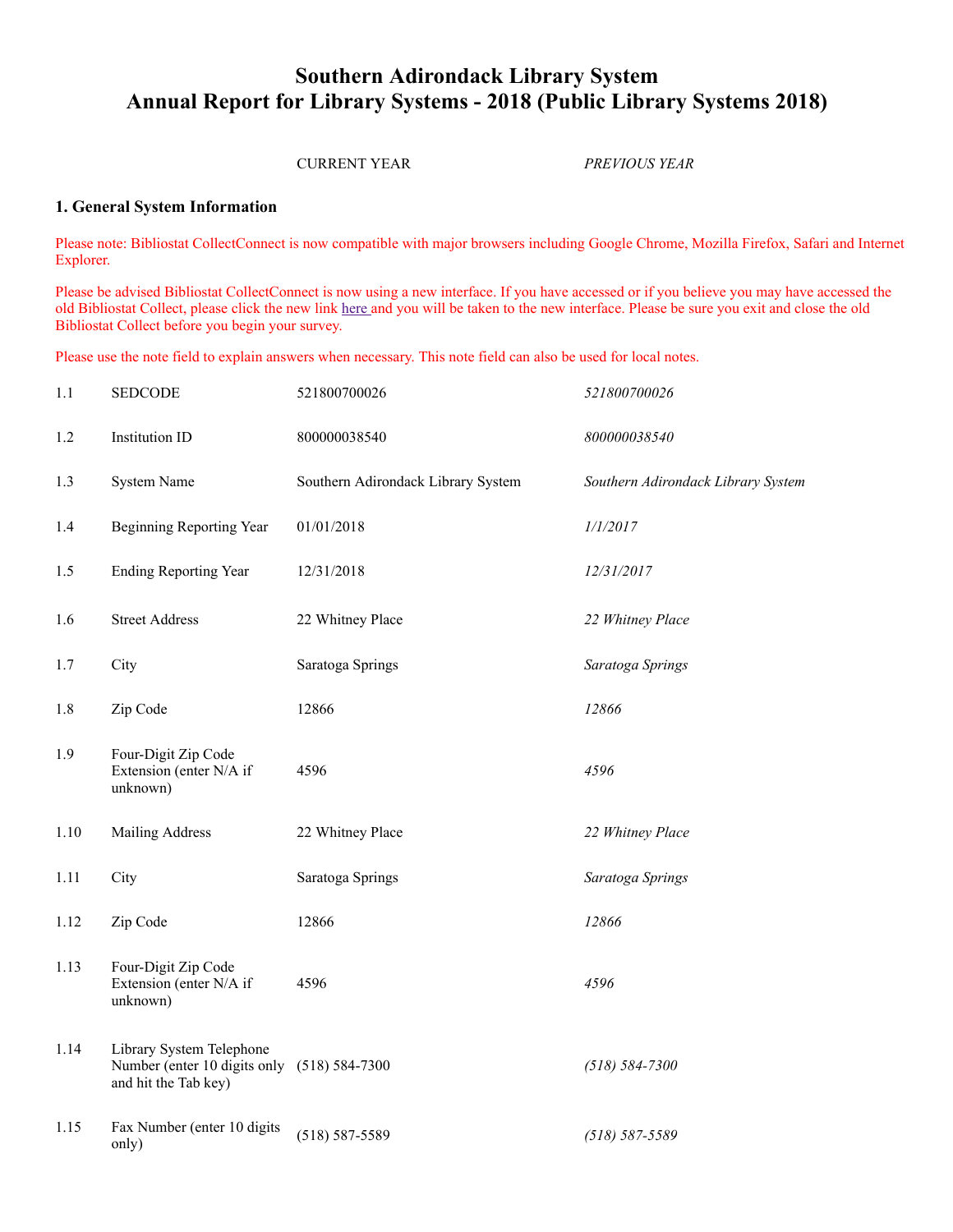| 1.16 | System Home Page URL                                                                                                                                                                 | www.sals.edu                                           | www.sals.edu                                                                       |
|------|--------------------------------------------------------------------------------------------------------------------------------------------------------------------------------------|--------------------------------------------------------|------------------------------------------------------------------------------------|
| 1.17 | URL of the system's complete http://salsblog.sals.edu/wp-<br>Plan of Service                                                                                                         | content/uploads/SALS-Plan-of-Service-2017-<br>2021.pdf | http://salsblog.sals.edu/wp-content/uploads/SALS-<br>Plan-of-Service-2017-2021.pdf |
| 1.18 | Population Chartered to Serve 353,366<br>$(2010 \text{ Census})$                                                                                                                     |                                                        | 353,366                                                                            |
| 1.19 | Area Chartered to Serve<br>(square miles)                                                                                                                                            | 4226                                                   | 4226                                                                               |
| 1.20 | Federal Employer<br><b>Identification Number</b>                                                                                                                                     | 141437196                                              | 141437196                                                                          |
| 1.21 | County                                                                                                                                                                               | Saratoga                                               | Saratoga                                                                           |
| 1.22 | County (Counties) Served                                                                                                                                                             | Saratoga, Warren, Washington, Hamilton                 | Saratoga, Warren, Washington, Hamilton                                             |
| 1.23 | School District                                                                                                                                                                      | Saratoga Springs City School District                  | Saratoga Springs City School District                                              |
| 1.24 | Title of System Director:<br>(drop-down): Mr., Mrs., Ms., Mrs.<br>Miss, Dr.                                                                                                          |                                                        | Mrs.                                                                               |
| 1.25 | First Name of System<br>Director                                                                                                                                                     | Sara                                                   | Sara                                                                               |
| 1.26 | Last Name of System<br>Director                                                                                                                                                      | Dallas                                                 | Dallas                                                                             |
| 1.27 | NYS Public Librarian<br>Certification Number of the<br>Director of Public Library<br>System, and Reference and<br><b>Research Library Resources</b><br>System.                       | 9597                                                   | 9597                                                                               |
| 1.32 | Telephone Number of the<br>System Director, including<br>area code and extension (enter (518) 581-7300 Ext.205<br>digits only, field will<br>automatically format with<br>extension) |                                                        | (518) 581-7300 Ext.205                                                             |
| 1.33 | E-Mail Address of the System sdallas@sals.edu<br>Director                                                                                                                            |                                                        | sdallas@sals.edu                                                                   |
| 1.34 | Fax Number of the System<br>Director (enter 10 digits only (518) 587-5589<br>and hit the Tab key)                                                                                    |                                                        | $(518) 587 - 5589$                                                                 |
| 1.35 | Name of Outreach<br>Coordinator                                                                                                                                                      | Erica Freudenberger                                    | Jill Ryder                                                                         |
| 1.48 | Is the library system a<br>member of the New York                                                                                                                                    | Y                                                      | Y                                                                                  |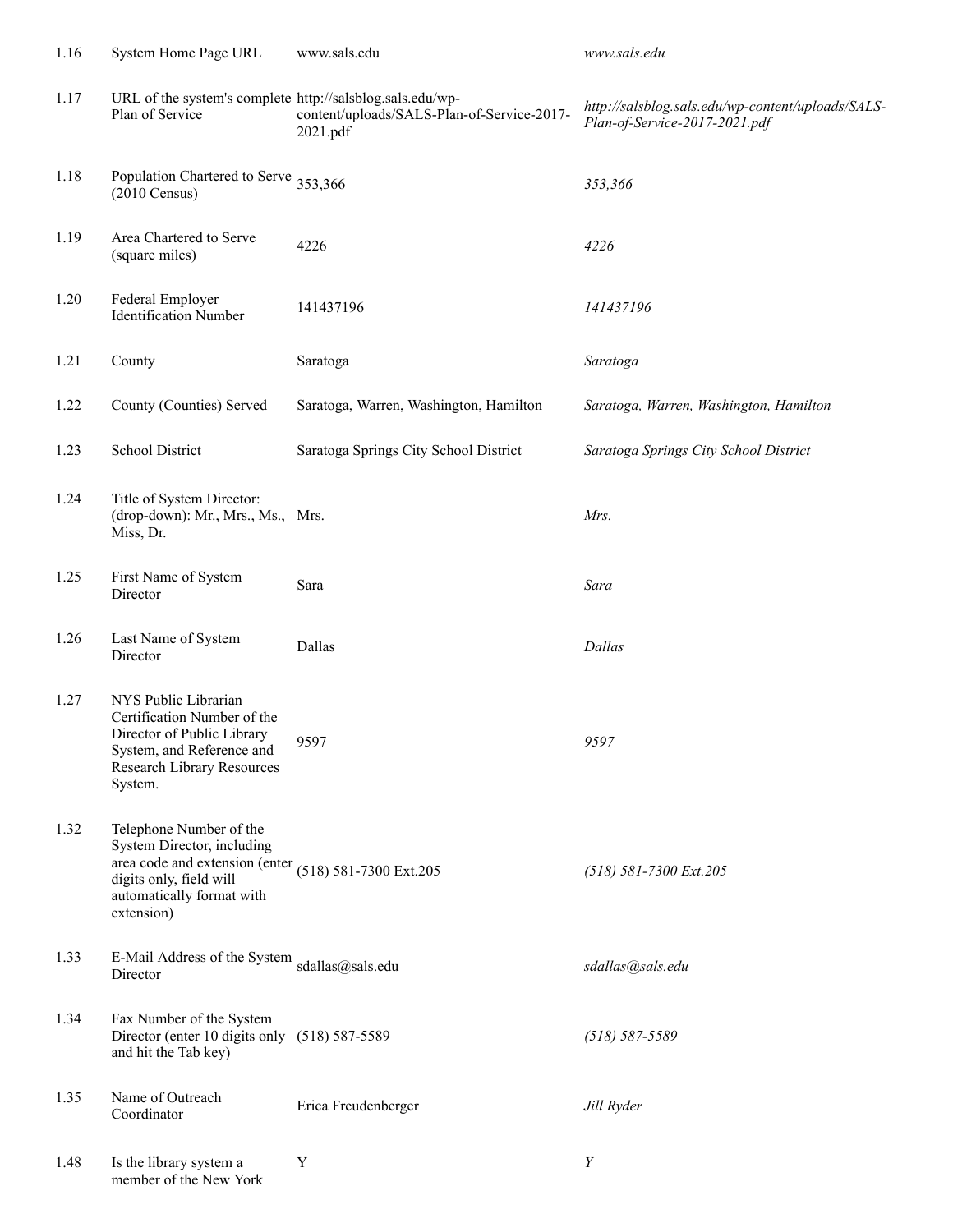State and Local Retirement System?

| 1.49 | Does the reporting system<br>have a contractual agreement<br>with a municipality or district<br>to provide library services to<br>residents of an area not served<br>by a chartered library? Enter<br>Y for Yes, N for No. If yes,<br>please complete one repeating<br>group for each contract. If no,<br>enter N/A on questions 1<br>through 5 of one repeating<br>group. | N   | N         |
|------|----------------------------------------------------------------------------------------------------------------------------------------------------------------------------------------------------------------------------------------------------------------------------------------------------------------------------------------------------------------------------|-----|-----------|
| 1.   | Name of Contracting<br>Municipality or District                                                                                                                                                                                                                                                                                                                            | N/A | $N\!/\!A$ |
| 2.   | Is this a written contract?<br>(Enter Y for Yes, N for No)                                                                                                                                                                                                                                                                                                                 | N/A | $N\!/\!A$ |
| 3.   | Population of the geographic<br>area served by this contract                                                                                                                                                                                                                                                                                                               | N/A | N/A       |
| 4.   | Dollar amount of contract                                                                                                                                                                                                                                                                                                                                                  | N/A | $N\!/\!A$ |
| 5.   | Indicate "Full" or "Partial"<br>range of services provided by N/A<br>this contract (Select one)                                                                                                                                                                                                                                                                            |     | N/A       |
| 1.50 | For the reporting year, has the<br>system experienced any<br>unusual circumstance(s) that<br>affected the statistics and/or<br>information reported (e.g.<br>natural disaster, fire, closed<br>for renovations, massive<br>weeding of collection, etc.)?<br>Indicate Y for Yes, N for No.<br>If Yes, please annotate using<br>the State note.                              | N   | N         |

THESE QUESTIONS ARE FOR NYC PUBLIC LIBRARY SYSTEMS ONLY. PLEASE PROCEED TO THE NEXT QUESTION.

- 1.51 President/CEO Name. If there is no President/CEO please enter "N/A"
- 1.52 President/CEO Phone Number
- 1.53 President/CEO Email

### **2. Personnel Information**

2.1 FTE (Full-Time Equivalent Calculation) The number of hours per work week used to compute 35 *35*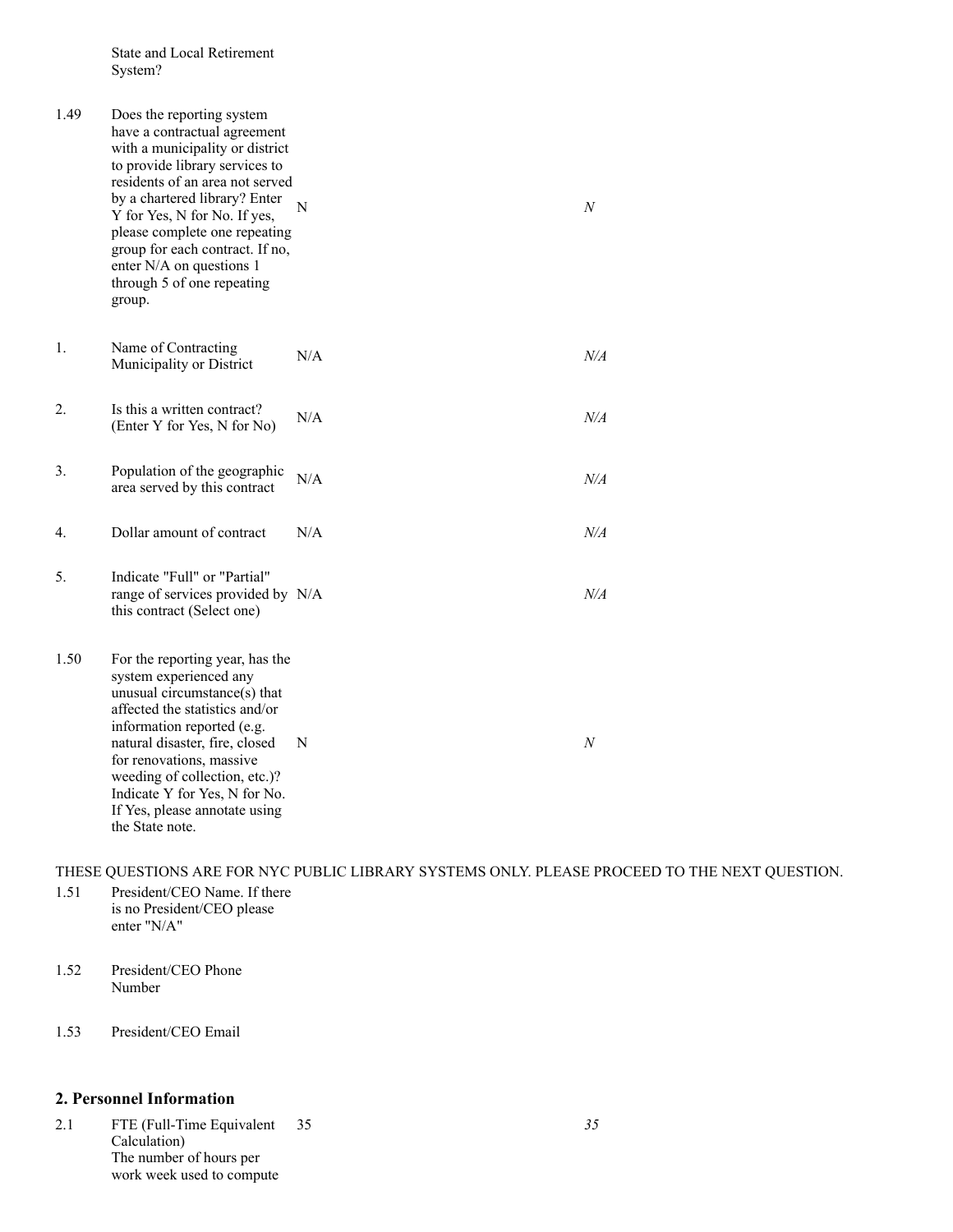#### **BUDGETED POSITIONS IN FULL-TIME EQUIVALENTS**

(enter to two decimal places; enter decimal point)

| 2.4  | Public Library System<br>Director per CR 90.3(f) -<br><b>Filled Position FTE</b>                    | 1                | 1              |
|------|-----------------------------------------------------------------------------------------------------|------------------|----------------|
| 2.5  | Public Library System<br>Director per CR 90.3(f) -<br><b>Vacant Position FTE</b>                    | $\boldsymbol{0}$ | $\theta$       |
| 2.10 | Librarians - Filled Position(s) $\frac{1}{2}$<br><b>FTE</b>                                         |                  | $\overline{c}$ |
| 2.11 | Librarians - Vacant<br>Position(s) FTE                                                              | $\theta$         | $\theta$       |
| 2.12 | Outreach Coordinator<br>(certified) per CR 90.3 $(1)(2)$ 1<br>(iii) - Filled Position FTE           |                  | 1              |
| 2.13 | Outreach Coordinator<br>(certified) per CR 90.3 $(1)(2)$ 0<br>(iii) - Vacant Position FTE           |                  | $\theta$       |
| 2.14 | Total Certified Librarians -<br>Filled Position(s) FTE (total<br>questions $2.4 + 2.10 + 2.12$      | 4.00             | 4.00           |
| 2.15 | Total Certified Librarians -<br>Vacant Position(s) FTE (total 0.00<br>questions $2.5 + 2.11 + 2.13$ |                  | 0.00           |
| 2.16 | Total Other Professional Staff $6$<br>- Filled Position(s) FTE                                      |                  | 6              |
| 2.17 | Total Other Professional Staff $_0$<br>- Vacant Position(s) FTE                                     |                  | $\theta$       |
| 2.18 | Total Other Staff - Filled<br>Position(s) FTE                                                       | 4                | $\overline{4}$ |
| 2.19 | Total Other Staff - Vacant<br>Position(s) FTE                                                       | $\mathbf{0}$     | $\theta$       |
| 2.20 | <b>Total Paid Staff - Filled</b><br>Position(s) FTE (total<br>questions $2.14 + 2.16 + 2.18$        | 14.00            | 14.00          |
| 2.21 | <b>Total Paid Staff - Vacant</b><br>Position(s) FTE (total<br>questions $2.15 + 2.17 + 2.19$        | 0.00             | 0.00           |
|      | <b>SALARY INFORMATION</b>                                                                           |                  |                |
| 2.22 | Entry-Level Librarian                                                                               | 1                | 1              |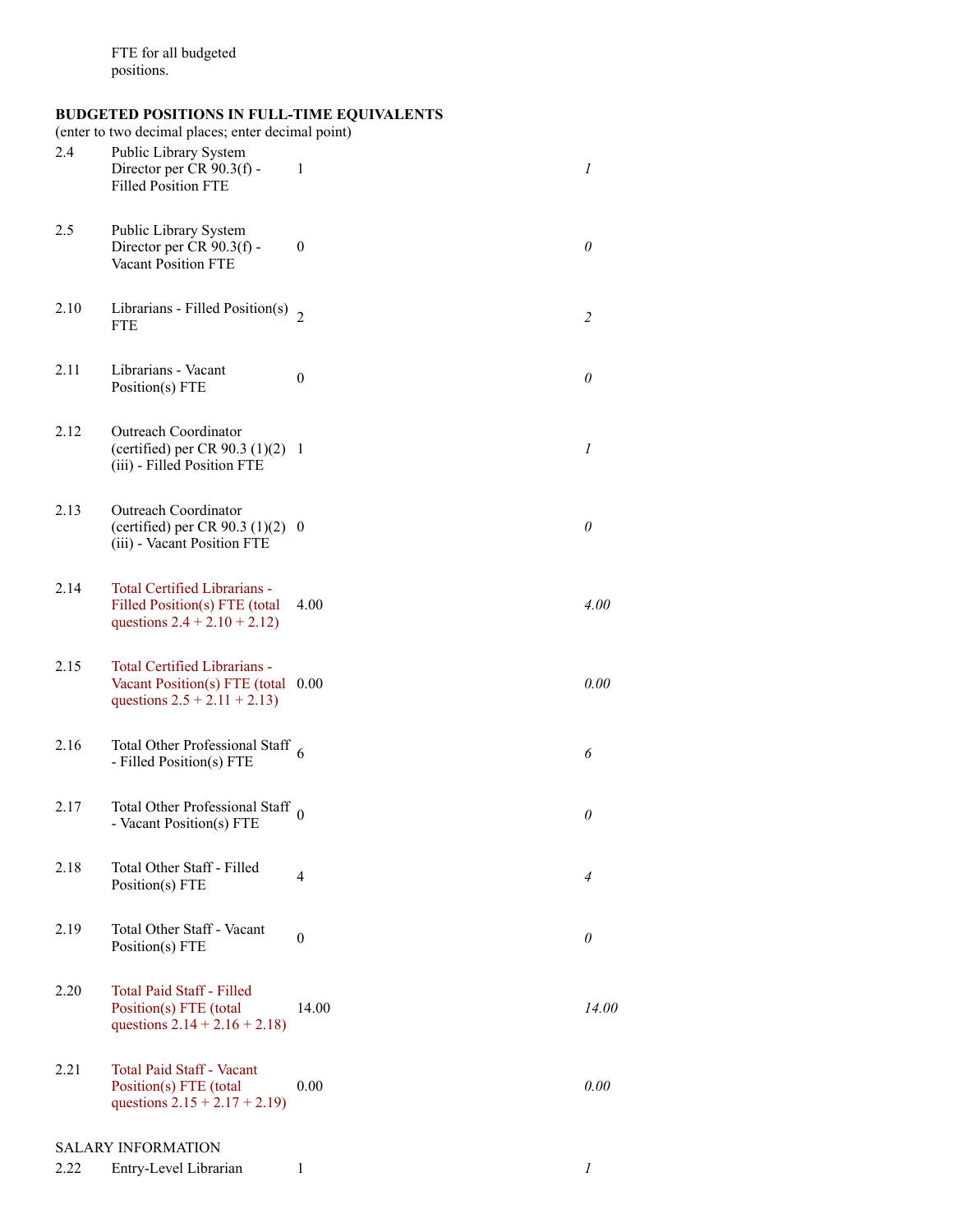(certified) FTE

| 2.23 | Entry-Level Librarian<br>(certified) Current Annual<br>Salary | \$42,435  | \$41,000  |
|------|---------------------------------------------------------------|-----------|-----------|
| 2.24 | <b>System Director FTE</b>                                    |           |           |
| 2.25 | <b>System Director Current</b><br><b>Annual Salary</b>        | \$126,772 | \$122,485 |

### **3. System Membership, Outlets and Governance**

|      | PUBLIC SERVICE OUTLETS                                                                               |                |                |
|------|------------------------------------------------------------------------------------------------------|----------------|----------------|
| 3.9  | Number of member libraries.<br>Do not include branches.                                              | 34             | 34             |
| 3.15 | Main Library/System<br>Headquarters                                                                  | 1              | $\mathcal{I}$  |
| 3.16 | Indicate the year the system<br>building was initially<br>constructed                                | 1963           | 1963           |
| 3.17 | Indicate the year the system<br>building underwent a major<br>renovation costing \$25,000 or<br>more | 2017           | 2017           |
| 3.18 | Square footage of the system<br>building                                                             | 8,537          | 8,537          |
| 3.19 | Branches of the Library<br>System                                                                    | $\theta$       | $\theta$       |
| 3.20 | Bookmobiles                                                                                          | $\theta$       | $\theta$       |
| 3.21 | <b>Reading Centers</b>                                                                               | $\overline{0}$ | $\theta$       |
| 3.22 | Other Outlets                                                                                        | 6              | $\overline{7}$ |
| 3.23 | <b>Total Public Service Outlets</b><br>(total questions 3.15 through<br>3.19)                        | 7              | 8              |

3.24 Name of Central Library/Co-Central Libraries Crandall Public Library *Crandall Public Library*

### BOARD/COUNCIL MEETINGS

3.25 Total number of public library system/3Rs board meetings or school library system council 9 meetings held during reporting year 9 *8*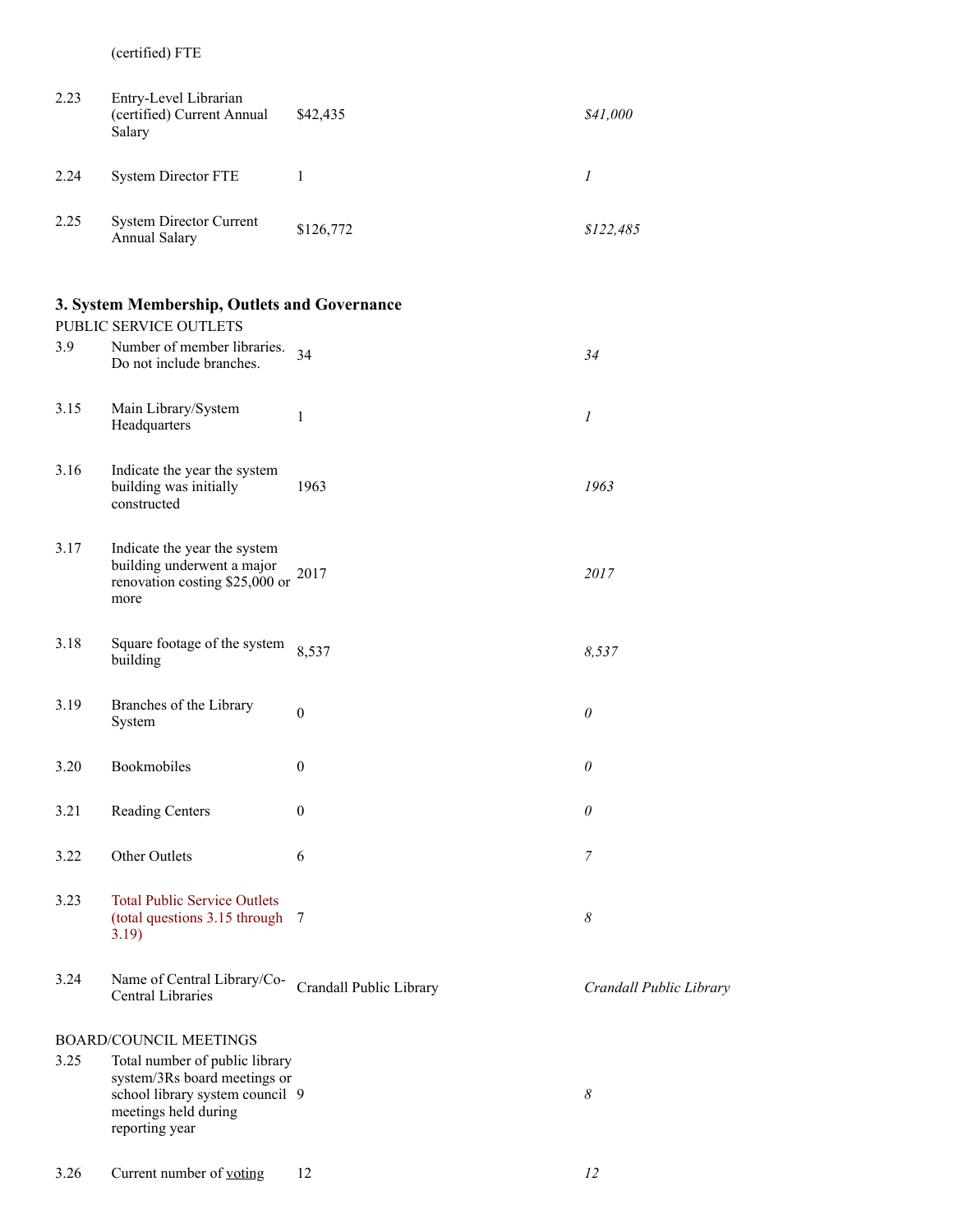positions on system board/council. Please add a note if this has changed from the previous year report.

3.27 Term length for system board/council members. Please add a note if this has changed from the previous year report. 5 years *5 years*

Note: For questions which include a choice of "Other" in a drop-down menu, please add a State Note of explanation when "Other" is chosen. Also please see individual instructions for these questions for any further requirements.

3.28 Board/Council Selection - Enter Board/Council Selection Code (select one; drop-down). If O is selected, E please use the State note to explain how members were named to the Board/Council. E  $E$ 

#### **SYSTEM BOARD/COUNCIL**

Public Library Systems - enter information for the period January 1, 2019, through December 31, 2019.

President/Council Chair

| 3.29 | Title (drop-down): Mr., Mrs.,<br>Ms., Miss, Dr., The<br>Honorable, The Reverend,<br>Other (specify using the State<br>note), Vacant | Mr.                         | Mr.                         |
|------|-------------------------------------------------------------------------------------------------------------------------------------|-----------------------------|-----------------------------|
| 3.30 | First Name                                                                                                                          | Jordan                      | Jordan                      |
| 3.31 | Last Name                                                                                                                           | Hornstein                   | Hornstein                   |
| 3.32 | <b>Institutional Affiliation</b>                                                                                                    | Pendragon Theatre           | Pendragon Theatre           |
| 3.33 | Professional Title                                                                                                                  | Actor and retired teacher   | Actor and Retired teacher   |
| 3.34 | Mailing Address                                                                                                                     | 22 Greylock Road            | 22 Greylock Road            |
| 3.35 | City                                                                                                                                | Long Lake                   | Long Lake                   |
| 3.36 | Zip Code (enter five digits<br>only)                                                                                                | 12847                       | 12847                       |
| 3.37 | Telephone for the Board<br>President (enter 10 digits only (315) 354-5699<br>and hit the Tab key)                                   |                             | $(315)$ 354-5699            |
| 3.38 | E-mail Address                                                                                                                      | jjhornstein@frontiernet.net | jjhornstein@frontiernet.net |
| 3.39 | Term Begins - Month                                                                                                                 | June                        | June                        |
| 3.40 | Term Begins - Year (yyyy)                                                                                                           | 2015                        | 2015                        |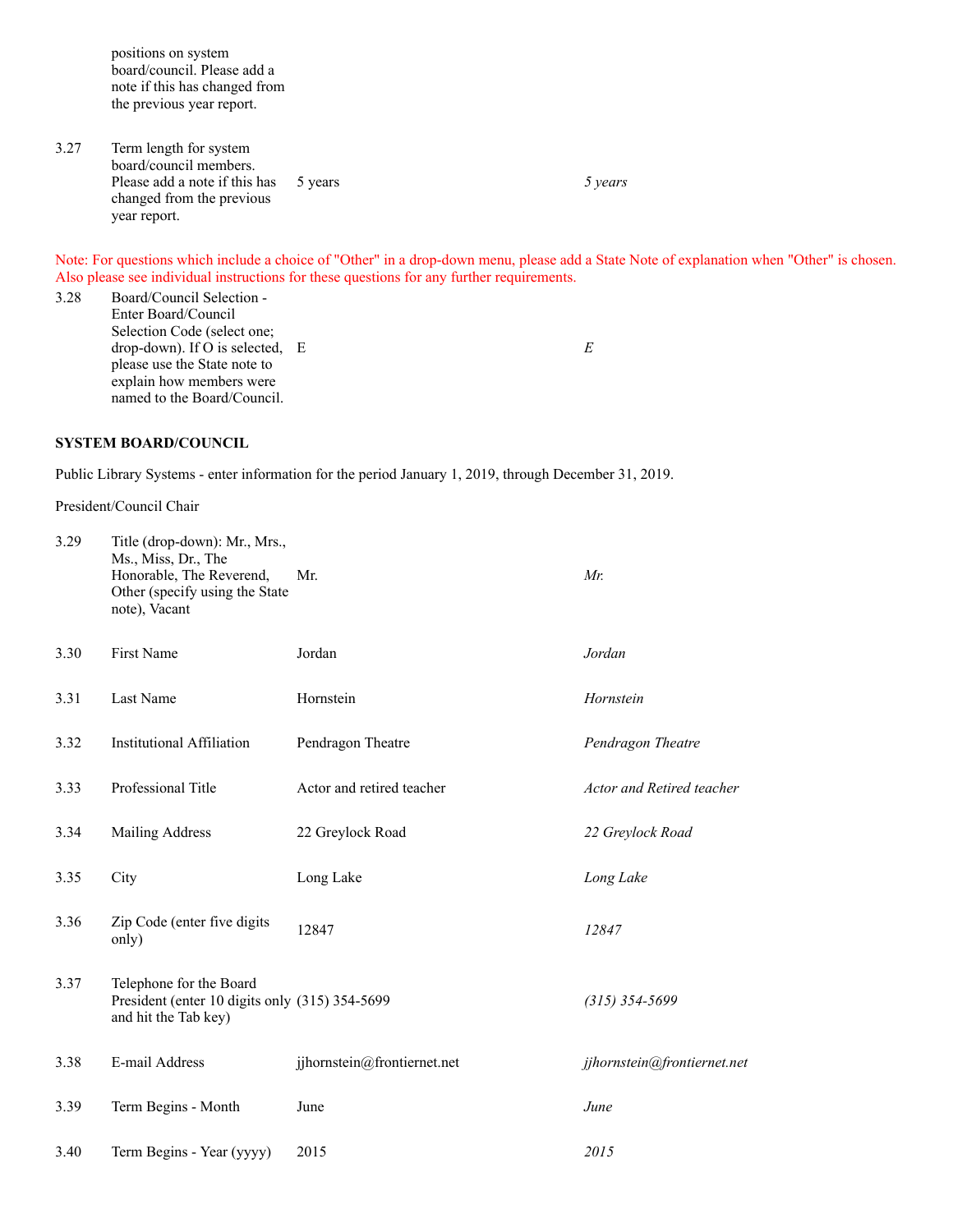| 3.41 | Term Expires - Month or N/A May                                                                                                                                                                                                                     |            | May              |
|------|-----------------------------------------------------------------------------------------------------------------------------------------------------------------------------------------------------------------------------------------------------|------------|------------------|
| 3.42 | Term Expires - Year (YYYY) 2020<br>or $N/A$                                                                                                                                                                                                         |            | 2020             |
| 3.43 | Is this trustee serving a full<br>term? If No, add a State Note<br>if this trustee's term is not a<br>full term (for example, this<br>trustee was appointed to<br>complete the remainder of a<br>term of a trustee who resigned<br>their position). | Yes        | Yes              |
| 3.44 | The date the board president<br>took the Oath of Office<br>(mm/dd/yyyy)                                                                                                                                                                             | 06/16/2015 | 06/16/2015       |
| 3.45 | The date the Oath of Office<br>was filed with town or county $06/16/2015$<br>clerk (mm/dd/yyyy)                                                                                                                                                     |            | 06/16/2015       |
| 3.46 | Is this a brand new trustee?                                                                                                                                                                                                                        | N          | $\boldsymbol{N}$ |

Board/Council Member - complete one record for each Board/Council Member. For each vacant position, select "Vacant" in question 1, and enter N/A in questions 2-16 of the repeating group. You may 1) enter the data for the Board/Council Members directly into the survey as usual or 2) send Baker and Taylor the data for this section to be uploaded into Collect. If you choose to send your data for uploading, you must enter the data into the spreadsheet form available in the survey by clicking [here.](http://collectconnect.baker-taylor.com:8080/Board/2018/**OrgID**.xlsx) Complete this form and email it to [bibliostat@btol.com.](mailto:bibliostat@btol.com) The number of Council members must be 5 to 11 (no less than five and no more than 11).

| 1.  | Title (drop-down): Mr., Mrs.,<br>Ms., Miss, Dr., The<br>Honorable, The Reverend,<br>Other (specify using the State<br>note), Vacant | Ms.                                | Mrs.                               |
|-----|-------------------------------------------------------------------------------------------------------------------------------------|------------------------------------|------------------------------------|
| 2.  | First Name                                                                                                                          | Linda                              | Linda                              |
| 3.  | Last Name                                                                                                                           | Borden                             | <b>Borden</b>                      |
| 4.  | <b>Institutional Affiliation</b>                                                                                                    | Greenwich, Hoosic Valley and BOCES | Greenwich, Hoosic Valley and BOCES |
| 5.  | Professional Title                                                                                                                  | Retired teacher                    | Retired Teacher                    |
| 6.  | Mailing Address                                                                                                                     | 2809 Valley Falls Road             | 2809 Valley Falls Road             |
| 7.  | City                                                                                                                                | Schaghticoke                       | Schaghticoke                       |
| 8.  | Zip Code (enter five digits<br>only)                                                                                                | 12154                              | 12154                              |
| 9.  | Term Begins - Month                                                                                                                 | June                               | June                               |
| 10. | Term Begins - Year (yyyy)                                                                                                           | 2015                               | 2015                               |
| 11. | Term Expires - Month or N/A May                                                                                                     |                                    | May                                |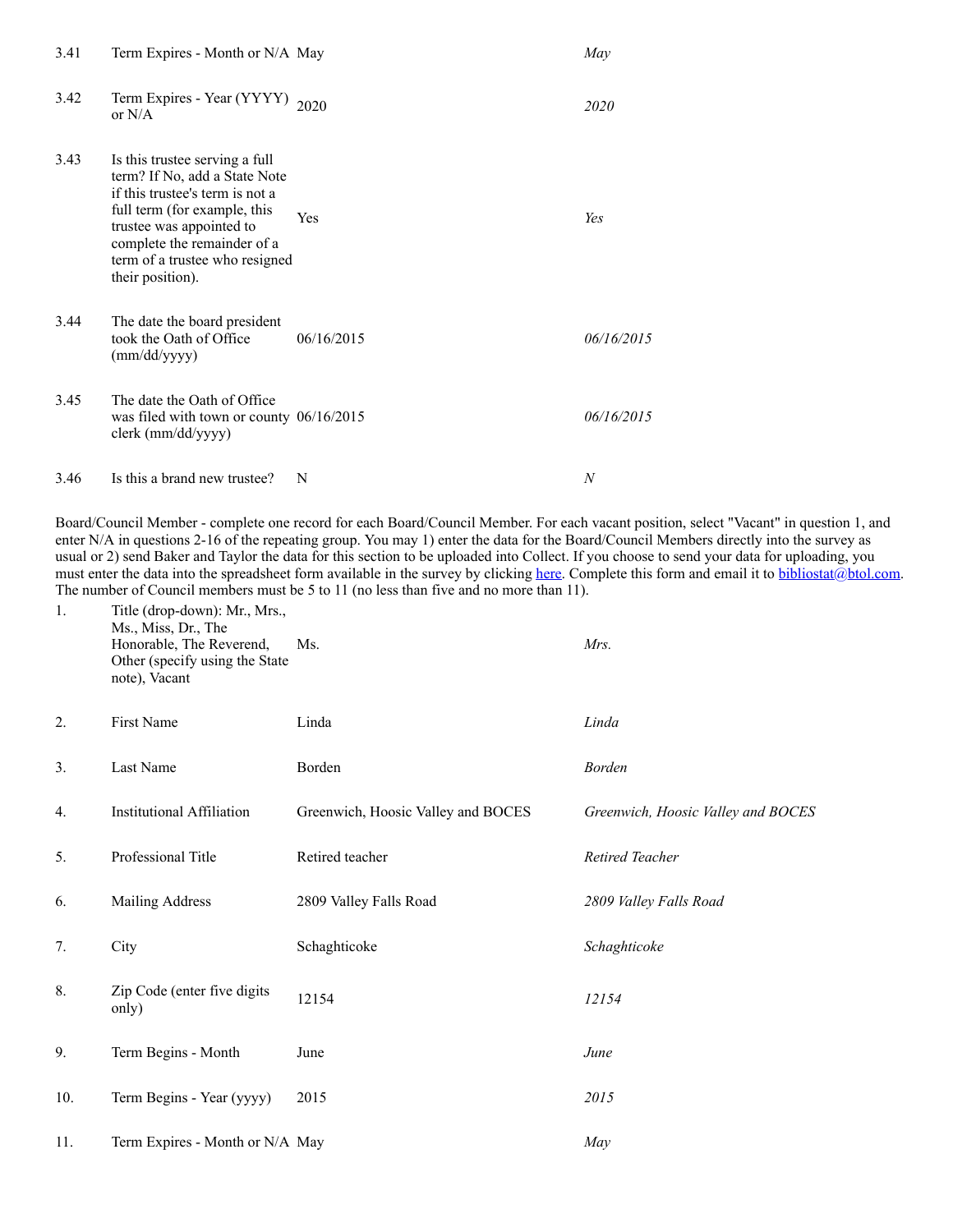| 12. | Term Expires - Year (YYYY) 2020<br>or $N/A$                                                                                                                                                            |                                     | 2020                       |
|-----|--------------------------------------------------------------------------------------------------------------------------------------------------------------------------------------------------------|-------------------------------------|----------------------------|
| 13. | Is this trustee serving a full<br>term? If No, add a State Note<br>(for example, this trustee was<br>appointed to complete the<br>remainder of a term of a<br>trustee who resigned their<br>position). | Y                                   | $\boldsymbol{Y}$           |
| 14. | The date the trustee took the<br>Oath of Office (mm/dd/yyyy)                                                                                                                                           | 6/16/2015                           | 6/16/2015                  |
| 15. | The date the Oath of Office<br>was filed with town or county 6/16/2015<br>clerk (mm/dd/yyyy)                                                                                                           |                                     | 6/16/2015                  |
| 16. | Is this a brand new trustee?                                                                                                                                                                           | N                                   | $\cal N$                   |
| 1.  | Title (drop-down): Mr., Mrs.,<br>Ms., Miss, Dr., The<br>Honorable, The Reverend,<br>Other (specify using the State<br>note), Vacant                                                                    | Mrs.                                | Mrs.                       |
| 2.  | First Name                                                                                                                                                                                             | Karen                               | Christine                  |
| 3.  | Last Name                                                                                                                                                                                              | McComb                              | Connell                    |
| 4.  | <b>Institutional Affiliation</b>                                                                                                                                                                       | Albany College of Pharmacy          | NYS                        |
| 5.  | Professional Title                                                                                                                                                                                     | Retired professor and pt pharmacist | Retired Technology Manager |
| 6.  | Mailing Address                                                                                                                                                                                        | <b>Box 61</b>                       | 33 Belanger Avenue         |
| 7.  | City                                                                                                                                                                                                   | Speculator                          | Waterford                  |
| 8.  | Zip Code (enter five digits<br>only)                                                                                                                                                                   | 12164                               | 12188                      |
| 9.  | Term Begins - Month                                                                                                                                                                                    | June                                | June                       |
| 10. | Term Begins - Year (yyyy)                                                                                                                                                                              | 2015                                | 2015                       |
| 11. | Term Expires - Month or N/A May                                                                                                                                                                        |                                     | May                        |
| 12. | Term Expires - Year (YYYY)<br>or $N/A$                                                                                                                                                                 | 2020                                | 2020                       |
| 13. | Is this trustee serving a full<br>term? If No, add a State Note<br>(for example, this trustee was<br>appointed to complete the<br>remainder of a term of a                                             | Y                                   | Y                          |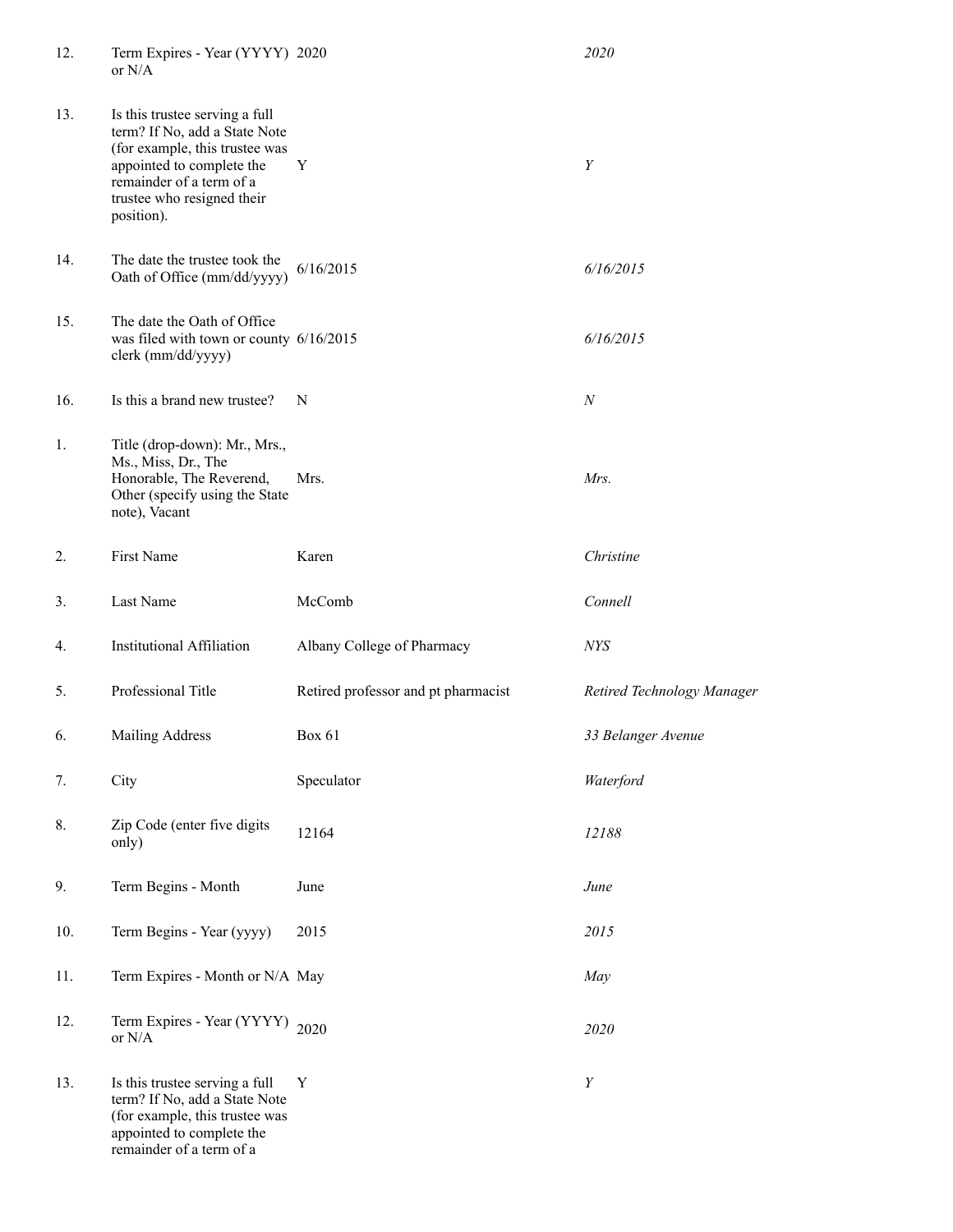|     | trustee who resigned their<br>position).                                                                                                                                                               |                               |                                      |
|-----|--------------------------------------------------------------------------------------------------------------------------------------------------------------------------------------------------------|-------------------------------|--------------------------------------|
| 14. | The date the trustee took the<br>Oath of Office (mm/dd/yyyy)                                                                                                                                           | 06/16/2015                    | 06/16/2015                           |
| 15. | The date the Oath of Office<br>was filed with town or county 06/16/2015<br>clerk (mm/dd/yyyy)                                                                                                          |                               | 06/16/2015                           |
| 16. | Is this a brand new trustee?                                                                                                                                                                           | N                             | $\boldsymbol{N}$                     |
| 1.  | Title (drop-down): Mr., Mrs.,<br>Ms., Miss, Dr., The<br>Honorable, The Reverend,<br>Other (specify using the State<br>note), Vacant                                                                    | Mrs.                          | Mr.                                  |
| 2.  | First Name                                                                                                                                                                                             | Dale                          | Paul                                 |
| 3.  | Last Name                                                                                                                                                                                              | Nemer                         | Mays                                 |
| 4.  | <b>Institutional Affiliation</b>                                                                                                                                                                       | Skidmore College              | Butler, Rowland, Mays Architects LLP |
| 5.  | Professional Title                                                                                                                                                                                     | Assoc. Director of Admissions | Architect                            |
| 6.  | Mailing Address                                                                                                                                                                                        | 15 Greenwood Avenue           | 57 West High Street                  |
| 7.  | City                                                                                                                                                                                                   | Queensbury                    | <b>Ballston Spa</b>                  |
| 8.  | Zip Code (enter five digits<br>only)                                                                                                                                                                   | 12804                         | 12020                                |
| 9.  | Term Begins - Month                                                                                                                                                                                    | June                          | June                                 |
| 10. | Term Begins - Year (yyyy)                                                                                                                                                                              | 2016                          | 2013                                 |
| 11. | Term Expires - Month or N/A May                                                                                                                                                                        |                               | May                                  |
| 12. | Term Expires - Year (YYYY)<br>or $N/A$                                                                                                                                                                 | 2021                          | 2018                                 |
| 13. | Is this trustee serving a full<br>term? If No, add a State Note<br>(for example, this trustee was<br>appointed to complete the<br>remainder of a term of a<br>trustee who resigned their<br>position). | Y                             | Y                                    |
| 14. | The date the trustee took the<br>Oath of Office (mm/dd/yyyy)                                                                                                                                           | 06/20/2016                    | 06/18/2013                           |
| 15. | The date the Oath of Office<br>was filed with town or county 06/21/2016<br>clerk (mm/dd/yyyy)                                                                                                          |                               | 07/03/2013                           |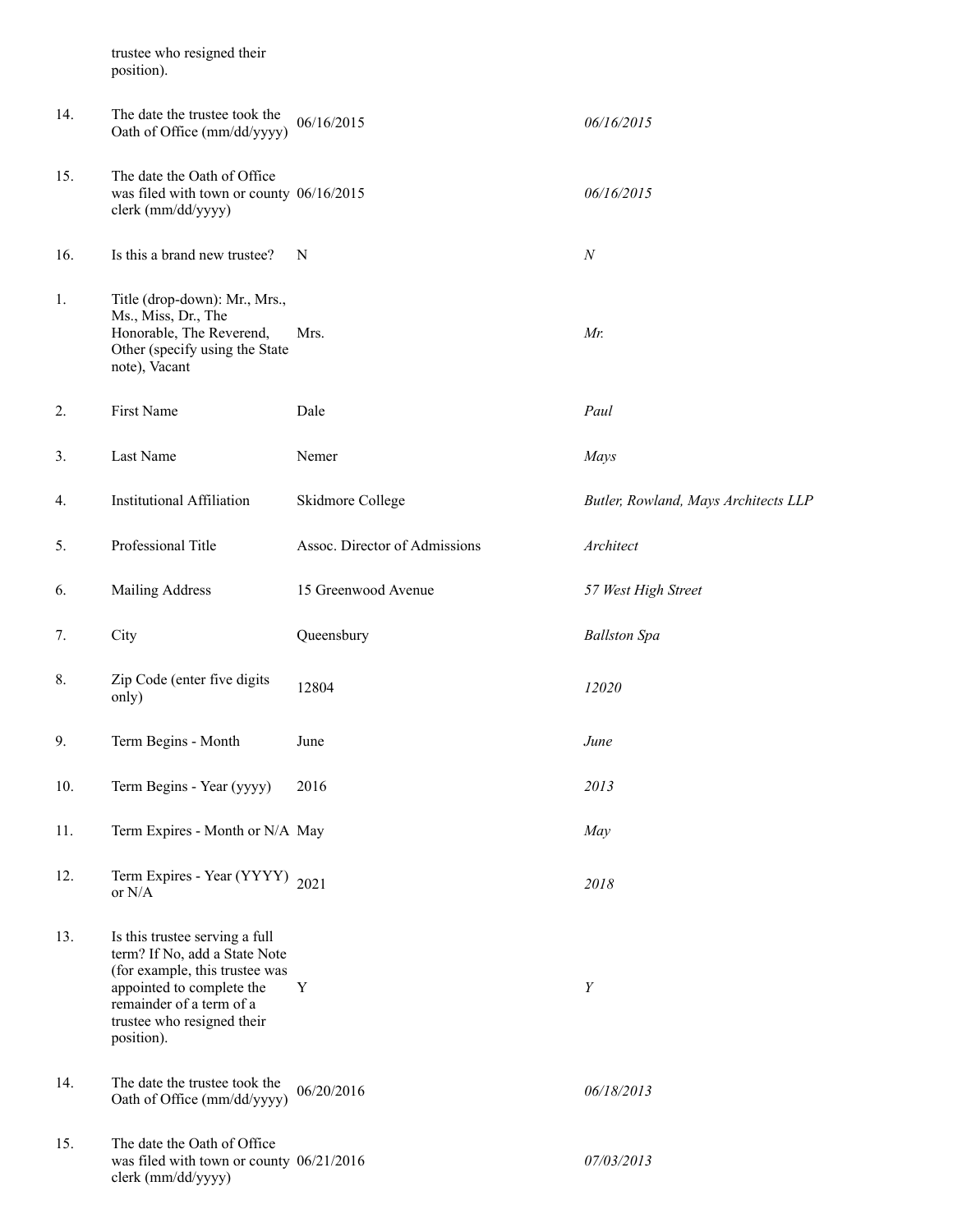| 16. | Is this a brand new trustee?                                                                                                                                                                           | N               | $\cal N$                            |
|-----|--------------------------------------------------------------------------------------------------------------------------------------------------------------------------------------------------------|-----------------|-------------------------------------|
| 1.  | Title (drop-down): Mr., Mrs.,<br>Ms., Miss, Dr., The<br>Honorable, The Reverend,<br>Other (specify using the State<br>note), Vacant                                                                    | Mr.             | Mrs.                                |
| 2.  | First Name                                                                                                                                                                                             | Robert          | Karen                               |
| 3.  | Last Name                                                                                                                                                                                              | Odess           | <b>McComb</b>                       |
| 4.  | <b>Institutional Affiliation</b>                                                                                                                                                                       |                 | Albany College of Pharmacy          |
| 5.  | Professional Title                                                                                                                                                                                     | Retired teacher | Retired professor and pt pharmacist |
| 6.  | Mailing Address                                                                                                                                                                                        | 48 Dailey Lane  | Box 61                              |
| 7.  | City                                                                                                                                                                                                   | <b>Buskirk</b>  | Speculator                          |
| 8.  | Zip Code (enter five digits<br>only)                                                                                                                                                                   | 12028           | 12164                               |
| 9.  | Term Begins - Month                                                                                                                                                                                    | June            | June                                |
| 10. | Term Begins - Year (yyyy)                                                                                                                                                                              | 2017            | 2015                                |
| 11. | Term Expires - Month or N/A May                                                                                                                                                                        |                 | May                                 |
| 12. | Term Expires - Year (YYYY) 2022<br>or N/A                                                                                                                                                              |                 | 2020                                |
| 13. | Is this trustee serving a full<br>term? If No, add a State Note<br>(for example, this trustee was<br>appointed to complete the<br>remainder of a term of a<br>trustee who resigned their<br>position). | $\mathbf Y$     | Y                                   |
| 14. | The date the trustee took the<br>Oath of Office (mm/dd/yyyy)                                                                                                                                           | 06/20/2017      | 06/16/2015                          |
| 15. | The date the Oath of Office<br>was filed with town or county 06/26/2017<br>clerk (mm/dd/yyyy)                                                                                                          |                 | 06/16/2015                          |
| 16. | Is this a brand new trustee?                                                                                                                                                                           | N               | $\boldsymbol{N}$                    |
| 1.  | Title (drop-down): Mr., Mrs.,<br>Ms., Miss, Dr., The<br>Honorable, The Reverend,<br>Other (specify using the State<br>note), Vacant                                                                    | Mr.             | Mrs.                                |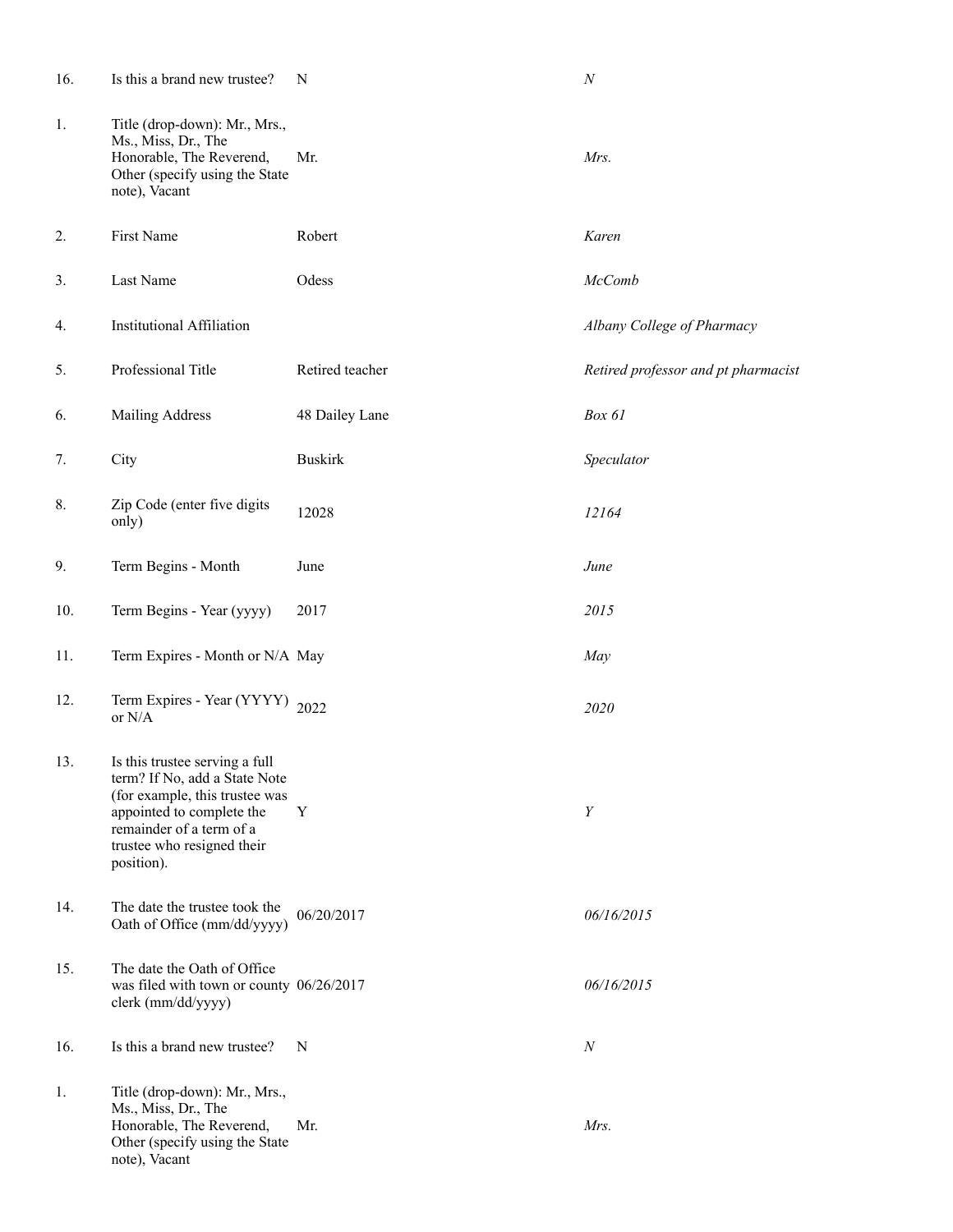| 2.  | First Name                                                                                                                                                                                             | John                                   | Dale                          |
|-----|--------------------------------------------------------------------------------------------------------------------------------------------------------------------------------------------------------|----------------------------------------|-------------------------------|
| 3.  | Last Name                                                                                                                                                                                              | Plantier                               | Nemer                         |
| 4.  | <b>Institutional Affiliation</b>                                                                                                                                                                       |                                        | Skidmore College              |
| 5.  | Professional Title                                                                                                                                                                                     | Retired designer                       | Assoc. Director of Admissions |
| 6.  | <b>Mailing Address</b>                                                                                                                                                                                 | 74 Circular Street                     | 15 Greenwood Avenue           |
| 7.  | City                                                                                                                                                                                                   | Lake Luzerne                           | Queensbury                    |
| 8.  | Zip Code (enter five digits<br>only)                                                                                                                                                                   | 12846                                  | 12804                         |
| 9.  | Term Begins - Month                                                                                                                                                                                    | June                                   | June                          |
| 10. | Term Begins - Year (yyyy)                                                                                                                                                                              | 2015                                   | 2016                          |
| 11. | Term Expires - Month or N/A May                                                                                                                                                                        |                                        | May                           |
| 12. | Term Expires - Year (YYYY) 2020<br>or N/A                                                                                                                                                              |                                        | 2021                          |
| 13. | Is this trustee serving a full<br>term? If No, add a State Note<br>(for example, this trustee was<br>appointed to complete the<br>remainder of a term of a<br>trustee who resigned their<br>position). | Y                                      | Y                             |
| 14. | The date the trustee took the<br>Oath of Office (mm/dd/yyyy)                                                                                                                                           | 06/16/2015                             | 06/20/2016                    |
| 15. | The date the Oath of Office<br>was filed with town or county 06/16/2015<br>clerk (mm/dd/yyyy)                                                                                                          |                                        | 06/21/2016                    |
| 16. | Is this a brand new trustee?                                                                                                                                                                           | N                                      | $\boldsymbol{N}$              |
| 1.  | Title (drop-down): Mr., Mrs.,<br>Ms., Miss, Dr., The<br>Honorable, The Reverend,<br>Other (specify using the State<br>note), Vacant                                                                    | Ms.                                    | Mr.                           |
| 2.  | First Name                                                                                                                                                                                             | Nancy                                  | Robert                        |
| 3.  | Last Name                                                                                                                                                                                              | Seifts                                 | Odess                         |
| 4.  | <b>Institutional Affiliation</b>                                                                                                                                                                       | Town of Lake Pleasant                  |                               |
| 5.  | Professional Title                                                                                                                                                                                     | Principal Account Clerk/Budget Officer | Retired Teacher               |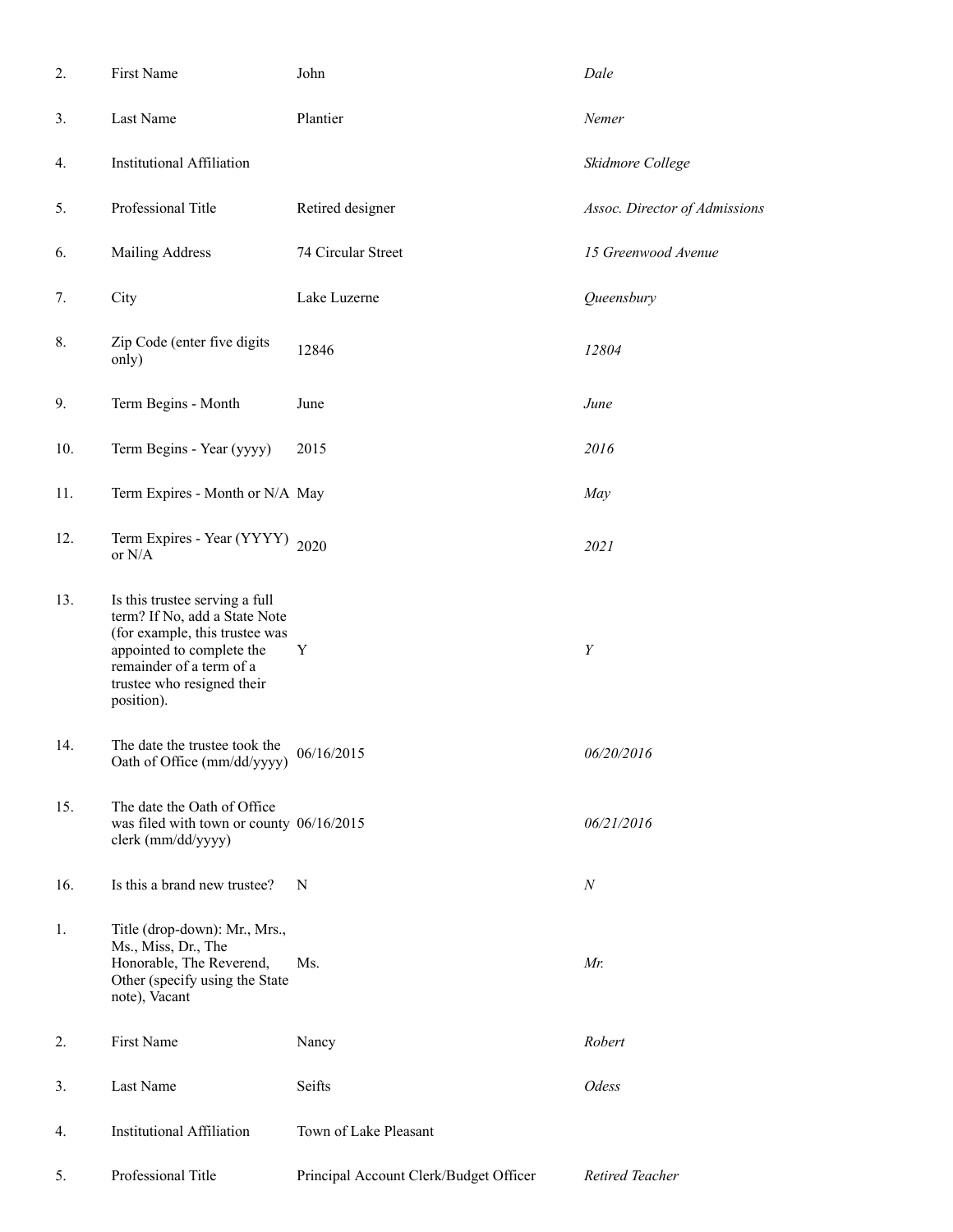| 6.  | Mailing Address                                                                                                                                                                                        | PO Box 623, Route 8                      | 48 Dailey Lane        |
|-----|--------------------------------------------------------------------------------------------------------------------------------------------------------------------------------------------------------|------------------------------------------|-----------------------|
| 7.  | City                                                                                                                                                                                                   | Lake Pleasant                            | <b>Buskirk</b>        |
| 8.  | Zip Code (enter five digits<br>only)                                                                                                                                                                   | 12108                                    | 12028                 |
| 9.  | Term Begins - Month                                                                                                                                                                                    | June                                     | June                  |
| 10. | Term Begins - Year (yyyy)                                                                                                                                                                              | 2017                                     | 2017                  |
| 11. | Term Expires - Month or N/A May                                                                                                                                                                        |                                          | May                   |
| 12. | Term Expires - Year (YYYY)<br>or $N/A$                                                                                                                                                                 | 2022                                     | 2022                  |
| 13. | Is this trustee serving a full<br>term? If No, add a State Note<br>(for example, this trustee was<br>appointed to complete the<br>remainder of a term of a<br>trustee who resigned their<br>position). | Y                                        | Y                     |
| 14. | The date the trustee took the<br>Oath of Office (mm/dd/yyyy)                                                                                                                                           | 06/20/2017                               | 06/20/2017            |
| 15. | The date the Oath of Office<br>was filed with town or county 06/26/2017<br>clerk (mm/dd/yyyy)                                                                                                          |                                          | 06/26/2017            |
| 16. | Is this a brand new trustee?                                                                                                                                                                           | N                                        | $\boldsymbol{N}$      |
| 1.  | Title (drop-down): Mr., Mrs.,<br>Ms., Miss, Dr., The<br>Honorable, The Reverend,<br>Other (specify using the State<br>note), Vacant                                                                    | Mr.                                      | $Ms$ .                |
| 2.  | First Name                                                                                                                                                                                             | Russell                                  | Sandra                |
| 3.  | Last Name                                                                                                                                                                                              | Wise                                     | Payne                 |
| 4.  | <b>Institutional Affiliation</b>                                                                                                                                                                       | NYS Development Disabilities             | <b>NYS</b> Police     |
| 5.  | Professional Title                                                                                                                                                                                     | Retired CFO                              | Retired State Trooper |
| 6.  | Mailing Address                                                                                                                                                                                        | 1400 Crescent-Visher Ferry Rd., Apt. 820 | 241 States Road       |
| 7.  | City                                                                                                                                                                                                   | Clifton Park                             | <b>Stony Creek</b>    |
| 8.  | Zip Code (enter five digits<br>only)                                                                                                                                                                   | 12065                                    | 12878                 |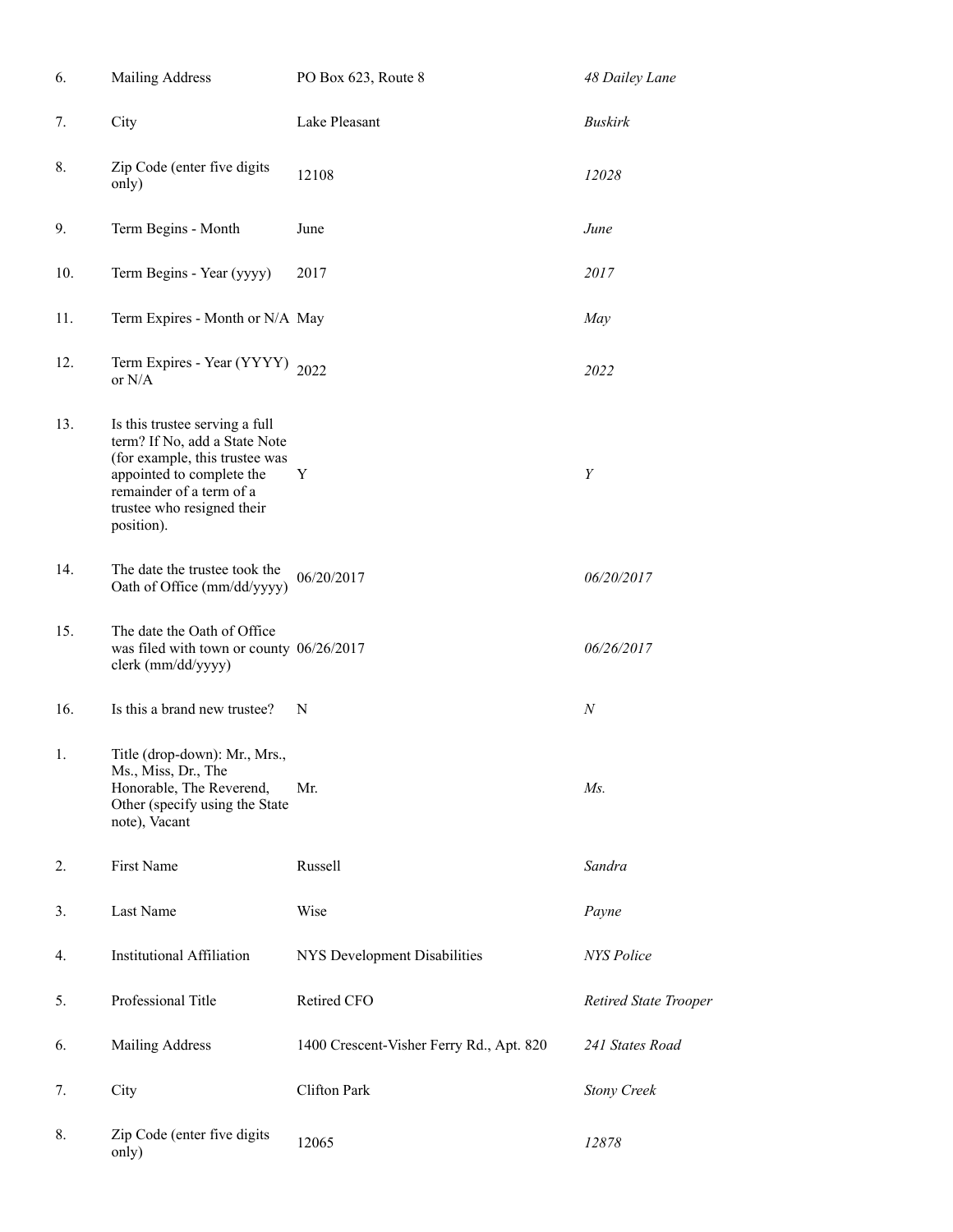| 9.  | Term Begins - Month                                                                                                                                                                                    | June                             | June               |
|-----|--------------------------------------------------------------------------------------------------------------------------------------------------------------------------------------------------------|----------------------------------|--------------------|
| 10. | Term Begins - Year (yyyy)                                                                                                                                                                              | 2014                             | 2013               |
| 11. | Term Expires - Month or N/A May                                                                                                                                                                        |                                  | May                |
| 12. | Term Expires - Year (YYYY) 2019<br>or $N/A$                                                                                                                                                            |                                  | 2018               |
| 13. | Is this trustee serving a full<br>term? If No, add a State Note<br>(for example, this trustee was<br>appointed to complete the<br>remainder of a term of a<br>trustee who resigned their<br>position). | Y                                | Y                  |
| 14. | The date the trustee took the<br>Oath of Office (mm/dd/yyyy)                                                                                                                                           | 06/17/2014                       | 07/01/2013         |
| 15. | The date the Oath of Office<br>was filed with town or county 06/18/2014<br>clerk (mm/dd/yyyy)                                                                                                          |                                  | 07/03/2013         |
| 16. | Is this a brand new trustee?                                                                                                                                                                           | N                                | $\boldsymbol{N}$   |
| 1.  | Title (drop-down): Mr., Mrs.,<br>Ms., Miss, Dr., The<br>Honorable, The Reverend,<br>Other (specify using the State<br>note), Vacant                                                                    | Ms.                              | Mr.                |
| 2.  | First Name                                                                                                                                                                                             | Janet                            | John               |
| 3.  | Last Name                                                                                                                                                                                              | Lindner                          | Plantier           |
| 4.  | <b>Institutional Affiliation</b>                                                                                                                                                                       | NYS Academy of Family Physicians |                    |
| 5.  | Professional Title                                                                                                                                                                                     | Project Coordinator              | Retired designer   |
| 6.  | Mailing Address                                                                                                                                                                                        | 180 Circular Street              | 74 Circular Street |
| 7.  | City                                                                                                                                                                                                   | Saratoga Sprigns                 | Lake Luzerne       |
| 8.  | Zip Code (enter five digits<br>only)                                                                                                                                                                   | 12866                            | 12846              |
| 9.  | Term Begins - Month                                                                                                                                                                                    | June                             | June               |
| 10. | Term Begins - Year (yyyy)                                                                                                                                                                              | 2018                             | 2015               |
| 11. | Term Expires - Month or N/A May                                                                                                                                                                        |                                  | May                |
| 12. | Term Expires - Year (YYYY) 2023<br>or $N/A$                                                                                                                                                            |                                  | 2020               |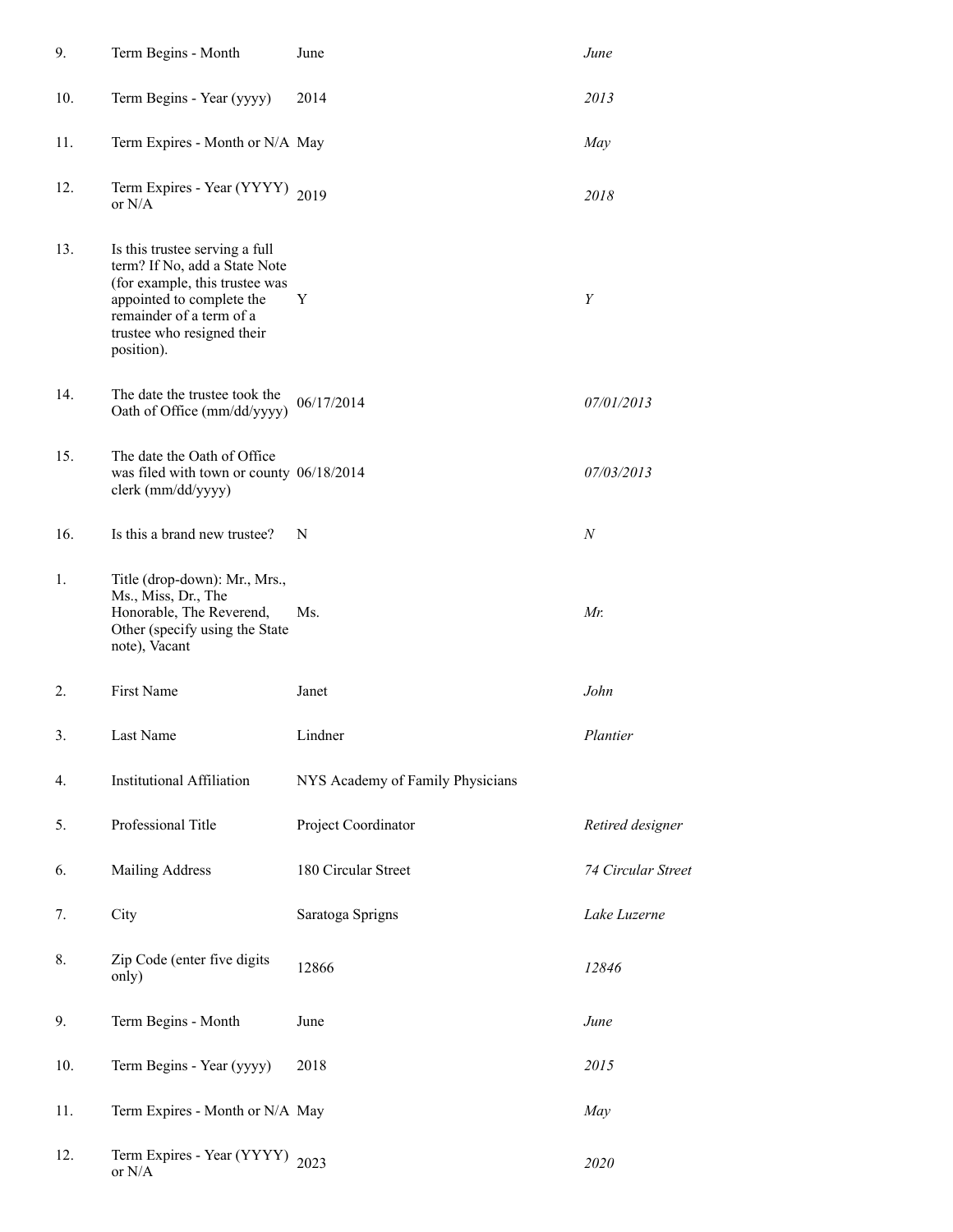| 13. | Is this trustee serving a full<br>term? If No, add a State Note<br>(for example, this trustee was<br>appointed to complete the<br>remainder of a term of a<br>trustee who resigned their<br>position). | Y                                     | Y                                      |
|-----|--------------------------------------------------------------------------------------------------------------------------------------------------------------------------------------------------------|---------------------------------------|----------------------------------------|
| 14. | The date the trustee took the<br>Oath of Office (mm/dd/yyyy)                                                                                                                                           | 06/18/2018                            | 06/16/2015                             |
| 15. | The date the Oath of Office<br>was filed with town or county 06/19/2018<br>clerk (mm/dd/yyyy)                                                                                                          |                                       | 06/16/2015                             |
| 16. | Is this a brand new trustee?                                                                                                                                                                           | N                                     | $\boldsymbol{N}$                       |
| 1.  | Title (drop-down): Mr., Mrs.,<br>Ms., Miss, Dr., The<br>Honorable, The Reverend,<br>Other (specify using the State<br>note), Vacant                                                                    | Ms.                                   | $Ms$ .                                 |
| 2.  | First Name                                                                                                                                                                                             | Elaine                                | Nancy                                  |
| 3.  | Last Name                                                                                                                                                                                              | Cowin                                 | Seifts                                 |
| 4.  | <b>Institutional Affiliation</b>                                                                                                                                                                       | Warrensburg Central Schools           | Town of Lake Pleasant                  |
| 5.  | Professional Title                                                                                                                                                                                     | Retired K-12 Library Media Specialist | Principal Account Clerk/Budget Officer |
| 6.  | Mailing Address                                                                                                                                                                                        | 8 Robin Drive                         | PO Box 623, Route 8                    |
| 7.  | City                                                                                                                                                                                                   | Warrensburg                           | Lake Pleasant                          |
| 8.  | Zip Code (enter five digits<br>only)                                                                                                                                                                   | 12885                                 | 12108                                  |
| 9.  | Term Begins - Month                                                                                                                                                                                    | June                                  | June                                   |
| 10. | Term Begins - Year (yyyy)                                                                                                                                                                              | 2018                                  | 2017                                   |
| 11. | Term Expires - Month or N/A May                                                                                                                                                                        |                                       | May                                    |
| 12. | Term Expires - Year (YYYY) 2023<br>or $N/A$                                                                                                                                                            |                                       | 2022                                   |
| 13. | Is this trustee serving a full<br>term? If No, add a State Note<br>(for example, this trustee was<br>appointed to complete the<br>remainder of a term of a<br>trustee who resigned their<br>position). | Y                                     | Y                                      |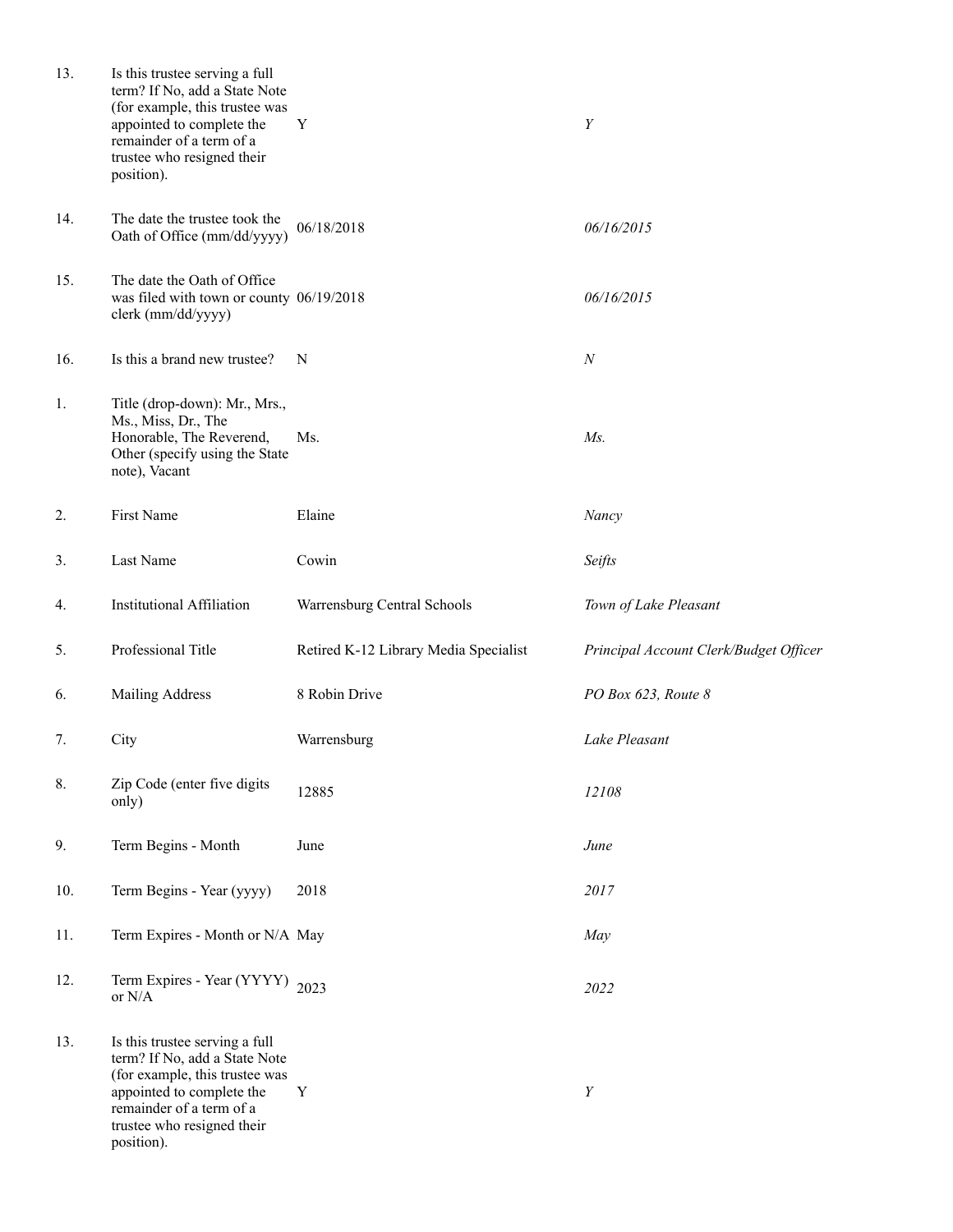| 14. | The date the trustee took the<br>Oath of Office (mm/dd/yyyy)                                                                                                                                           | 06/18/2018                        | 06/20/2017                               |
|-----|--------------------------------------------------------------------------------------------------------------------------------------------------------------------------------------------------------|-----------------------------------|------------------------------------------|
| 15. | The date the Oath of Office<br>was filed with town or county 06/19/2018<br>clerk (mm/dd/yyyy)                                                                                                          |                                   | 06/26/2017                               |
| 16. | Is this a brand new trustee?                                                                                                                                                                           | Y                                 | Y                                        |
| 1.  | Title (drop-down): Mr., Mrs.,<br>Ms., Miss, Dr., The<br>Honorable, The Reverend,<br>Other (specify using the State<br>note), Vacant                                                                    | Ms.                               | Mr.                                      |
| 2.  | First Name                                                                                                                                                                                             | Carol                             | Russell                                  |
| 3.  | Last Name                                                                                                                                                                                              | Kuhr                              | Wise                                     |
| 4.  | <b>Institutional Affiliation</b>                                                                                                                                                                       | Granville, NY Schools             | NYS Development Disabilities             |
| 5.  | Professional Title                                                                                                                                                                                     | Retired Special Education Teacher | Retired CFO                              |
| 6.  | <b>Mailing Address</b>                                                                                                                                                                                 | 307 North Street Road             | 1400 Crescent-Visher Ferry Rd., Apt. 820 |
| 7.  | City                                                                                                                                                                                                   | Argyle                            | <b>Clifton Park</b>                      |
| 8.  | Zip Code (enter five digits<br>only)                                                                                                                                                                   | 12809                             | 12065                                    |
| 9.  | Term Begins - Month                                                                                                                                                                                    | June                              | June                                     |
| 10. | Term Begins - Year (yyyy)                                                                                                                                                                              | 2018                              | 2014                                     |
| 11. | Term Expires - Month or N/A May                                                                                                                                                                        |                                   | May                                      |
| 12. | Term Expires - Year (YYYY) 2023<br>or $N/A$                                                                                                                                                            |                                   | 2019                                     |
| 13. | Is this trustee serving a full<br>term? If No, add a State Note<br>(for example, this trustee was<br>appointed to complete the<br>remainder of a term of a<br>trustee who resigned their<br>position). | Y                                 | Y                                        |
| 14. | The date the trustee took the<br>Oath of Office (mm/dd/yyyy)                                                                                                                                           | 06/18/2018                        | 06/17/2014                               |
| 15. | The date the Oath of Office<br>was filed with town or county 06/19/2018<br>clerk (mm/dd/yyyy)                                                                                                          |                                   | 06/18/2014                               |
| 16. | Is this a brand new trustee?                                                                                                                                                                           | Y                                 | $\cal N$                                 |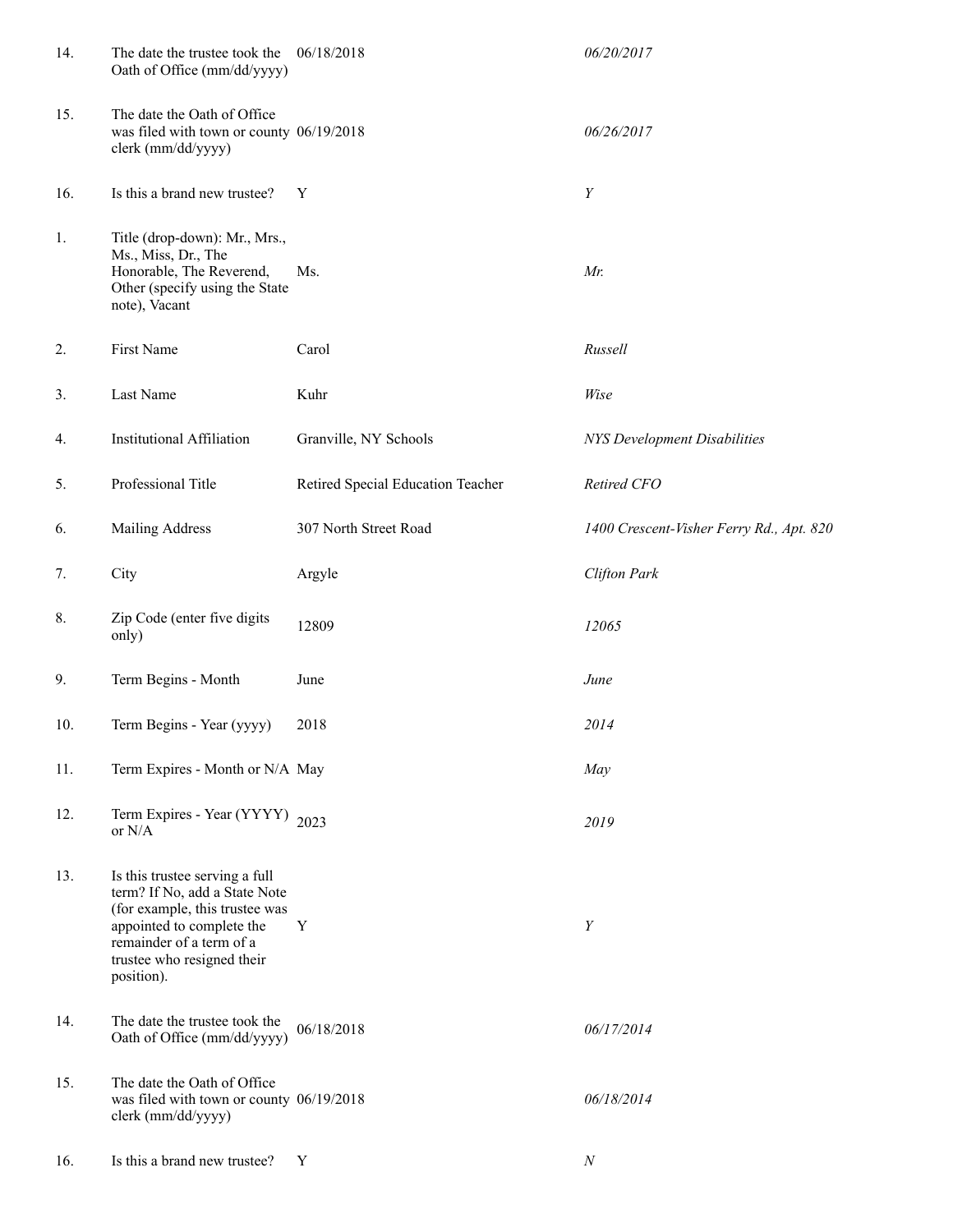| 1.   | Title (drop-down): Mr., Mrs.,<br>Ms., Miss, Dr., The<br>Honorable, The Reverend,<br>Other (specify using the State<br>note), Vacant                                                                      | Mrs.                       | $Ms$ .                           |
|------|----------------------------------------------------------------------------------------------------------------------------------------------------------------------------------------------------------|----------------------------|----------------------------------|
| 2.   | First Name                                                                                                                                                                                               | Christine                  | Janet                            |
| 3.   | Last Name                                                                                                                                                                                                | Connell                    | Lindner                          |
| 4.   | <b>Institutional Affiliation</b>                                                                                                                                                                         | <b>NYS</b>                 | NYS Academy of Family Physicians |
| 5.   | Professional Title                                                                                                                                                                                       | Retired Technology Manager | Project Coordinator              |
| 6.   | Mailing Address                                                                                                                                                                                          | 33 Belanger Avenue         | 180 Circular Street              |
| 7.   | City                                                                                                                                                                                                     | Waterford                  | Saratoga Springs                 |
| 8.   | Zip Code (enter five digits<br>only)                                                                                                                                                                     | 12188                      | 12866                            |
| 9.   | Term Begins - Month                                                                                                                                                                                      | June                       | January                          |
| 10.  | Term Begins - Year (yyyy)                                                                                                                                                                                | 2015                       | 2018                             |
| 11.  | Term Expires - Month or N/A May                                                                                                                                                                          |                            | May                              |
| 12.  | Term Expires - Year (YYYY) 2020<br>or $N/A$                                                                                                                                                              |                            | 2018                             |
| 13.  | Is this trustee serving a full<br>term? If No, add a State Note<br>(for example, this trustee was<br>appointed to complete the Y<br>remainder of a term of a<br>trustee who resigned their<br>position). |                            | $N_{\rm}$                        |
| 14.  | The date the trustee took the<br>Oath of Office (mm/dd/yyyy)                                                                                                                                             | 06/16/2015                 | 01/25/2018                       |
| 15.  | The date the Oath of Office<br>was filed with town or county 06/16/2015<br>clerk (mm/dd/yyyy)                                                                                                            |                            | 01/26/2018                       |
| 16.  | Is this a brand new trustee?                                                                                                                                                                             | N                          | Y                                |
|      | COORDINATED OUTREACH COUNCIL                                                                                                                                                                             |                            |                                  |
| 3.47 | Has the Coordinated Outreach<br>Council met at least two times<br>during the calendar year per<br>CR 90.3 (j)(2)(iv)? (Enter Y<br>for Yes, N for No).                                                    | Y                          | Y                                |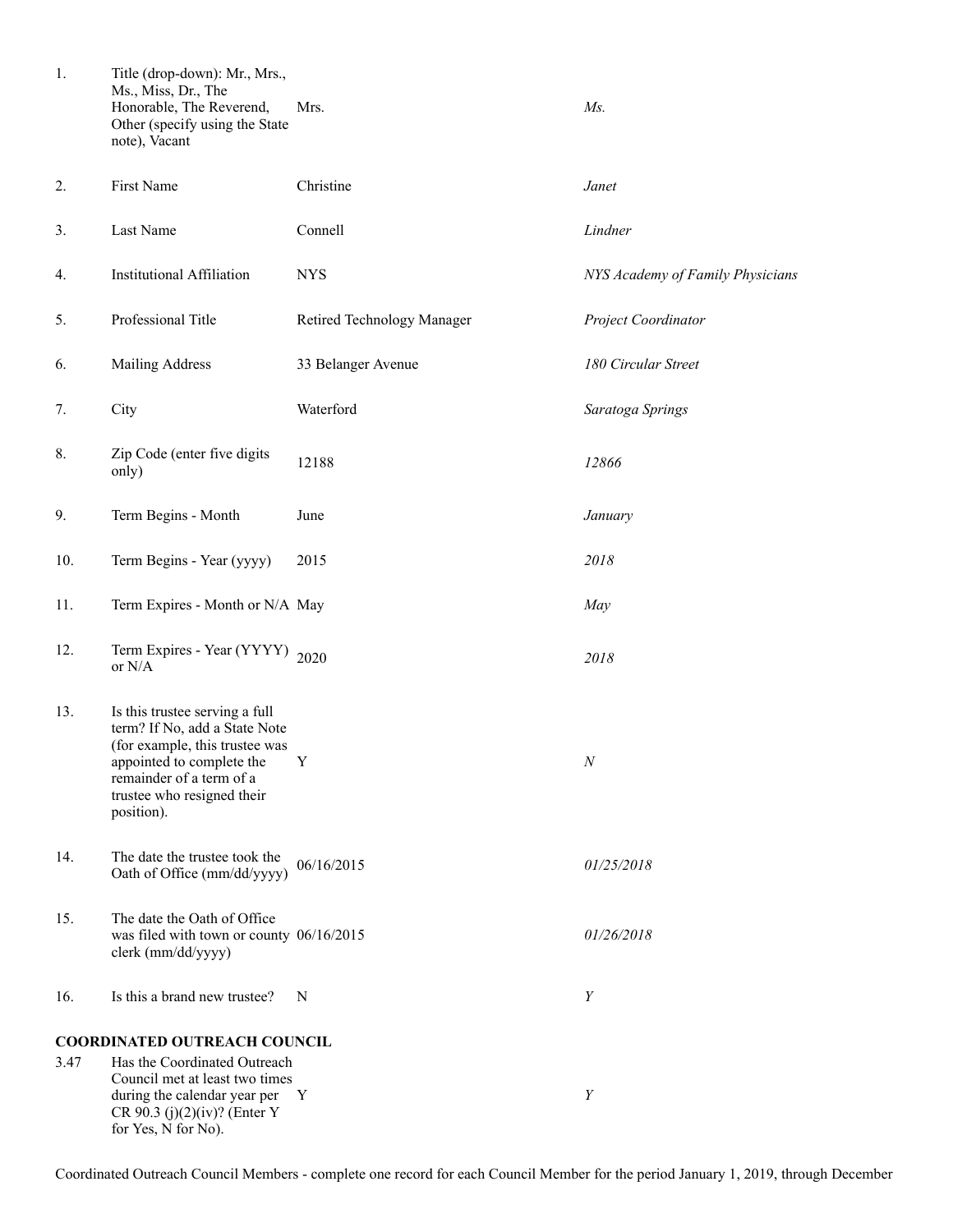31, 2019. For each vacant position, select "Vacant" in question 1 and enter N/A in questions 2-5 of the repeating group. You may 1) enter the data for the Coordinated Outreach Council Members directly into the survey as usual or 2) send Baker and Taylor the data for this section to be uploaded into Collect. If you choose to send your data for uploading, you must enter the data into the spreadsheet form available in the survey by clicking [here](http://collectconnect.baker-taylor.com:8080/Outreach/2018/**OrgID**.xlsx). Complete this form and email it to [bibliostat@btol.com.](mailto:bibliostat@btol.com) The number of council members must be 5 to 11 (no less than five and no more than 11).

Note: For questions which include a choice of "Other" in a drop-down menu, please add a State Note of explanation when "Other" is chosen. Also please see individual instructions for these questions for any further requirements.

| 1. | Title (drop down): Mr., Mrs.,<br>Ms., Miss, Dr., The<br>Honorable, The Reverend,<br>Other (specify using the State<br>note), Vacant | Ms.                                | $Ms$ .                                 |
|----|-------------------------------------------------------------------------------------------------------------------------------------|------------------------------------|----------------------------------------|
| 2. | First Name                                                                                                                          | Krista                             | Whitney                                |
| 3. | Last Name                                                                                                                           | Conrick                            | Jobmann                                |
| 4. | <b>Institutional Affiliation</b>                                                                                                    | <b>WSWHE BOCES</b>                 | Southern Adirondack Independent Living |
| 5. | Professional Title                                                                                                                  | Program Manager of Adult Education | Outreach & Advocacy Coordinator        |
| 1. | Title (drop down): Mr., Mrs.,<br>Ms., Miss, Dr., The<br>Honorable, The Reverend,<br>Other (specify using the State<br>note), Vacant | Ms.                                | $Ms$ .                                 |
| 2. | First Name                                                                                                                          | Jennifer                           | Krista                                 |
| 3. | Last Name                                                                                                                           | Hurd                               | Conrick                                |
| 4. | <b>Institutional Affiliation</b>                                                                                                    | Round Lake Library                 | <b>WSWHE BOCES</b>                     |
| 5. | Professional Title                                                                                                                  | Director                           | Program Manager of Adult Education     |
| 1. | Title (drop down): Mr., Mrs.,<br>Ms., Miss, Dr., The<br>Honorable, The Reverend,<br>Other (specify using the State<br>note), Vacant | Ms.                                | Ms.                                    |
| 2. | First Name                                                                                                                          | Erin                               | Jennifer                               |
| 3. | Last Name                                                                                                                           | Krivitski                          | Hurd                                   |
| 4. | <b>Institutional Affiliation</b>                                                                                                    | <b>SUNY Adirondack</b>             | <b>WRLIS Library</b> , Round Lake      |
| 5. | Professional Title                                                                                                                  | Coordinator of Workforce Training  | Director                               |
| 1. | Title (drop down): Mr., Mrs.,<br>Ms., Miss, Dr., The<br>Honorable, The Reverend,<br>Other (specify using the State<br>note), Vacant | Ms.                                | $Ms$ .                                 |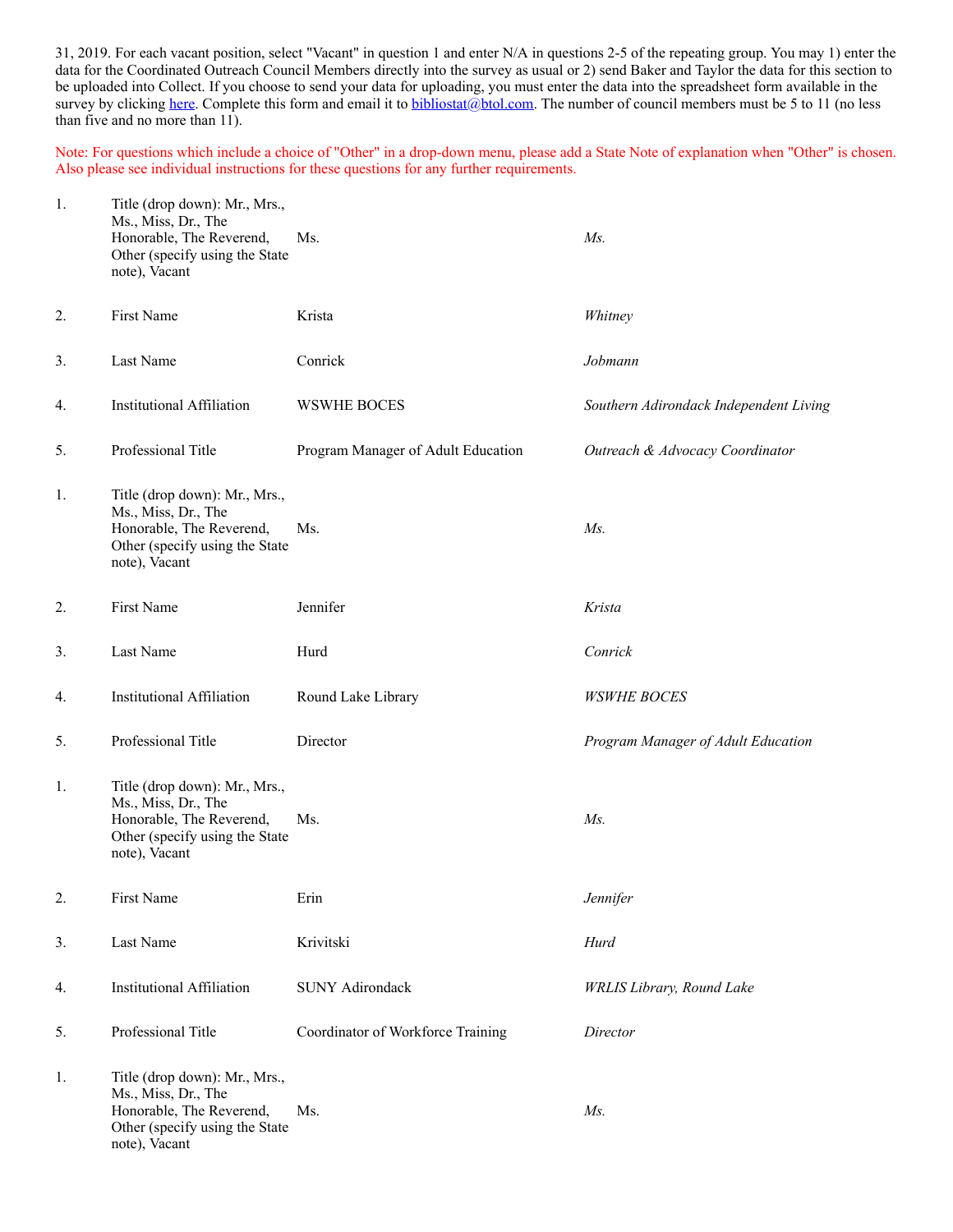| 2.  | First Name                                                                                                                          | Johanna                                 | Johanna                                                              |
|-----|-------------------------------------------------------------------------------------------------------------------------------------|-----------------------------------------|----------------------------------------------------------------------|
| 3.  | Last Name                                                                                                                           | MacKay                                  | MacKay                                                               |
| 4.  | <b>Institutional Affiliation</b>                                                                                                    | Lucy Scribner Library, Skidmore College | Lucy Scribner Libary, Skidmore College                               |
| 5.  | Professional Title                                                                                                                  | Instructional Design Librarian          | Instructional Design Librarian                                       |
| 1.  | Title (drop down): Mr., Mrs.,<br>Ms., Miss, Dr., The<br>Honorable, The Reverend,<br>Other (specify using the State<br>note), Vacant | Vacant                                  | Dr.                                                                  |
| 2.  | First Name                                                                                                                          | N/A                                     | Erin                                                                 |
| 3.  | Last Name                                                                                                                           | N/A                                     | Krivitski                                                            |
| 4.  | <b>Institutional Affiliation</b>                                                                                                    | N/A                                     | <b>SUNY Adirondack</b>                                               |
| 5.  | Professional Title                                                                                                                  | N/A                                     | Coordinator of Workforce Training in Office of Cont.<br>Ed.          |
| 1.  | Title (drop down): Mr., Mrs.,<br>Ms., Miss, Dr., The<br>Honorable, The Reverend,<br>Other (specify using the State<br>note), Vacant | Vacant                                  | $Ms$ .                                                               |
| 2.  | First Name                                                                                                                          | N/A                                     | Kathy                                                                |
| 3.  | Last Name                                                                                                                           | N/A                                     | Varney                                                               |
| 4.  | <b>Institutional Affiliation</b>                                                                                                    | $\rm N/A$                               | Glens Falls Hospital                                                 |
| 5.  | Professional Title                                                                                                                  | $\rm N/A$                               | Program Coordinator, Creating Healthy Places to<br>Live, Work & Play |
|     | 4. Public Library System Transactions and Collections                                                                               |                                         |                                                                      |
| 4.1 | Number of registered system<br>borrowers                                                                                            | 92                                      | 99                                                                   |
| 4.2 | <b>System Visits</b>                                                                                                                | 291                                     | 306                                                                  |
|     | <b>CIRCULATION</b>                                                                                                                  |                                         |                                                                      |
| 4.3 | <b>Total Cataloged Book</b><br>Circulation                                                                                          | 234                                     | 261                                                                  |

4.4 Total Circulation of Other Fotal Christian of Other 203 **137**<br>Materials 137

4.5 Physical Item Circulation (Total questions 4.3 & 4.4) <sup>437</sup> *<sup>398</sup>*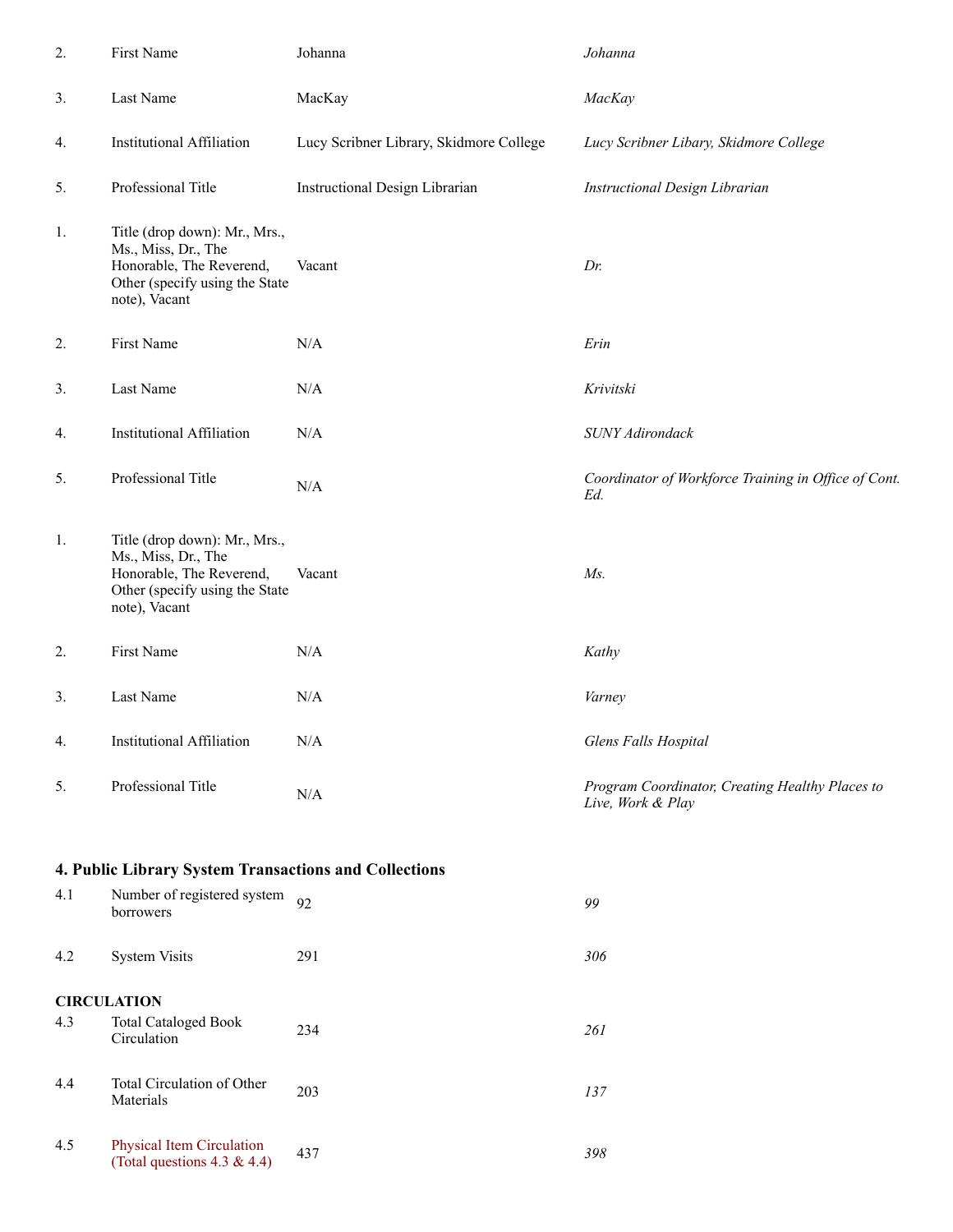| 4.6  | Use of Electronic Material                                                                                                                                                                                                                                          | 183,455          | 157,490        |
|------|---------------------------------------------------------------------------------------------------------------------------------------------------------------------------------------------------------------------------------------------------------------------|------------------|----------------|
| 4.7  | Successful Retrieval of<br>Electronic Information                                                                                                                                                                                                                   | $\boldsymbol{0}$ | $\theta$       |
| 4.8  | Electronic Content Use (Total<br>Questions $4.6 \& 4.7$ )                                                                                                                                                                                                           | 183,455          | 157,490        |
| 4.9  | <b>Total Circulation of Materials</b><br>(Total Questions 4.5 & 4.6)                                                                                                                                                                                                | 183,892          | 157,888        |
| 4.10 | <b>Total Collection Use (Total</b><br>Questions 4.7 & 4.9)                                                                                                                                                                                                          | 183,892          | 157,888        |
|      | <b>GENERAL SYSTEM HOLDINGS</b>                                                                                                                                                                                                                                      |                  |                |
| 4.11 | <b>Total Cataloged Book</b><br>Holdings                                                                                                                                                                                                                             | 26,180           | 29,506         |
| 4.12 | <b>Uncataloged Book Holdings</b>                                                                                                                                                                                                                                    | $\theta$         | $\theta$       |
| 4.13 | <b>Total Print Serial Holdings</b>                                                                                                                                                                                                                                  | $\theta$         | $\theta$       |
| 4.14 | All Other Print Materials<br>Holdings                                                                                                                                                                                                                               | $\boldsymbol{0}$ | $\theta$       |
| 4.15 | <b>Total Print Materials (Total</b><br>questions 4.11, 4.12, 4.13 and 26,180<br>4.14)                                                                                                                                                                               |                  | 29,506         |
| 4.16 | <b>Electronic Books</b>                                                                                                                                                                                                                                             | $\theta$         | $\theta$       |
| 4.17 | Local Electronic Collections                                                                                                                                                                                                                                        | 3                | $\mathfrak{Z}$ |
| 4.18 | Total Number of NOVELNY<br>Databases                                                                                                                                                                                                                                | 16               | 16             |
| 4.19 | Total Electronic Collections (3<br>Total questions $4.16 + 4.17$ )                                                                                                                                                                                                  |                  | 3              |
| 4.20 | Audio - Downloadable Units                                                                                                                                                                                                                                          | $\theta$         | $\theta$       |
| 4.21 | Video - Downloadable Units                                                                                                                                                                                                                                          | - 0              | $\theta$       |
| 4.22 | Other Electronic Materials<br>(Include items that are not<br>included in the above<br>categories, such as e-serials;<br>electronic files; collections of 0<br>digital photographs; and<br>electronic government<br>documents, reference tools,<br>scores and maps.) |                  | $\theta$       |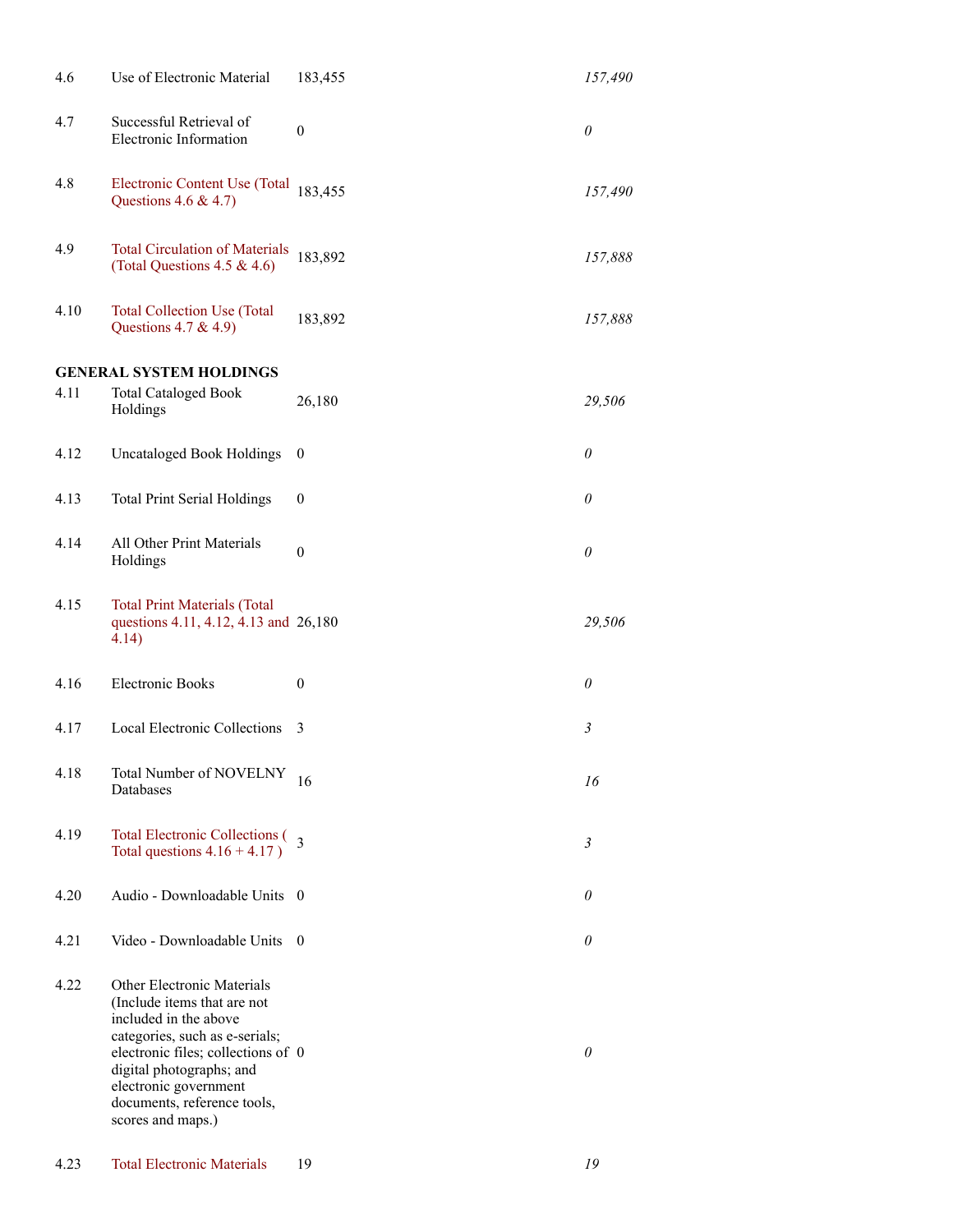#### (Total questions 4.18, 4.19, 4.20, 4.21 and 4.22)

# Non-Electronic Materials 4.24 Audio - Physical Units 2 *3* 4.25 Video - Physical Units 2 *1* 4.26 Other Non-Electronic Materials <sup>0</sup> *<sup>0</sup>* 4.27 Total Other Materials Holdings (Total questions 4.24 through  $4.26$ ) 4 *4* 4.28 Grand Total Holdings (Total questions 4.15, 4.23 and 4.27) 26,203 *29,529* **ROTATING COLLECTIONS/BOOK LOANS** 4.29 Does the system have rotating collections/bulk loans? (Enter N Y for Yes, N for No) N *N* 4.30 Number of collections 0 *0* 4.31 Average number of items per 0 *0 0*

### **5. System Services**

### **TECHNOLOGY AND RESOURCE SHARING**

# **INTEGRATED LIBRARY SYSTEM (ILS)**

| 5.1 | Does the system provide an        |  |  |  |  |
|-----|-----------------------------------|--|--|--|--|
|     | integrated library automation     |  |  |  |  |
|     | system $(ILS)$ for its member $Y$ |  |  |  |  |
|     | libraries? (Enter Y for Yes, N    |  |  |  |  |
|     | for No)                           |  |  |  |  |
|     |                                   |  |  |  |  |

|    | 5.2 Indicate which modules of the system's ILS have been implemented (check all that apply): |                |     |  |  |
|----|----------------------------------------------------------------------------------------------|----------------|-----|--|--|
| a. | Circulation                                                                                  | Yes            | Yes |  |  |
| b. | Public Access Catalog                                                                        | Yes            | Yes |  |  |
| c. | Cataloging                                                                                   | Yes            | Yes |  |  |
| d. | Acquisitions                                                                                 | Yes            | Yes |  |  |
| e. | Inventory                                                                                    | Yes            | Yes |  |  |
| f. | Serials Control                                                                              | Yes            | Yes |  |  |
| g. | Media Booking                                                                                | N <sub>o</sub> | No  |  |  |
| h. | Community Information                                                                        | No             | No  |  |  |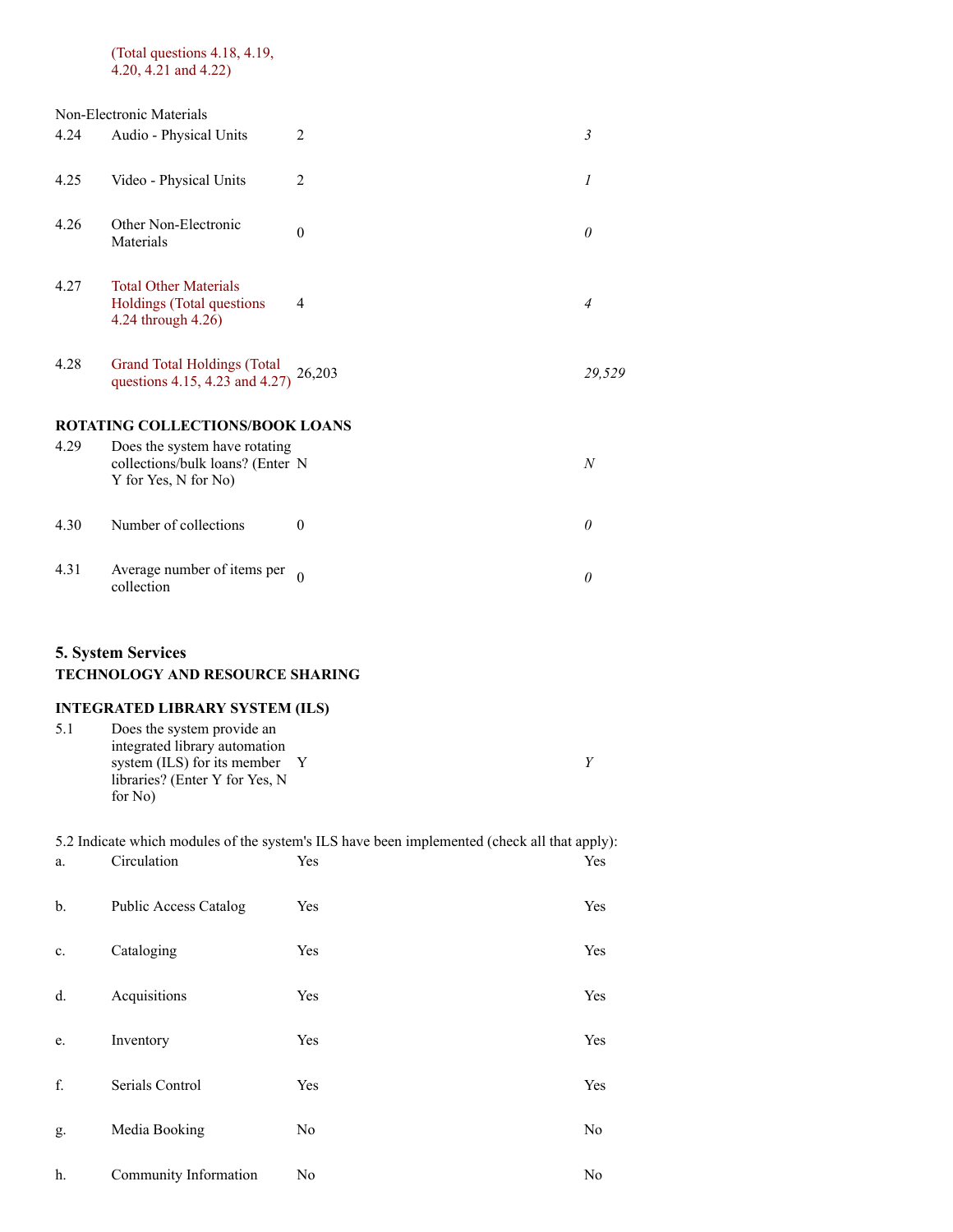| $\mathbf{i}$ . | Electronic Resource<br>Management                                            | No      | No      |
|----------------|------------------------------------------------------------------------------|---------|---------|
| j.             | Digital Collections<br>Management                                            | No      | No      |
| 5.3            | Identify ILS system vendor                                                   | Polaris | Polaris |
| 5.4            | How many member libraries<br>fully participate in the ILS?                   | 34      | 34      |
| 5.5            | % of member libraries<br>participating (calculated field)                    | 100.00% | 100.00% |
| 5.6            | How many member libraries<br>participate in some ILS<br>modules?             | 34      | 34      |
|                | 5.7 Indicate features of the system's ILS (check all that apply):            |         |         |
| a.             | ILS shared with other library<br>systems                                     | Yes     | Yes     |
| $\mathbf{b}$ . | ILS software permits patron-<br>initiated ILL                                | Yes     | Yes     |
| c.             | ILL feature implemented and<br>used                                          | Yes     | Yes     |
| 5.8            | Number of titles in the ILS<br>bibliographic database                        | 697,118 | 693,870 |
| 5.9            | Number of new titles added<br>by the system in the reporting $3,652$<br>year |         | 3,174   |
| 5.10           | Number of Central Library<br>Aid titles added in the<br>reporting year       | 526     | 1,683   |
| 5.11           | Number of new titles added<br>by the members in the<br>reporting year        | 26,555  | 34,790  |
| 5.12           | Total new titles (total<br>questions 5.9 through 5.11)                       | 30,733  | 39,647  |

### **UNION CATALOG OF RESOURCES**

**For this report, a union catalog is defined as a vehicle that can access member and / or non-member catalogs. It can be either print, disc, or online (virtual) format.**

5.13 In what format(s) is the union catalog available? (Check all that apply):

| a. Print | ----- | No<br>$ -$ | No |
|----------|-------|------------|----|
|          |       |            |    |

b. Disc No No No No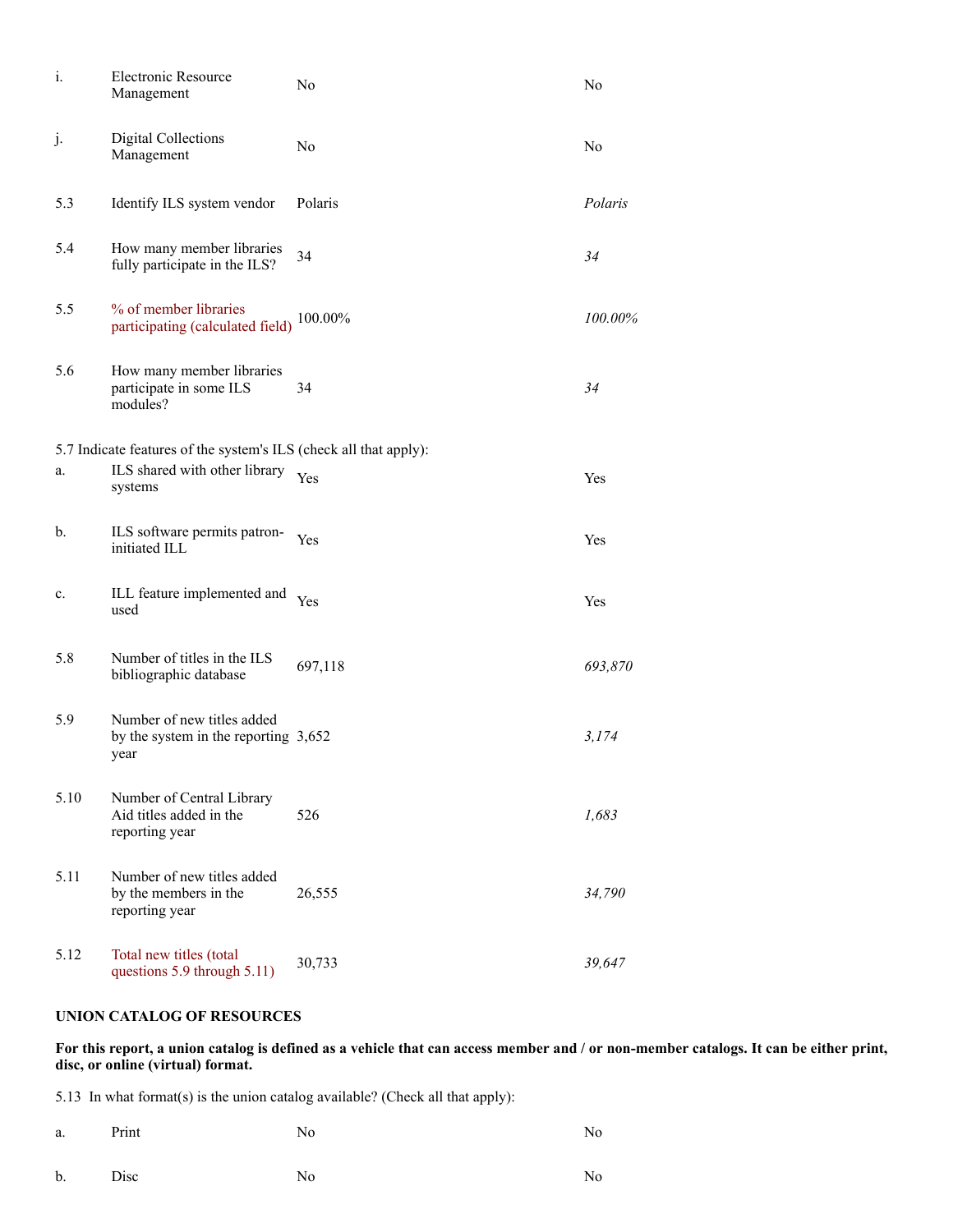| c.   | Online (virtual catalog)                                                                                                      | Yes                                                                                                                                 | Yes       |  |  |
|------|-------------------------------------------------------------------------------------------------------------------------------|-------------------------------------------------------------------------------------------------------------------------------------|-----------|--|--|
| 5.14 | How many libraries<br>participate in (or submit<br>records for) the union<br>catalog?                                         | 34                                                                                                                                  | 34        |  |  |
| 5.15 | Is the system's union catalog<br>shared with any other library<br>system(s)? (Enter Y for Yes,<br>N for No)                   | Y                                                                                                                                   | Y         |  |  |
| 5.16 | Number of titles in the<br>system's union catalog                                                                             | 695,221                                                                                                                             | 691,986   |  |  |
| 5.17 | Number of holdings in the<br>system's union catalog                                                                           | 1,195,808                                                                                                                           | 1,208,141 |  |  |
| 5.18 | Number of new titles added in $28,243$<br>the last year                                                                       |                                                                                                                                     | 29,787    |  |  |
| 5.19 | Number of holdings added in $93,399$<br>the last year                                                                         |                                                                                                                                     | 96,269    |  |  |
|      |                                                                                                                               | 5.20 If the union catalog is online (virtual catalog) Indicate the features of the system's virtual catalog (check all that apply): |           |  |  |
| a.   | Non-member catalogs are<br>included (if checked, please<br>name non-member catalogs<br>using the State note)                  | No                                                                                                                                  | No        |  |  |
| b.   | Non-library catalogs are<br>included (if checked, please<br>name non-library catalogs<br>using the State note)                | No                                                                                                                                  | No        |  |  |
| c.   | Patron-initiated ILL available<br>and used through this catalog                                                               | No                                                                                                                                  | No        |  |  |
|      | <b>UNION LIST OF SERIALS</b>                                                                                                  |                                                                                                                                     |           |  |  |
| 5.21 | Does the system have a union<br>list of serials? (Enter Y for<br>Yes, N for No. If No, enter<br>zero $(0)$ on question 5.22.) | Y                                                                                                                                   | Y         |  |  |
| 5.22 | How many libraries<br>participate in (or submit<br>records for) the union list of<br>serials?                                 | 34                                                                                                                                  | 34        |  |  |
|      |                                                                                                                               |                                                                                                                                     |           |  |  |
| 5.23 | Does the system's union                                                                                                       | <b>COMBINED SYSTEM UNION CATALOG AND UNION LIST OF SERIALS</b>                                                                      |           |  |  |
|      | catalog contain both books<br>and serials? (Enter Y for Yes,<br>N for No, or N/A)                                             | Y                                                                                                                                   | Y         |  |  |

### **VISITS TO THE SYSTEM'S WEB SITE**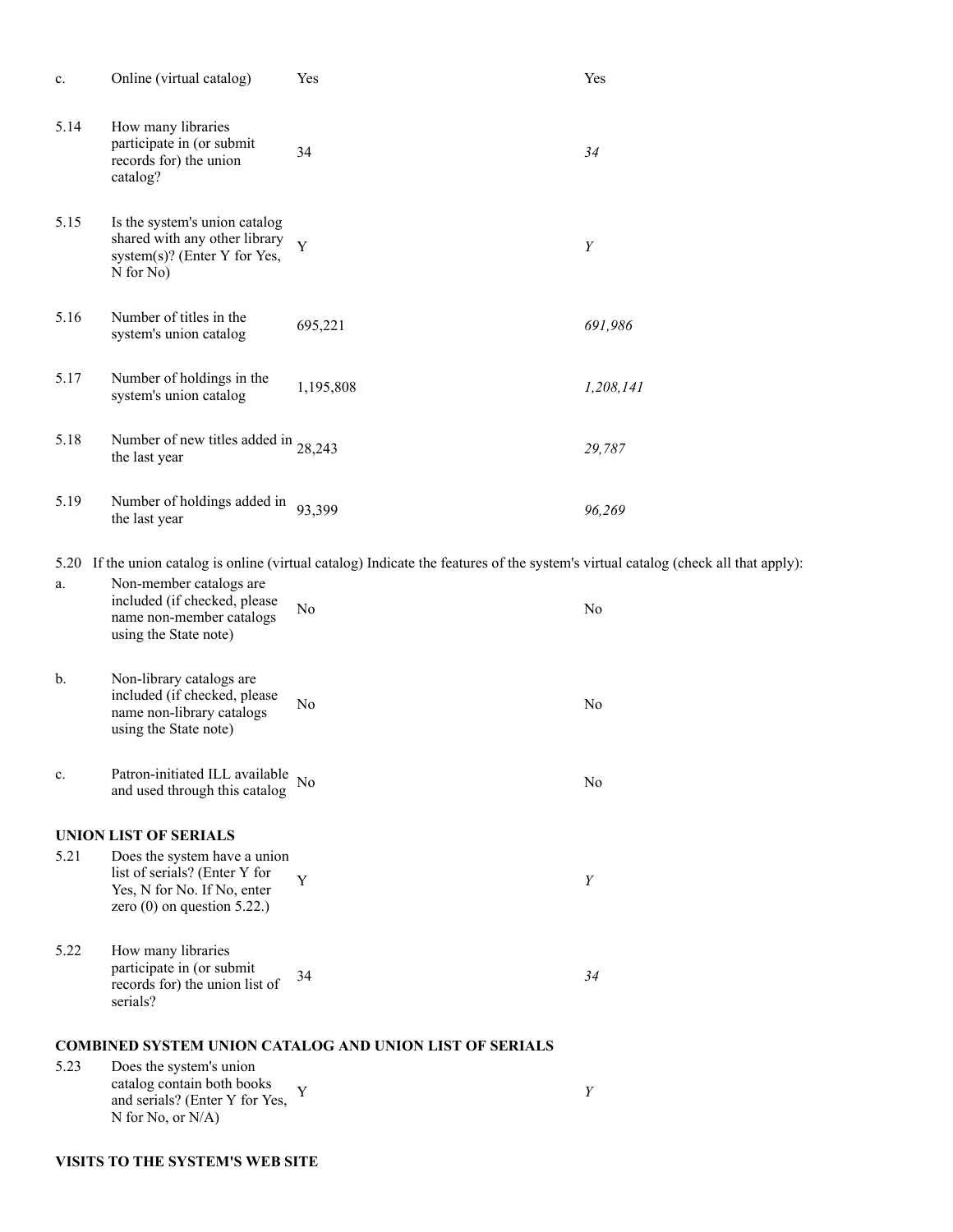| 5.24 | Annual number of visits to<br>the system's web site                                 | 116,195 | 50,699 |
|------|-------------------------------------------------------------------------------------|---------|--------|
|      | SYSTEM INTERLIBRARY LOAN ACTIVITY                                                   |         |        |
| 5.25 | Total items provided (loaned) 434                                                   |         | 766    |
| 5.26 | Total items received<br>(borrowed)                                                  | 688     | 981    |
| 5.27 | Total requests provided<br>(loaned) unfilled                                        | 69      | 82     |
| 5.28 | Total requests received<br>(borrowed) unfilled                                      | 22      | 30     |
| 5.29 | Total interlibrary loan activity<br>(total questions $5.25$ through 1,213)<br>5.28) |         | 1,859  |

### **DELIVERY**

5.30 Indicate delivery methods used by the system (check all that apply):

Note: For questions which include a choice of "Other", please add a State Note of explanation when "Other" is chosen. Also please see individual instructions for these questions for any further requirements.

| a.                | System courier (on the<br>System's payroll)                                                  | No             | N <sub>o</sub> |  |
|-------------------|----------------------------------------------------------------------------------------------|----------------|----------------|--|
| b.                | Other system's courier                                                                       | N <sub>o</sub> | N <sub>o</sub> |  |
| d.                | Contracted service (paid by<br>System - not on payroll)                                      | <b>Yes</b>     | Yes            |  |
| e.                | U.S. Mail                                                                                    | No             | Yes            |  |
| f.                | Commercial carrier (e.g.,<br>UPS, DHL, etc.)                                                 | N <sub>o</sub> | N <sub>o</sub> |  |
| g.                | Other (specify using the State<br>note)                                                      | No             | No             |  |
| 5.31              | Number of stops (pick-up and<br>delivery sites per week)                                     | 148            | 148            |  |
|                   | <b>CONTINUING EDUCATION/STAFF DEVELOPMENT</b><br><b>Workshops/Meetings/Training Sessions</b> |                |                |  |
|                   | Resource sharing (ILL, collection development, etc.)                                         |                |                |  |
| 5.32              | Number of sessions                                                                           | $\theta$       | $\theta$       |  |
| 5.33              | Number of participants                                                                       | $\theta$       | $\theta$       |  |
| <b>Technology</b> |                                                                                              |                |                |  |
| 5.34              | Number of sessions                                                                           | 8              | 20             |  |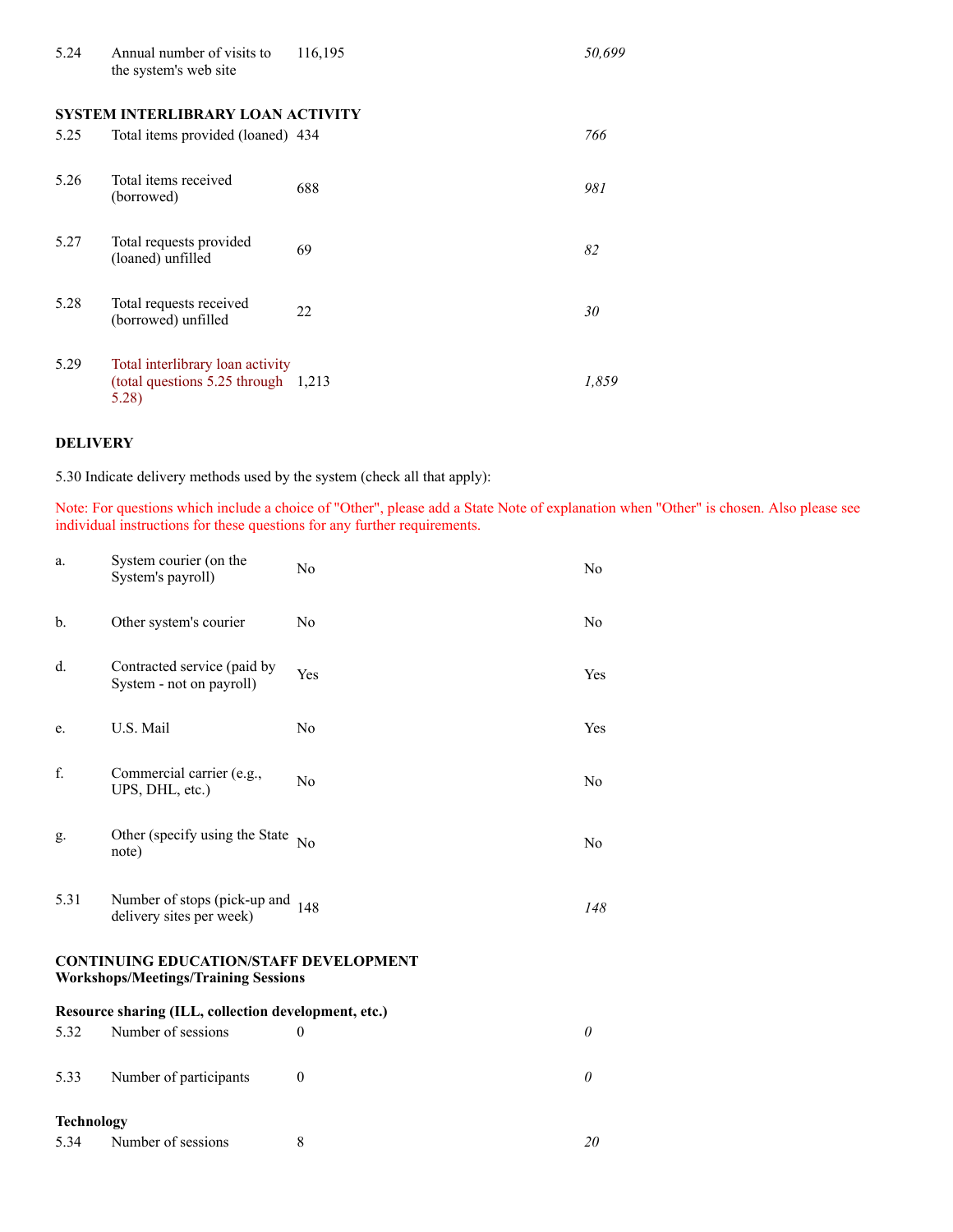| 5.35                | Number of participants                                   | 17       | 137                        |  |  |
|---------------------|----------------------------------------------------------|----------|----------------------------|--|--|
| <b>Digitization</b> |                                                          |          |                            |  |  |
| 5.36                | Number of sessions                                       | $\theta$ | $\theta$                   |  |  |
| 5.37                | Number of participants                                   | $\theta$ | $\theta$                   |  |  |
| Leadership          |                                                          |          |                            |  |  |
| 5.38                | Number of sessions                                       | 7        | $\theta$                   |  |  |
| 5.39                | Number of participants                                   | 97       | 0                          |  |  |
|                     | <b>Management &amp; Supervisory</b>                      |          |                            |  |  |
| 5.40                | Number of sessions                                       | 9        | $\boldsymbol{\mathcal{S}}$ |  |  |
| 5.41                | Number of participants                                   | 45       | 201                        |  |  |
|                     | <b>Planning and Evaluation</b>                           |          |                            |  |  |
| 5.42                | Number of sessions                                       | 10       | $\sqrt{2}$                 |  |  |
| 5.43                | Number of participants                                   | 88       | 58                         |  |  |
|                     |                                                          |          |                            |  |  |
|                     | <b>Awareness and Advocacy</b>                            |          |                            |  |  |
| 5.44                | Number of sessions                                       | 2        | 7                          |  |  |
| 5.45                | Number of participants                                   | 29       | 60                         |  |  |
|                     | <b>Trustee/Council Training</b>                          |          |                            |  |  |
| 5.46                | Number of sessions                                       | 33       | 21                         |  |  |
| 5.47                | Number of participants                                   | 313      | 352                        |  |  |
|                     | <b>Special Client Populations</b>                        |          |                            |  |  |
| 5.48                | Number of sessions                                       | 18       | 4                          |  |  |
|                     |                                                          |          |                            |  |  |
| 5.49                | Number of participants                                   | 122      | 61                         |  |  |
|                     | <b>Children's Services/Birth to Kindergarten</b>         |          |                            |  |  |
| 5.50                | Number of sessions                                       | 1        | $\overline{2}$             |  |  |
| 5.51                | Number of participants                                   | 8        | 36                         |  |  |
|                     | <b>Children's Services/Elementary Grade Levels</b>       |          |                            |  |  |
| 5.52                | Number of sessions                                       | 1        | 2                          |  |  |
| 5.53                | Number of participants                                   | 21       | 25                         |  |  |
|                     | Young Adult Services/Middle and High School Grade Levels |          |                            |  |  |
| 5.54                | Number of sessions                                       | 2        | $\mathfrak l$              |  |  |
|                     |                                                          |          |                            |  |  |
| 5.55                | Number of participants                                   | 71       | 11                         |  |  |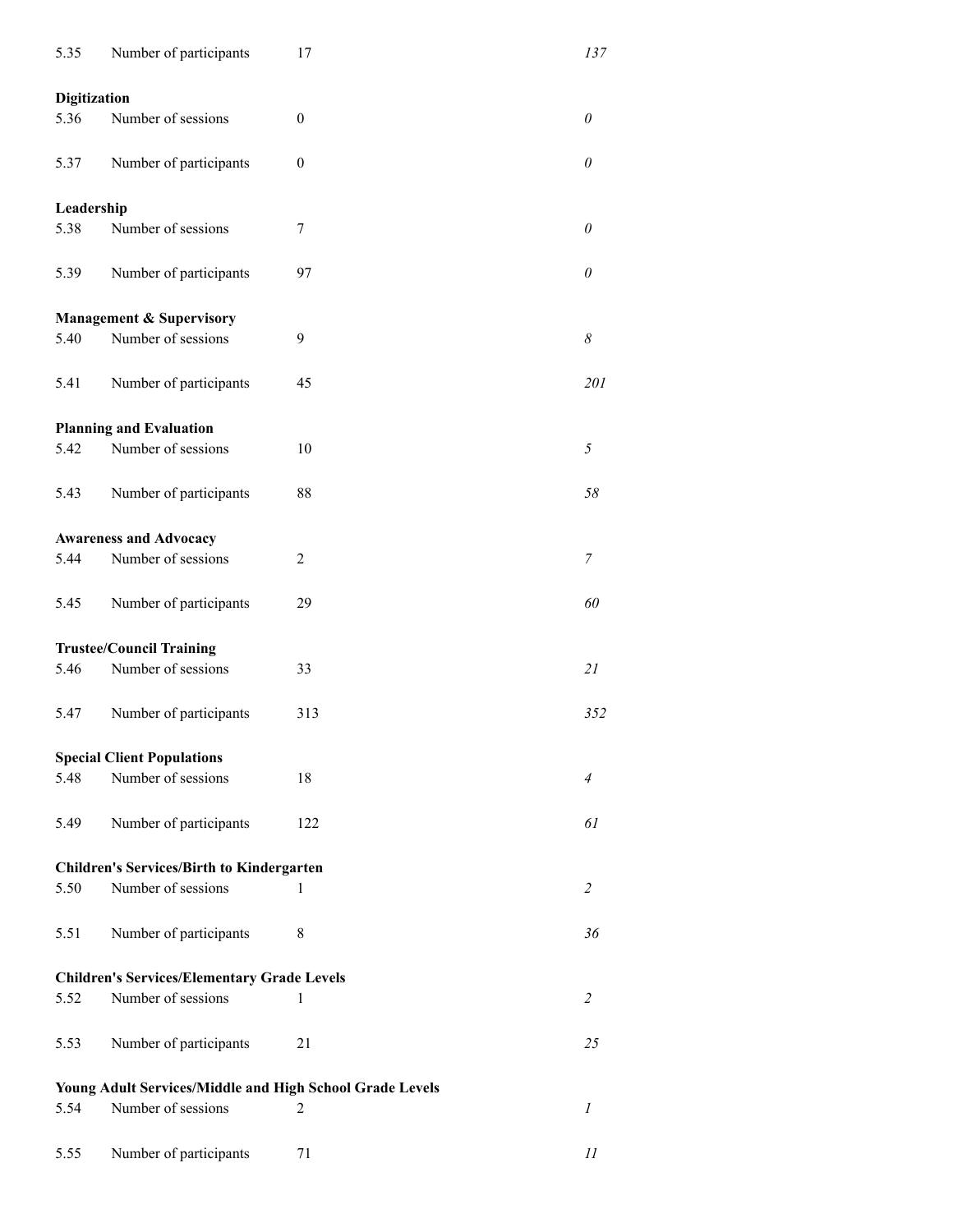#### **General Adult Services**

| 5.56 | Number of sessions                                                                                                                                                                                                                                                                   | 4   | 5                |
|------|--------------------------------------------------------------------------------------------------------------------------------------------------------------------------------------------------------------------------------------------------------------------------------------|-----|------------------|
| 5.57 | Number of participants                                                                                                                                                                                                                                                               | 87  | 113              |
| 5.58 | Other: Does the system<br>provide other<br>Workshops/Meetings/Training<br>Sessions not listed above?<br>Enter Y for Yes, N for No. If N<br>Yes, complete one record for<br>each topic; if No, enter N/A<br>for questions $1, 2$ and $3$ of one<br>repeating group.                   |     | $\boldsymbol{N}$ |
| 1.   | Topic                                                                                                                                                                                                                                                                                | N/A | N/A              |
| 2.   | Number of sessions                                                                                                                                                                                                                                                                   | N/A | $N\!/\!A$        |
| 3.   | Number of participants                                                                                                                                                                                                                                                               | N/A | N/A              |
| 5.59 | <b>Grand Total Sessions (total</b><br>questions 5.32, 5.34, 5.36,<br>5.38, 5.40, 5.42, 5.44, 5.46,<br>5.48, 5.50, 5.52, 5.54, 5.56<br>and total of question #2 of<br>Repeating Group #5)                                                                                             | 95  | 75               |
| 5.60 | <b>Grand Total Participants</b><br>(total questions 5.33, 5.35,<br>5.37, 5.39, 5.41, 5.43, 5.45,<br>5.47, 5.49, 5.51, 5.53, 5.55,<br>5.57 and total of question #3<br>of Repeating Group #5)                                                                                         | 898 | 1,054            |
| 5.61 | Do library system staff and/or<br>trustees reach outside of the<br>library system building to<br>promote system programs and<br>services through group<br>presentations, information<br>tables and/or other similar<br>educational activities<br>sponsored by the Library<br>System? | Y   | Y                |

### **COORDINATED SERVICES**

5.62 Indicate which services the system provides (check all that apply):

Note: For questions which include a choice of "Other", please add a State Note of explanation when "Other" is chosen. Also please see individual instructions for these questions for any further requirements.

| a. | Coordinated purchase of print $N_0$<br>materials  | Nο |
|----|---------------------------------------------------|----|
| b. | Coordinated purchase of non-No<br>print materials | No |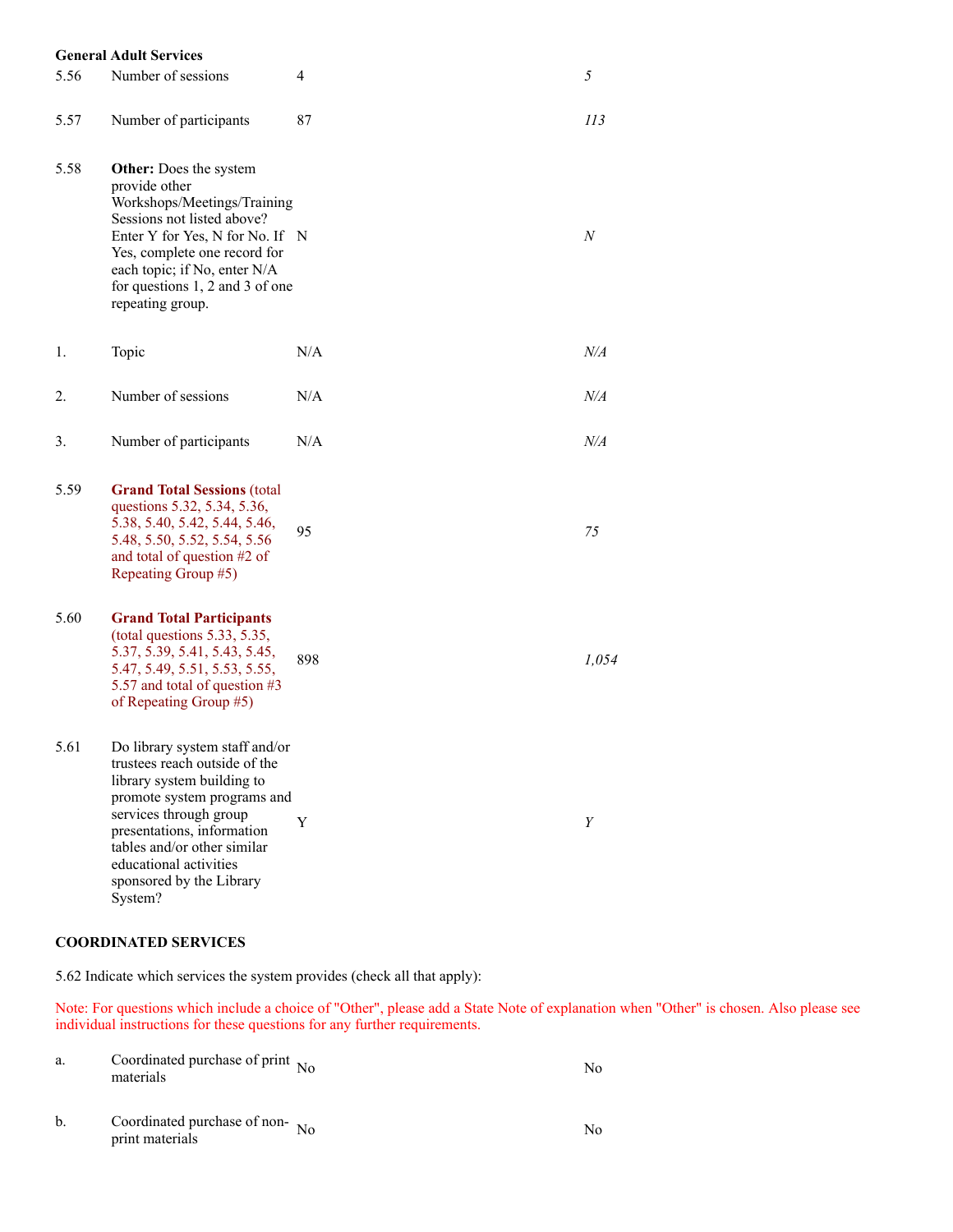| c.   | Negotiated pricing for<br>licensed electronic collection<br>purchases (not purchasing)                                     | Yes   | Yes            |
|------|----------------------------------------------------------------------------------------------------------------------------|-------|----------------|
| d.   | Cataloging                                                                                                                 | Yes   | Yes            |
| e.   | Materials processing                                                                                                       | No    | N <sub>o</sub> |
| f.   | Coordinated purchase of<br>office supplies                                                                                 | No    | No             |
| g.   | Coordinated computer<br>services/purchases                                                                                 | Yes   | Yes            |
| h.   | Virtual reference                                                                                                          | No    | N <sub>o</sub> |
| i.   | Other (describe using the<br>State note)                                                                                   | No    | No             |
| j.   | N/A                                                                                                                        | No    | No             |
|      | <b>CONSULTING AND TECHNICAL ASSISTANCE SERVICES</b>                                                                        |       |                |
| 5.63 | Number of contacts -<br>Consulting with member<br>libraries and/or branches on<br>grants, and state and federal<br>funding | 3,145 | 3,030          |
| 5.64 | Number of contacts -<br>Consulting with member<br>libraries and/or branches on<br>funding and governance                   | 1,501 | 1,396          |
| 5.65 | Number of contacts -<br>Consulting with member<br>libraries and/or branches on<br>charter and registration work            | 34    | 272            |
| 5.66 | Number of contacts -<br>Consulting with member<br>libraries and/or branches on<br>automation and technology                | 2,602 | 2,761          |
| 5.67 | Number of contacts -<br>Consulting with member<br>libraries and/or branches on<br>youth services                           | 192   | 1,503          |
| 5.68 | Number of contacts -<br>Consulting with member<br>libraries and/or branches on<br>adult services                           | 2,925 | 2,874          |
| 5.69 | Number of contacts -<br>Consulting with member<br>libraries and/or branches on<br>physical plant needs                     | 115   | 125            |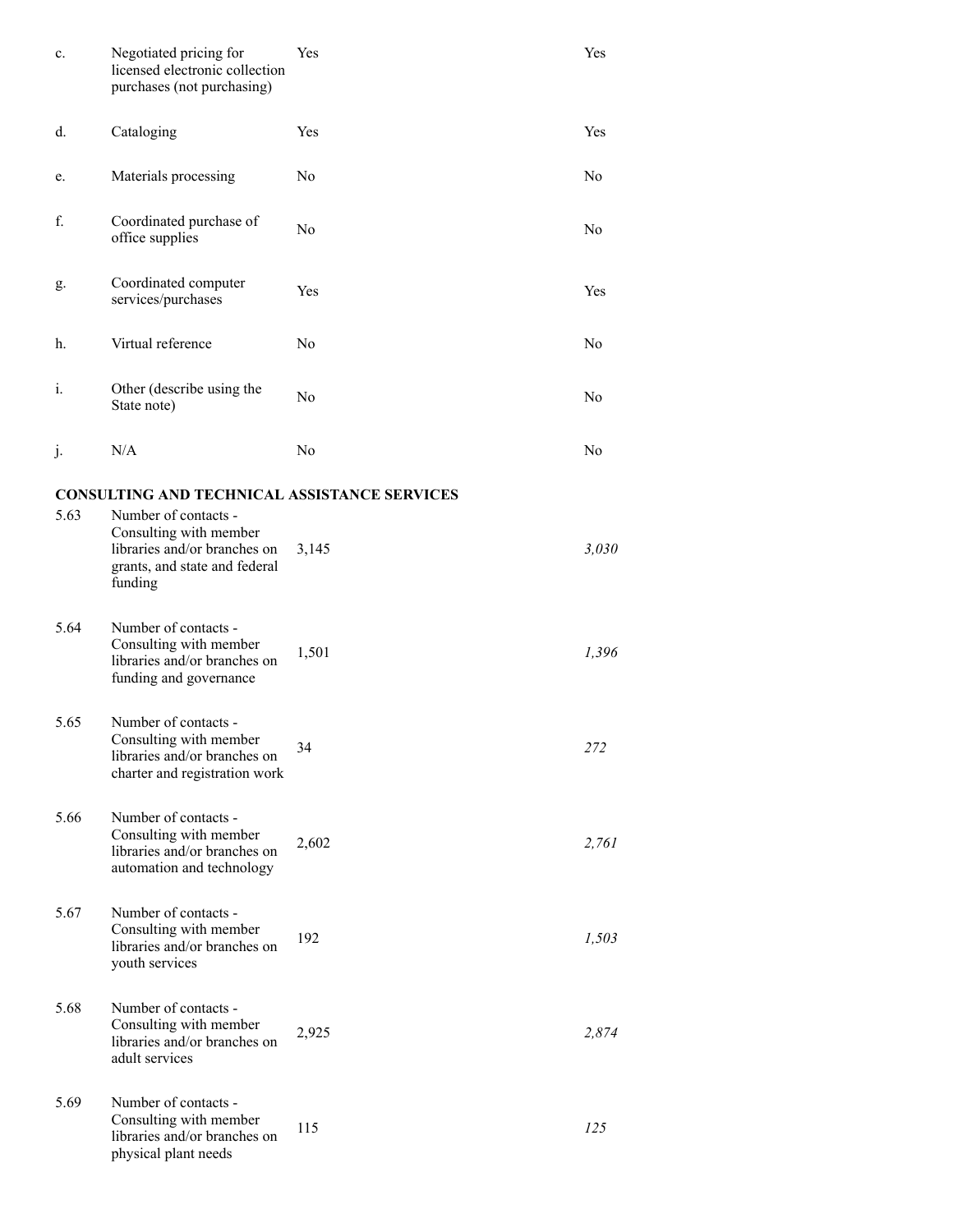| 5.70                                                           | Number of contacts -<br>Consulting with member<br>libraries and/or branches on<br>personnel and management<br>issues                                                                                                                                         | 312                                                                                   | 470      |
|----------------------------------------------------------------|--------------------------------------------------------------------------------------------------------------------------------------------------------------------------------------------------------------------------------------------------------------|---------------------------------------------------------------------------------------|----------|
| 5.71                                                           | Number of contacts -<br>Consulting with state and<br>county correctional facilities                                                                                                                                                                          | 31                                                                                    | 132      |
| 5.72                                                           | Number of contacts -<br>Providing information to<br>local, county, and state<br>legislators and their staffs                                                                                                                                                 | 437                                                                                   | 547      |
| 5.73                                                           | Number of contacts -<br>Providing system and<br>member library information<br>to the media                                                                                                                                                                   | 40                                                                                    | 24       |
| 5.74                                                           | Number of contacts -<br>Providing website<br>development and maintenance<br>for member libraries                                                                                                                                                             | 348                                                                                   | 639      |
| 5.75                                                           | Does the system provide other<br>Consulting and Technical<br>Assistance Services not listed<br>above? Enter Y for Yes, N for $_N$<br>No. If Yes, complete one<br>record for each topic. If No,<br>enter N/A for questions 1 and<br>2 of one repeating group. |                                                                                       | N        |
| 1.                                                             | Topic                                                                                                                                                                                                                                                        | N/A                                                                                   | N/A      |
| 2.                                                             | Number of contacts (all types) N/A                                                                                                                                                                                                                           |                                                                                       | N/A      |
| 5.76                                                           | Total other contacts (total of<br>question #2 of Repeating<br>Group $#6$ )                                                                                                                                                                                   | $\theta$                                                                              | $\theta$ |
| 5.77                                                           | <b>Total number of contacts</b><br>(total of questions 5.63<br>through $5.74$ and $5.76$ )                                                                                                                                                                   | 11,682                                                                                | 13,773   |
|                                                                | <b>REFERENCE SERVICES</b>                                                                                                                                                                                                                                    |                                                                                       |          |
| 5.78                                                           | Total Reference Transactions 246                                                                                                                                                                                                                             |                                                                                       | 268      |
| <b>SERVICES TO SPECIAL CLIENTS</b><br>(Direct and Contractual) |                                                                                                                                                                                                                                                              |                                                                                       |          |
|                                                                |                                                                                                                                                                                                                                                              | 5.79 Indicate services the system provides to special clients (check all that apply): |          |
| a.                                                             | Services for patrons with<br>disabilities                                                                                                                                                                                                                    | Yes                                                                                   | Yes      |
| b.                                                             | Services for patrons who are<br>educationally disadvantaged                                                                                                                                                                                                  | Yes                                                                                   | Yes      |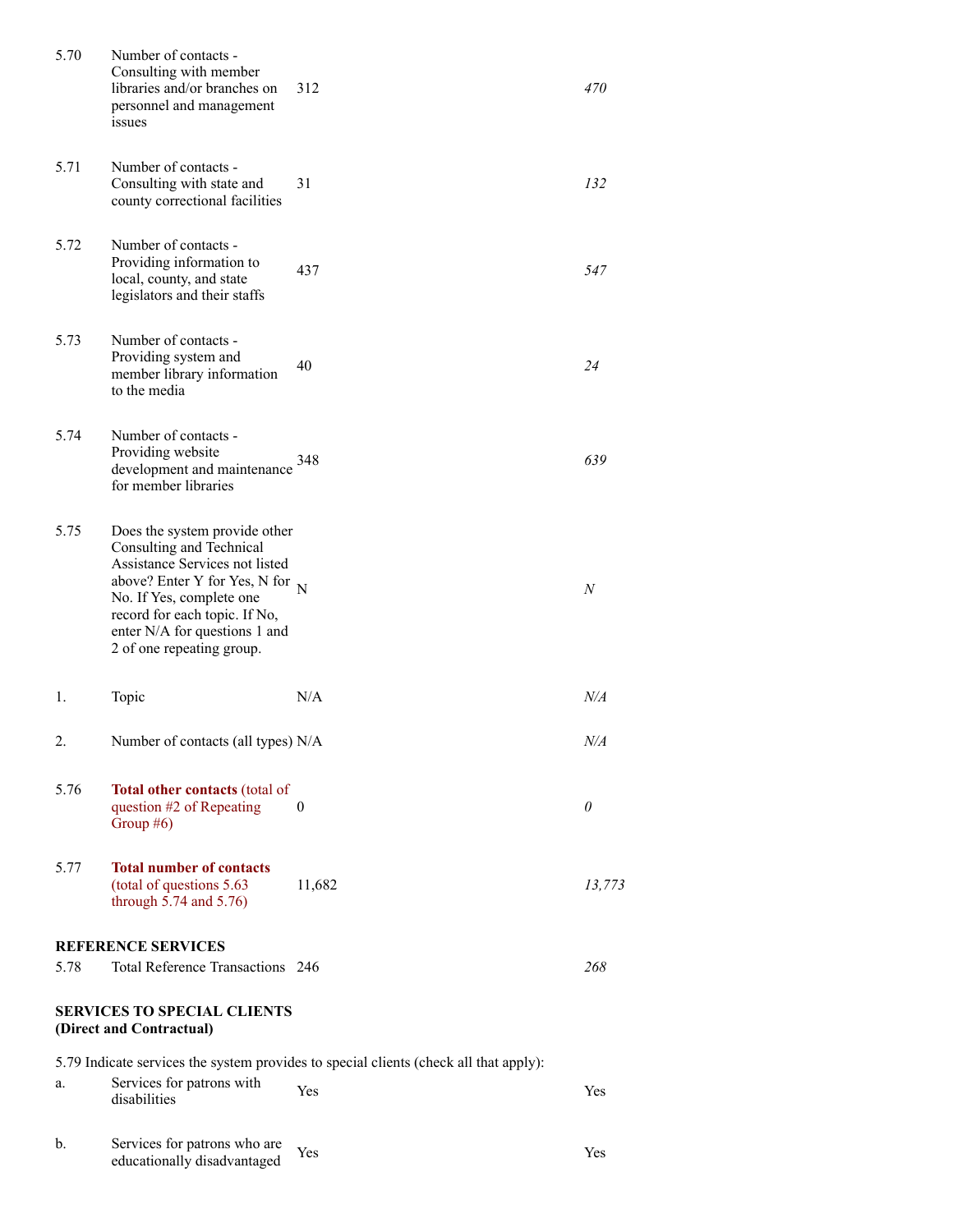| c.   | Services for patrons who are<br>aged                                                                                                                                                                           | No             | No                    |
|------|----------------------------------------------------------------------------------------------------------------------------------------------------------------------------------------------------------------|----------------|-----------------------|
| d.   | Services for patrons who are<br>geographically isolated                                                                                                                                                        | Yes            | Yes                   |
| e.   | Services for patrons who are<br>members of ethnic or<br>minority groups in need of<br>special library services                                                                                                 | Yes            | Yes                   |
| f.   | Services to patrons who are in Yes<br>institutions                                                                                                                                                             |                | Yes                   |
| g.   | Services for unemployed and<br>underemployed individuals                                                                                                                                                       | No             | No                    |
| i.   | N/A                                                                                                                                                                                                            | No             | No                    |
| 5.80 | Number of BOOKS BY<br><b>MAIL</b> loans                                                                                                                                                                        | $\theta$       | 0                     |
| 5.81 | Number of member libraries<br>with Job/Education<br>Information Centers or<br>collections                                                                                                                      | $\overline{2}$ | 2                     |
| 5.82 | Number of State Correctional<br>Facilities libraries served                                                                                                                                                    | $\overline{2}$ | $\overline{2}$        |
| 5.83 | Number of County Jails<br>libraries served                                                                                                                                                                     | 4              | $\overline{4}$        |
| 5.84 | Number of institutions served<br>other than jails or correctional 0<br>facilities                                                                                                                              |                | $\boldsymbol{\theta}$ |
| 5.85 | Does the system provide other<br>special client services not<br>listed above? If yes, complete<br>one record for each service<br>provided. If no, enter N/A in<br>questions 1 and 2 of one<br>repeating group. | N              | $N\!/\!A$             |
| 1.   | Service provided                                                                                                                                                                                               | N/A            | $N\!/\!A$             |
| 2.   | Number of<br>facilities/institutions served                                                                                                                                                                    | N/A            | N/A                   |
| 5.86 | Does the system charge fees<br>for any program or service?<br>Enter Y for Yes; N for No. If<br>yes, briefly describe using the<br>text box below; if no, enter<br>N/A in Question 5.87.                        | Y              | Y                     |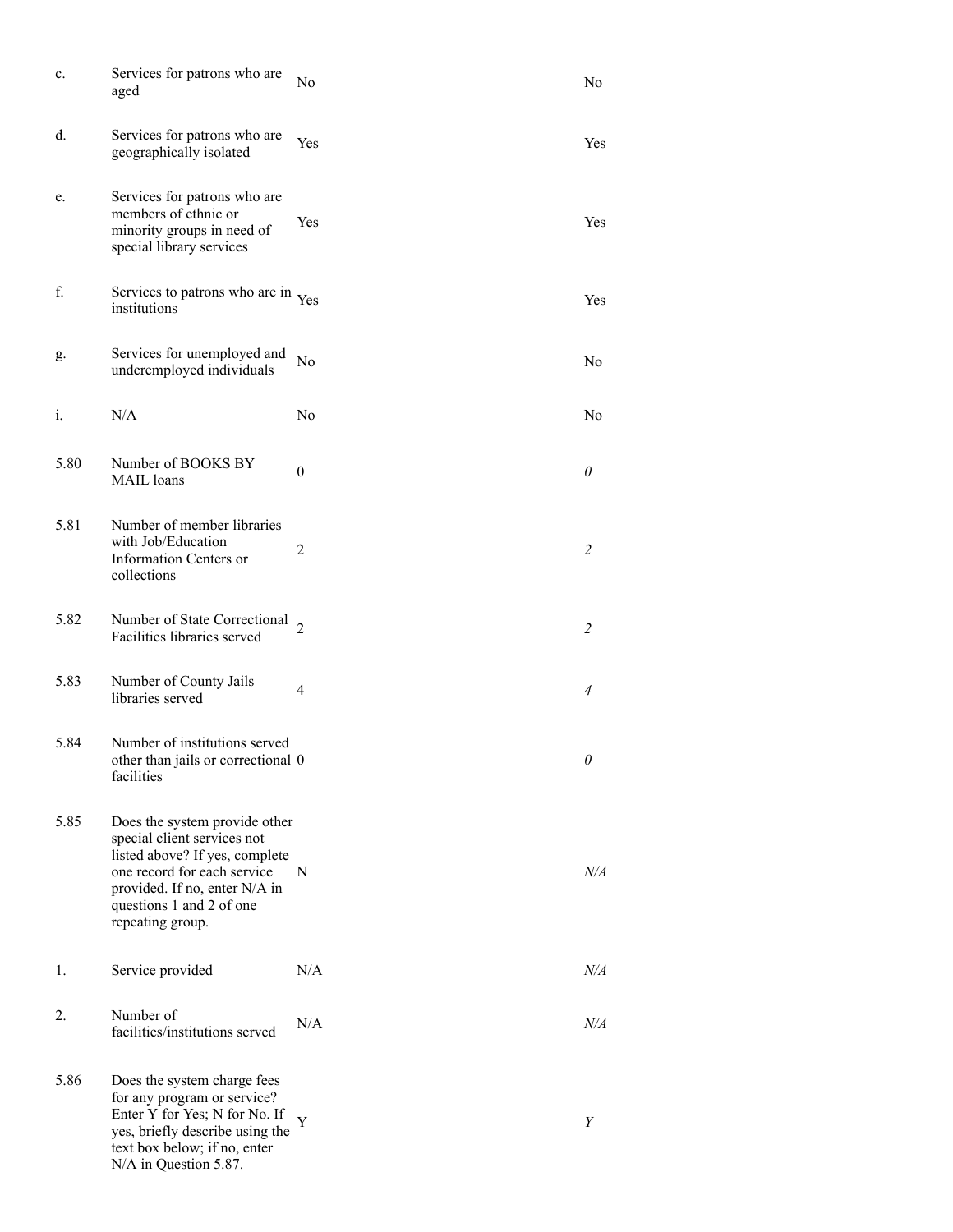5.87 Description of fees Th Mohawk Valley Library System/Southern Adirondack Library System Joint Automation Project charges the members of both systems fees relative to their percentage of total use, calculated based on circulation and holdings.

*Response has been entered.*

### **6. Operating Funds Receipts LOCAL PUBLIC FUNDS**

| 6.1  | Does the system receive<br>county funding? Enter Y for<br>Yes, N for No. If yes, please<br>complete one record for each N<br>county. If No, enter N/A on<br>questions 1 through 4 of one<br>repeating group. |           | $\boldsymbol{N}$ |
|------|--------------------------------------------------------------------------------------------------------------------------------------------------------------------------------------------------------------|-----------|------------------|
| 1.   | County Name                                                                                                                                                                                                  | N/A       | $N\!/\!A$        |
| 2.   | Amount                                                                                                                                                                                                       | N/A       | $N\!/\!A$        |
| 3.   | Subject to Public Vote (Enter<br>Y for Yes, N for No, or N/A)                                                                                                                                                | N/A       | $N\!/\!A$        |
| 4.   | Written Contract (Enter Y for<br>Yes, N for No, or N/A)                                                                                                                                                      | N/A       | N/A              |
| 6.2  | <b>Total County Funding</b>                                                                                                                                                                                  | \$0       | \$0              |
| 6.3  | All Other Local Public Funds \$0                                                                                                                                                                             |           | \$0              |
| 6.4  | <b>Total Local Public Funds</b><br>(total questions $6.2$ and $6.3$ )                                                                                                                                        | \$0       | \$0              |
|      | <b>STATE AID RECEIPTS - arranged in alphabetical order</b>                                                                                                                                                   |           |                  |
| 6.5  | Adult Literacy Library<br><b>Services Grants</b>                                                                                                                                                             | \$469     | \$4,680          |
| 6.6  | Central Library Development<br>Aid                                                                                                                                                                           | \$106,908 | \$105,860        |
| 6.7  | Central Book Aid                                                                                                                                                                                             | \$67,600  | \$66,936         |
| 6.8  | Conservation/Preservation<br>Grants                                                                                                                                                                          | \$0       | \$0              |
| 6.9  | <b>Construction for Public</b><br>Libraries Aid                                                                                                                                                              | \$12,406  | \$111,647        |
| 6.10 | Coordinated Outreach<br>Services Aid                                                                                                                                                                         | \$84,086  | \$83,261         |
| 6.11 | Correctional Facilities Library \$31,300<br>Aid                                                                                                                                                              |           | \$30,993         |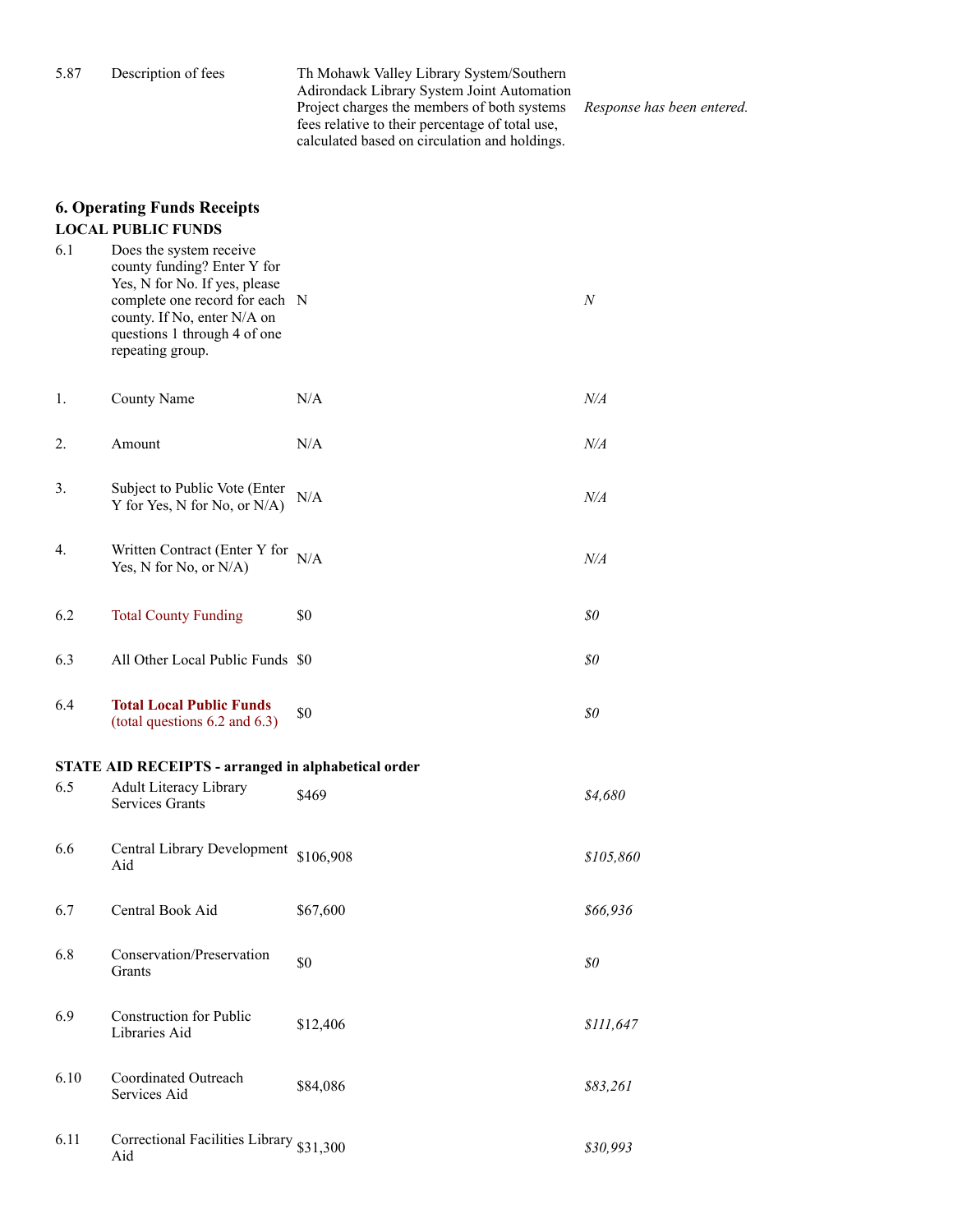| 6.12 | County Jails Library Aid                                                                                                                                            | \$2,603   | \$3,302                              |
|------|---------------------------------------------------------------------------------------------------------------------------------------------------------------------|-----------|--------------------------------------|
| 6.14 | Family Literacy Grants                                                                                                                                              | \$8,501   | \$8,426                              |
| 6.18 | Local Library Services Aid -<br>Kept at System                                                                                                                      | \$0       | \$0                                  |
| 6.19 | Local Library Services Aid -<br>Distributed to Members                                                                                                              | \$104,578 | \$103,552                            |
| 6.20 | Total LLSA (total questions<br>6.18 and 6.19)                                                                                                                       | \$104,578 | \$103,552                            |
| 6.21 | Local Services Support Aid                                                                                                                                          | \$83,877  | \$82,998                             |
| 6.22 | Local Consolidated Systems<br>Aid                                                                                                                                   | \$0       | $\mathcal{S}^{\scriptscriptstyle O}$ |
| 6.26 | Public Library System Basic<br>Aid                                                                                                                                  | \$976,550 | \$966,970                            |
| 6.27 | Public Library System<br><b>Supplementary Operational</b><br>Aid                                                                                                    | \$143,624 | \$142,215                            |
| 6.36 | Special Legislative Grants<br>and Member Items                                                                                                                      | \$161,000 | \$108,000                            |
| 6.37 | The New York Public Library<br>- The Research Libraries                                                                                                             | \$0       | \$0                                  |
| 6.38 | The New York Public Library,<br>Andrew Heiskell Library for<br>the Blind and Physically<br>Handicapped Aid                                                          | \$0       | \$0                                  |
| 6.39 | The New York Public Library, $\frac{1}{20}$<br>City University of New York                                                                                          |           | \$0                                  |
| 6.40 | The New York Public Library,<br>Schomburg Center for<br>Research in Black Culture<br>Library Aid                                                                    | \$0       | \$0                                  |
| 6.41 | The New York Public Library,<br>Science, Industry and<br><b>Business Library</b>                                                                                    | \$0       | \$0                                  |
| 6.42 | Does the system receive state<br>funding from other sources?<br>Enter Y for Yes, N for No.<br>(Report Special Legislative<br>Grants and Member Items on<br>Q 6.36). | N         | $\boldsymbol{N}$                     |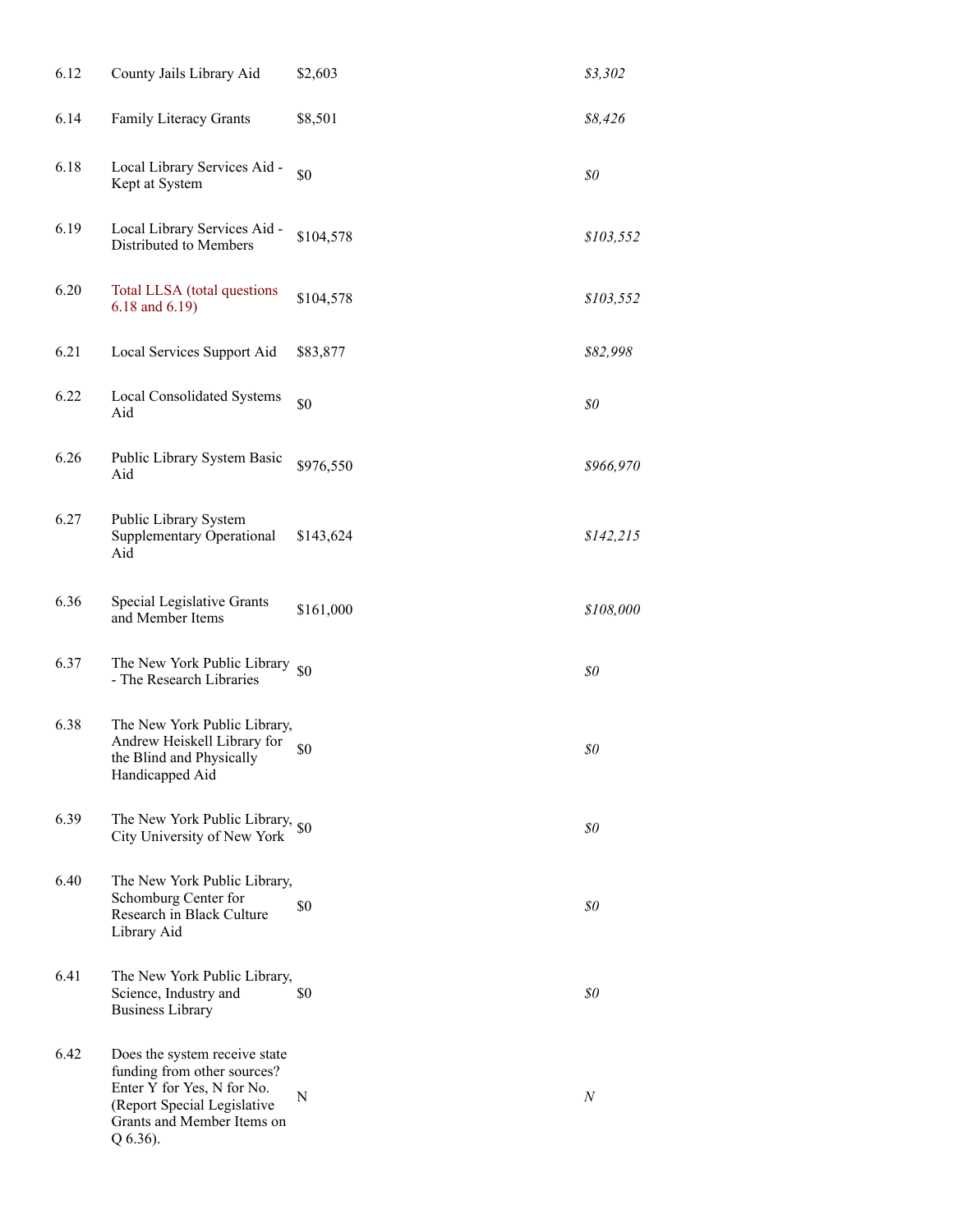Complete one record for each grant. If the system does not receive other state aid, enter N/A on questions 1 and 2 of one repeating group.

| 1.   | <b>Funding Source</b>                                                                                                                                                                             | N/A                                                                                   | Complete one record for each grant. If the system does not receive other state aid, enter N/A on questions 1 and 2 of one repeating group.<br>$N\!/\!A$ |
|------|---------------------------------------------------------------------------------------------------------------------------------------------------------------------------------------------------|---------------------------------------------------------------------------------------|---------------------------------------------------------------------------------------------------------------------------------------------------------|
| 2.   | Amount                                                                                                                                                                                            | $\rm N/A$                                                                             | $N\!/\!A$                                                                                                                                               |
| 6.43 | Total Other State Aid (total<br>question #2 of Repeating<br>Group #9 above)                                                                                                                       | \$0                                                                                   | \$0\$                                                                                                                                                   |
| 6.44 | <b>Total State Aid Receipts</b><br>(total questions 6.5 through<br>6.14, questions 6.20 through<br>6.22, questions 6.26 through<br>6.27, questions 6.36 through<br>$6.41$ , and question $6.43$ ) | \$1,783,502                                                                           | \$1,818,840                                                                                                                                             |
|      | <b>FEDERAL AID</b>                                                                                                                                                                                |                                                                                       |                                                                                                                                                         |
| 6.45 | Library Services and<br>Technology Act (LSTA)                                                                                                                                                     | \$0                                                                                   | \$0\$                                                                                                                                                   |
| 6.46 | Does the system receive any<br>other Federal Aid (specify<br>Act and Title) e.g., NEH,<br>NEA, etc.? Enter Y for Yes, N<br>for No.                                                                | N                                                                                     | $\cal N$                                                                                                                                                |
|      |                                                                                                                                                                                                   |                                                                                       | Complete one record for each grant. If the system does not receive other federal aid, enter N/A on questions 1 and 2 of one repeating group             |
| 1.   | <b>Funding Source</b>                                                                                                                                                                             | N/A                                                                                   | $N\!/\!A$                                                                                                                                               |
| 2.   | Amount                                                                                                                                                                                            | N/A                                                                                   | $N\!/\!A$                                                                                                                                               |
| 6.47 | Total Other Federal Aid (total<br>questions #2 of Repeating<br>Group #10 above)                                                                                                                   | \$0                                                                                   | $\mathcal{S}^{\scriptscriptstyle O}$                                                                                                                    |
| 6.48 | <b>Total Federal Aid (total</b><br>questions 6.45 and 6.47)                                                                                                                                       | \$0                                                                                   | \$0                                                                                                                                                     |
|      |                                                                                                                                                                                                   | CONTRACTS WITH LIBRARIES, LIBRARY SYSTEMS AND/OR OTHER INSTITUTIONS IN NEW YORK STATE |                                                                                                                                                         |
| 6.49 | Does the system contract with<br>libraries, library systems or<br>other institutions in New York Y<br>State? Enter Y for Yes, N for                                                               |                                                                                       | Y                                                                                                                                                       |

Complete one record for each contract. If the system does not contract, enter N/A on questions 1, 2 and 3 of one repeating group. 1. Contracting Agency 34 Member Libraries *34 Member Libraries*

|      | <b>Contracted Service</b>                                                      | Joint Automation Project | Joint Automation Project |
|------|--------------------------------------------------------------------------------|--------------------------|--------------------------|
| 3.   | <b>Total Contract Amount</b>                                                   | \$443,825                | \$421,585                |
| 6.50 | <b>Total Contracts (total)</b><br>question #3 of Repeating<br>Group #11 above) | \$443,825                | \$421,585                |

No.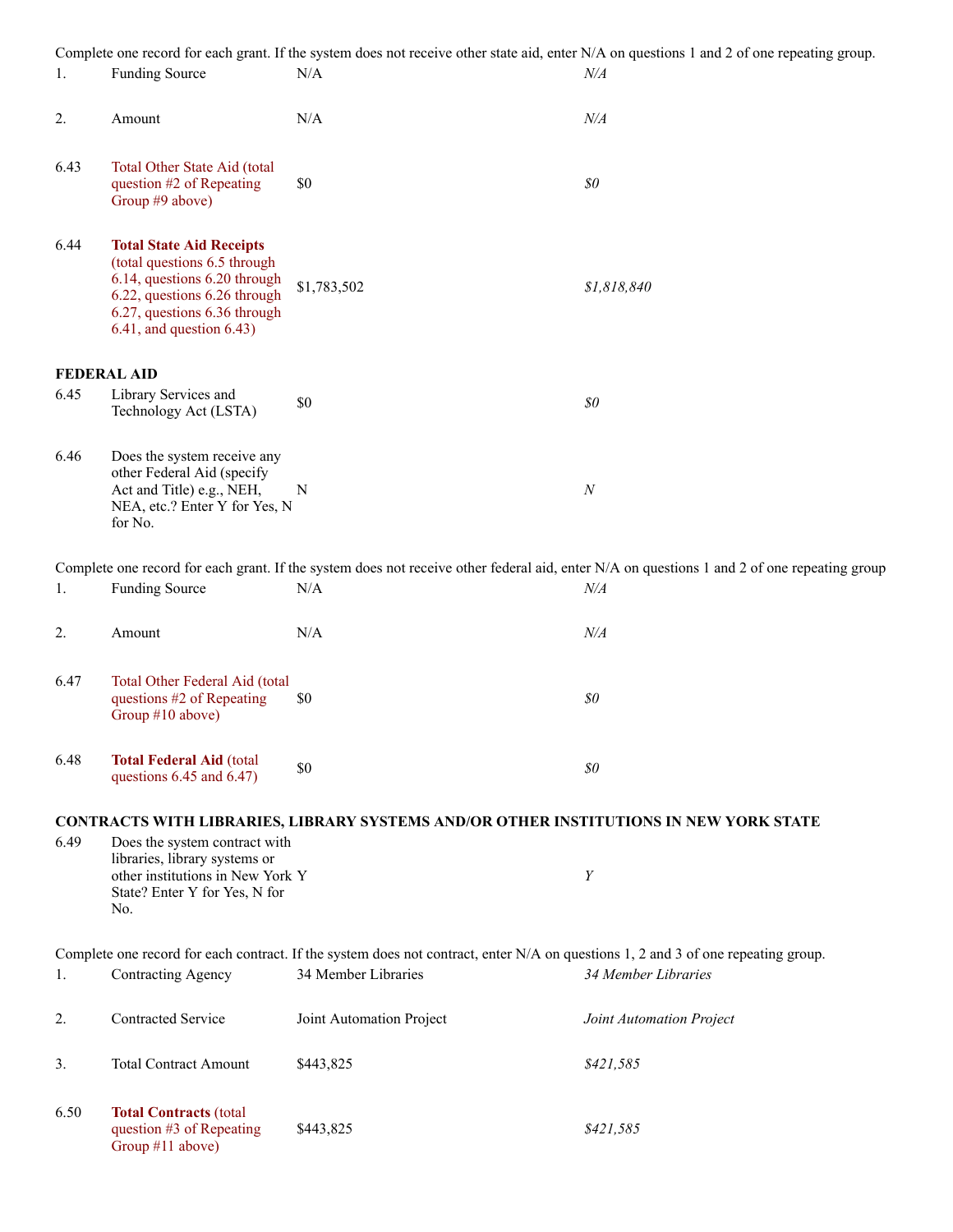### **MISCELLANEOUS RECEIPTS**

| 6.51 | Gifts, Endowments,<br>Fundraising, Foundations<br>(include Gates Grants here;<br>specify project number(s) and<br>dollar amount using the state<br>note) | \$500   | \$550   |
|------|----------------------------------------------------------------------------------------------------------------------------------------------------------|---------|---------|
| 6.53 | Income from Investments                                                                                                                                  | \$2,423 | \$2,485 |
|      | Proceeds from Sale of Property                                                                                                                           |         |         |
| 6.54 | <b>Real Property</b>                                                                                                                                     | \$0     | 80      |
| 6.55 | Equipment                                                                                                                                                | \$0     | 80      |
| 6.56 | Does the system have other<br>miscellaneous receipts in<br>categories not listed in<br>questions 6.51 through 6.55?<br>Enter Y for Yes, N for No.        | Y       | Y       |

Complete one record for each income category. If the system does not have other miscellaneous receipts, enter N/A on questions 1 and 2 of one repeating group.<br>1 Receipt cate

| 1.   | Receipt category                                                                                                     | County Aid Pass Thru      | Co. Aid Pass Thru  |
|------|----------------------------------------------------------------------------------------------------------------------|---------------------------|--------------------|
| 2.   | Amount                                                                                                               | \$89,140                  | \$88,500           |
| 1.   | Receipt category                                                                                                     | Fines                     | Youth Grant        |
| 2.   | Amount                                                                                                               | \$1,197                   | \$1,120            |
| 1.   | Receipt category                                                                                                     | Prior Year Expense        | Fines              |
| 2.   | Amount                                                                                                               | \$42,734                  | \$1,244            |
| 1.   | Receipt category                                                                                                     | Miscellaneous             | Prior Year Expense |
| 2.   | Amount                                                                                                               | \$1,987                   | \$8,725            |
| 1.   | Receipt category                                                                                                     | <b>Insurance Dividend</b> | Miscellaneous      |
| 2.   | Amount                                                                                                               | \$864                     | \$1,994            |
| 6.57 | <b>Total Other Miscellaneous</b><br>Receipts (total question #2 of \$135,922<br>Repeating Group #12 above)           |                           | \$101,583          |
| 6.58 | <b>Total Miscellaneous</b><br><b>Receipts</b> (total questions 6.51 \$138,845)<br>through 6.55 and question<br>6.57) |                           | \$104,618          |
| 6.59 | <b>TOTAL OPERATING</b><br><b>FUND RECEIPTS - Total</b><br><b>Local Public Funds, Total</b>                           | \$2,366,172               | \$2,345,043        |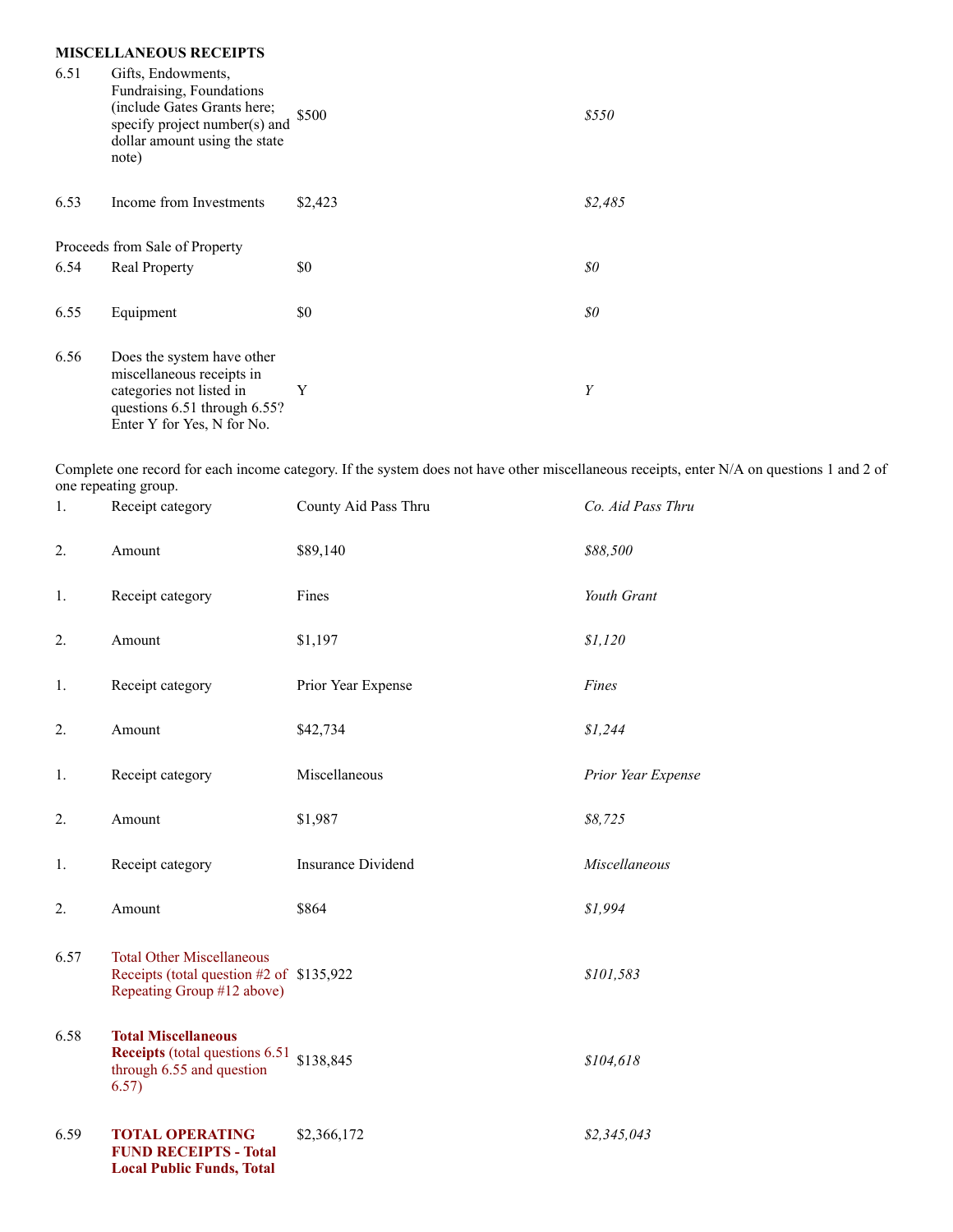**State Aid, Total Federal Aid, Total Contracts, and Total Miscellaneous Receipts** (total questions 6.4, 6.44, 6.48, 6.50, and 6.58)

| 6.60             | <b>BUDGET LOANS</b>                                                                                                                                                                                                                                             | \$0         | \$0         |
|------------------|-----------------------------------------------------------------------------------------------------------------------------------------------------------------------------------------------------------------------------------------------------------------|-------------|-------------|
| <b>TRANSFERS</b> |                                                                                                                                                                                                                                                                 |             |             |
| 6.61             | Transfers from Capital Fund<br>(Same as question 9.6)                                                                                                                                                                                                           | \$0         | \$0         |
| 6.62             | Transfers from Other Funds                                                                                                                                                                                                                                      | \$0         | 80          |
| 6.63             | <b>Total Transfers (total</b><br>questions $6.61$ and $6.62$ )                                                                                                                                                                                                  | \$0         | \$0         |
| 6.64             | <b>CASH BALANCE -</b><br>Beginning of Current Fiscal<br>Reporting Year:<br>Public Library Systems -<br>January 1, 2018. (Same as<br>closing cash balance at the<br>end of previous fiscal<br>reporting year: Public Library<br>Systems - December 31,<br>2017.) | \$2,558,012 | \$2,599,883 |
| 6.67             | <b>GRAND TOTAL RECEIPTS,</b><br><b>BUDGET LOANS,</b><br>TRANSFERS, AND<br><b>BALANCE/ROLLOVER</b><br>(Public Library Systems -<br>total questions 6.59, 6.60,<br>6.63 and 6.64 - must agree<br>with question 7.83)                                              | \$4,924,184 | \$4,944,926 |
|                  | <b>7. Operating Fund Disbursements</b>                                                                                                                                                                                                                          |             |             |
| <b>Salaries</b>  | <b>STAFF EXPENDITURES</b>                                                                                                                                                                                                                                       |             |             |
| 7.1              | System Director and<br>Librarians                                                                                                                                                                                                                               | \$299,006   | \$317,349   |
| 7.2              | Other Staff                                                                                                                                                                                                                                                     | \$170,801   | \$196,068   |
| 7.3              | <b>Total Salary and Wages</b><br>Expenditures (total questions \$469,807<br>7.1 and $7.2$ )                                                                                                                                                                     |             | \$513,417   |
| 7.4              | <b>Employee Benefits</b><br>Expenditures                                                                                                                                                                                                                        | \$282,350   | \$288,146   |
| 7.5              | <b>Total Staff Expenditures</b><br>(total questions 7.3 and 7.4)                                                                                                                                                                                                | \$752,157   | \$801,563   |
|                  | <b>COLLECTION EXPENDITURES</b>                                                                                                                                                                                                                                  |             |             |
| 7.6              | Print Materials Expenditures                                                                                                                                                                                                                                    | \$9,153     | \$48,009    |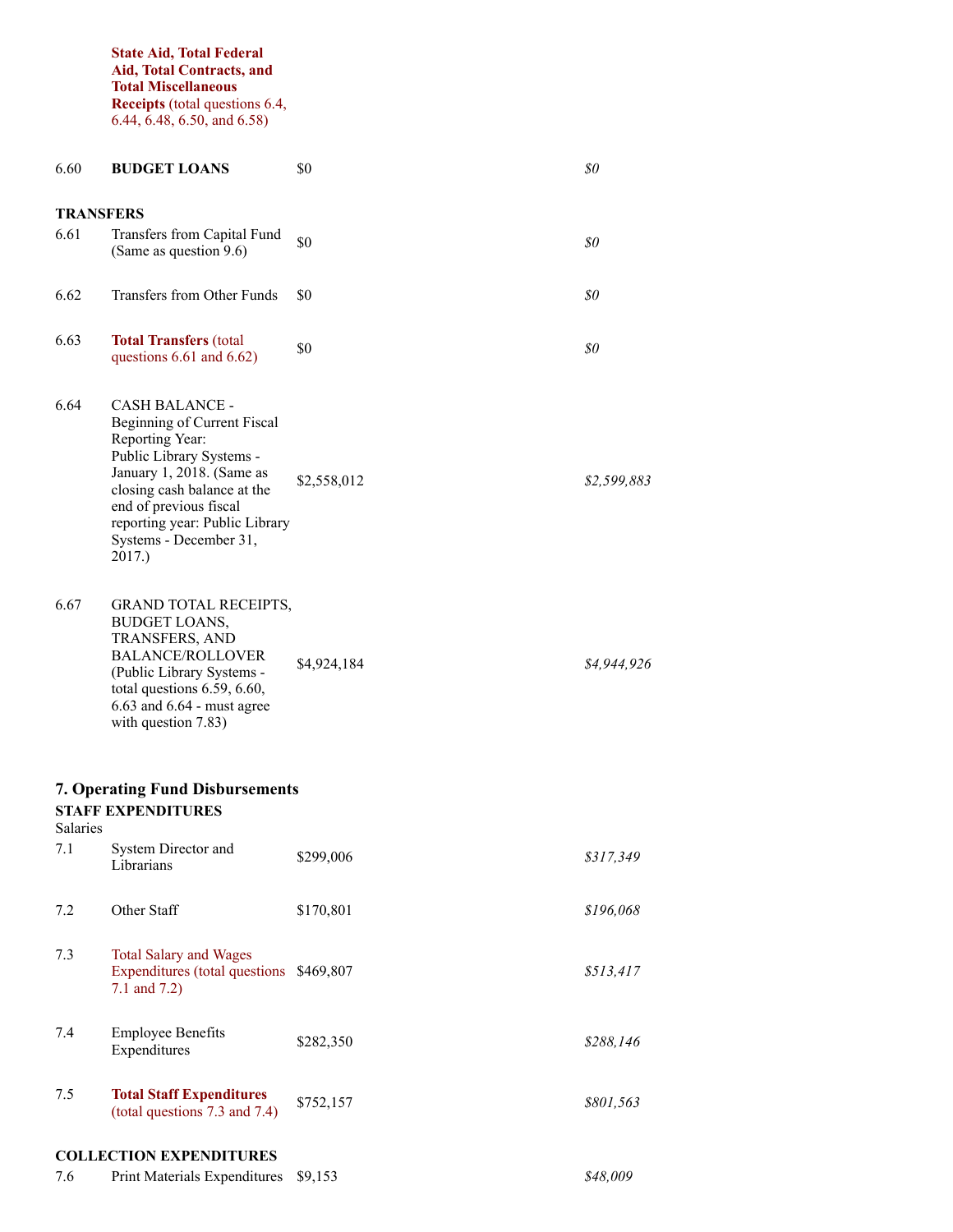| 7.7  | <b>Electronic Materials</b><br>Expenditures                                                     | \$38,110  | \$31,393  |
|------|-------------------------------------------------------------------------------------------------|-----------|-----------|
| 7.8  | Other Materials Expenditures \$0                                                                |           | \$0       |
| 7.9  | <b>Total Collection</b><br><b>Expenditures</b> (total questions \$47,263)<br>7.6 through 7.8)   |           | \$79,402  |
|      | <b>GRANTS TO MEMBER LIBRARIES</b><br>Cash Grants Paid From                                      |           |           |
| 7.10 | Local Library Services Aid<br>(LLSA)                                                            | \$104,578 | \$103,552 |
| 7.11 | Central Library Aid<br>(CLDA/CBA)                                                               | \$136,447 | \$105,860 |
| 7.15 | Other State Aid/Grants (e.g.,<br>Construction, Special<br>Legislative or Member<br>Grants)      | \$167,608 | \$121,515 |
| 7.16 | Federal Aid                                                                                     | \$0       | \$0       |
| 7.17 | Other cash grants paid from<br>system funds                                                     | \$73,305  | \$99,886  |
| 7.18 | <b>Total Cash Grants (total</b><br>questions 7.10 through 7.17)                                 | \$481,938 | \$430,813 |
| 7.19 | Book/Library Materials<br>Grants                                                                | \$0       | \$0       |
| 7.20 | Other Non-Cash Grants                                                                           | \$176,912 | \$108,553 |
| 7.21 | <b>Total Grants to Member</b><br>Libraries (total questions<br>7.18 through 7.20)               | \$658,850 | \$539,366 |
|      | <b>CAPITAL EXPENDITURES FROM OPERATING FUNDS</b>                                                |           |           |
| 7.22 | Bookmobile                                                                                      | \$0       | 80        |
| 7.23 | Other Vehicles                                                                                  | \$0       | \$0       |
| 7.24 | Computer Equipment                                                                              | \$1,828   | \$4,434   |
| 7.25 | Furniture/Furnishings                                                                           | \$0       | \$0       |
| 7.26 | Other Capital Expenditures                                                                      | \$117,036 | \$111,029 |
| 7.27 | <b>Total Capital Expenditures</b><br>from Operating Fund (total<br>questions 7.22 through 7.26) | \$118,864 | \$115,463 |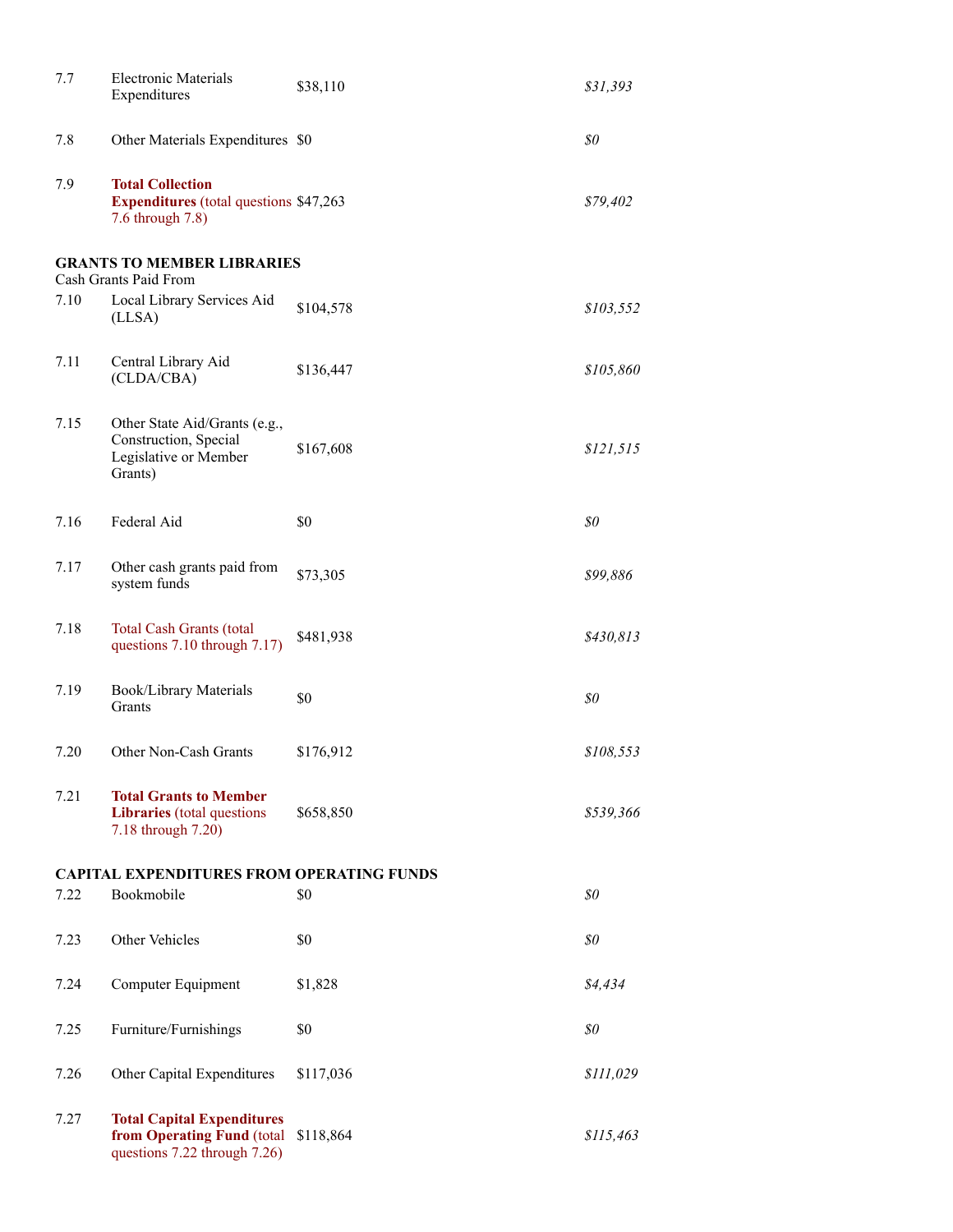|      | <b>TOTAL CAPITAL EXPENDITURES BY SOURCE OF FUNDS</b>                                                                                                                            |           |           |
|------|---------------------------------------------------------------------------------------------------------------------------------------------------------------------------------|-----------|-----------|
| 7.28 | From Local Public Funds<br>(71PF)                                                                                                                                               | \$0       | \$0\$     |
| 7.29 | From Other Funds (71OF)                                                                                                                                                         | \$118,864 | \$115,463 |
| 7.30 | <b>Total Capital Expenditures</b><br>by Source (total questions<br>7.28 and 7.29; same as<br>question 7.27)                                                                     | \$118,864 | \$115,463 |
|      | <b>OPERATION AND MAINTENANCE OF BUILDINGS</b>                                                                                                                                   |           |           |
| 7.31 | Repairs To Buildings and Building Equipment by Source of Funds<br>From Local Public Funds<br>(72PF)                                                                             | \$0       | \$0       |
| 7.32 | From Other Funds (72OF)                                                                                                                                                         | \$46,231  | \$29,044  |
| 7.33 | <b>Total Repairs to Buildings</b><br>and Building Equipment<br>(total questions 7.31 and 7.32)                                                                                  | \$46,231  | \$29,044  |
| 7.34 | Other Building $&$<br>Maintenance Expenses                                                                                                                                      | \$21,102  | \$22,840  |
| 7.35 | <b>Total Operation and</b><br><b>Maintenance of Buildings</b><br>(total questions 7.33 and 7.34)                                                                                | \$67,333  | \$51,884  |
|      | <b>MISCELLANEOUS EXPENSES</b>                                                                                                                                                   |           |           |
| 7.36 | Total Operation &<br>Maintenance of Bookmobiles \$1,510<br>and Other Vehicles                                                                                                   |           | \$4,240   |
| 7.37 | Office and Library Supplies                                                                                                                                                     | \$5,223   | \$3,858   |
| 7.38 | Equipment                                                                                                                                                                       | \$0       |           |
| 7.39 | Telecommunications                                                                                                                                                              | \$4,440   | \$4,587   |
| 7.40 | <b>Binding Expenses</b>                                                                                                                                                         | \$0       | \$0       |
| 7.41 | Postage and Freight                                                                                                                                                             | \$202,904 | \$195,870 |
| 7.42 | Publicity and Printing                                                                                                                                                          | \$1,478   | \$1,446   |
| 7.43 | Travel                                                                                                                                                                          | \$30,816  | \$29,303  |
| 7.44 | Fees for Consultants and<br>Professionals - Please include<br>a State Note with the<br>consultants' or vendors' names<br>and a brief description of the<br>service(s) provided. | \$14,565  | \$17,306  |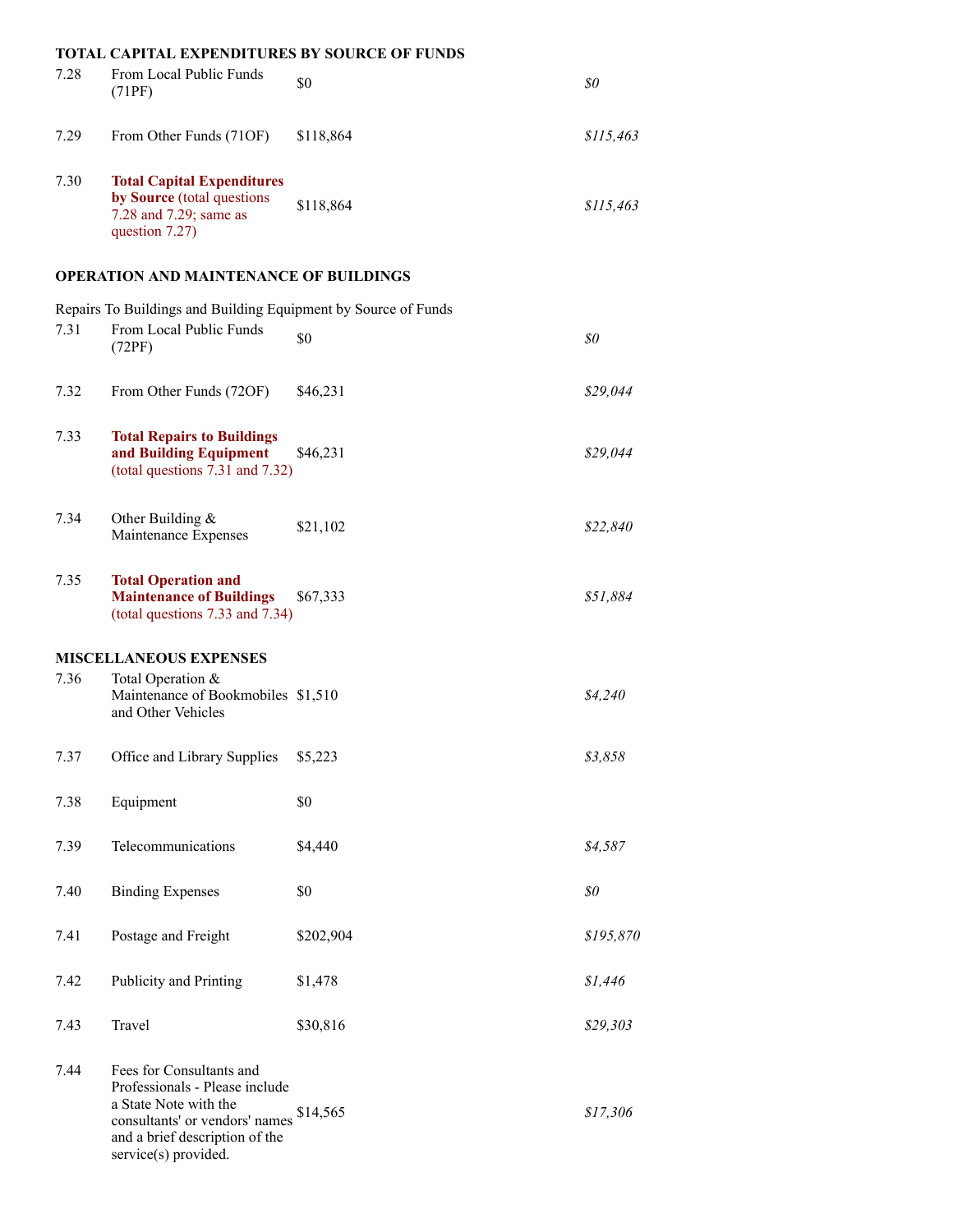| 7.45 | Membership Dues - Please<br>include a State Note listing<br>Professional Organization<br>Memberships for which dues<br>are being paid.            | \$7,138                                                                                                                            | \$6,106                                                                                                                                    |
|------|---------------------------------------------------------------------------------------------------------------------------------------------------|------------------------------------------------------------------------------------------------------------------------------------|--------------------------------------------------------------------------------------------------------------------------------------------|
| 7.46 | Does the system have other<br>miscellaneous expenses in<br>categories not listed in<br>questions 7.36 through 7.45?<br>Enter Y for Yes, N for No. | Y                                                                                                                                  | $\boldsymbol{Y}$                                                                                                                           |
|      | one repeating group.                                                                                                                              |                                                                                                                                    | Complete one record for each expense category. If the system does not have other miscellaneous expenses, enter N/A on questions 1 and 2 of |
| 1.   | Expense category                                                                                                                                  | Mbr Lib Pur                                                                                                                        | Mbr Lib Pur                                                                                                                                |
| 2.   | Amount                                                                                                                                            | \$11,752                                                                                                                           | \$8,682                                                                                                                                    |
| 1.   | Expense category                                                                                                                                  | Co Aid PT                                                                                                                          | Co Aid PT                                                                                                                                  |
| 2.   | Amount                                                                                                                                            | \$89,140                                                                                                                           | \$88,500                                                                                                                                   |
| 7.47 | <b>Total Other Miscellaneous</b><br>Expenses (total question $#2$ of \$100,892<br>Repeating Group #13)                                            |                                                                                                                                    | \$97,182                                                                                                                                   |
| 7.48 | <b>Total Miscellaneous</b><br><b>Expenses</b> (total questions<br>7.36 through 7.45 and 7.47)                                                     | \$368,966                                                                                                                          | \$359,898                                                                                                                                  |
|      |                                                                                                                                                   | <b>CONTRACTS WITH LIBRARIES and/or LIBRARY SYSTEMS IN NEW YORK STATE</b>                                                           |                                                                                                                                            |
| 7.49 | Does the system contract with<br>libraries and/or library<br>systems in New York State?<br>Enter Y for Yes, N for No.                             | Y                                                                                                                                  | Y                                                                                                                                          |
|      |                                                                                                                                                   | Complete one record for each contract. If the system does not contract, enter N/A on questions 1, 2, and 3 of one repeating group. |                                                                                                                                            |
| 1.   | Contracting Agency (specify<br>using the State note)                                                                                              | MVLS/SALS JA Project                                                                                                               | <b>MVLS/SALS JA Project</b>                                                                                                                |
| 2.   | Contracted Service (specify<br>using the State note)                                                                                              | <b>ILS</b>                                                                                                                         | Automation                                                                                                                                 |
| 3.   | <b>Total Contract Amount</b>                                                                                                                      | \$449,437                                                                                                                          | \$439,338                                                                                                                                  |
| 7.50 | <b>Total Contracts (total</b><br>question #3 of Repeating<br>Group #14 above)                                                                     | \$449,437                                                                                                                          | \$439,338                                                                                                                                  |
|      | <b>DEBT SERVICE</b>                                                                                                                               |                                                                                                                                    |                                                                                                                                            |
|      | Capital Purposes Loans (Principal and Interest)                                                                                                   |                                                                                                                                    |                                                                                                                                            |
| 7.51 | From Local Public Funds<br>(73PF)                                                                                                                 | \$0                                                                                                                                | \$0\$                                                                                                                                      |
| 7.52 | From Other Funds (73OF)                                                                                                                           | \$0                                                                                                                                | $\$0$                                                                                                                                      |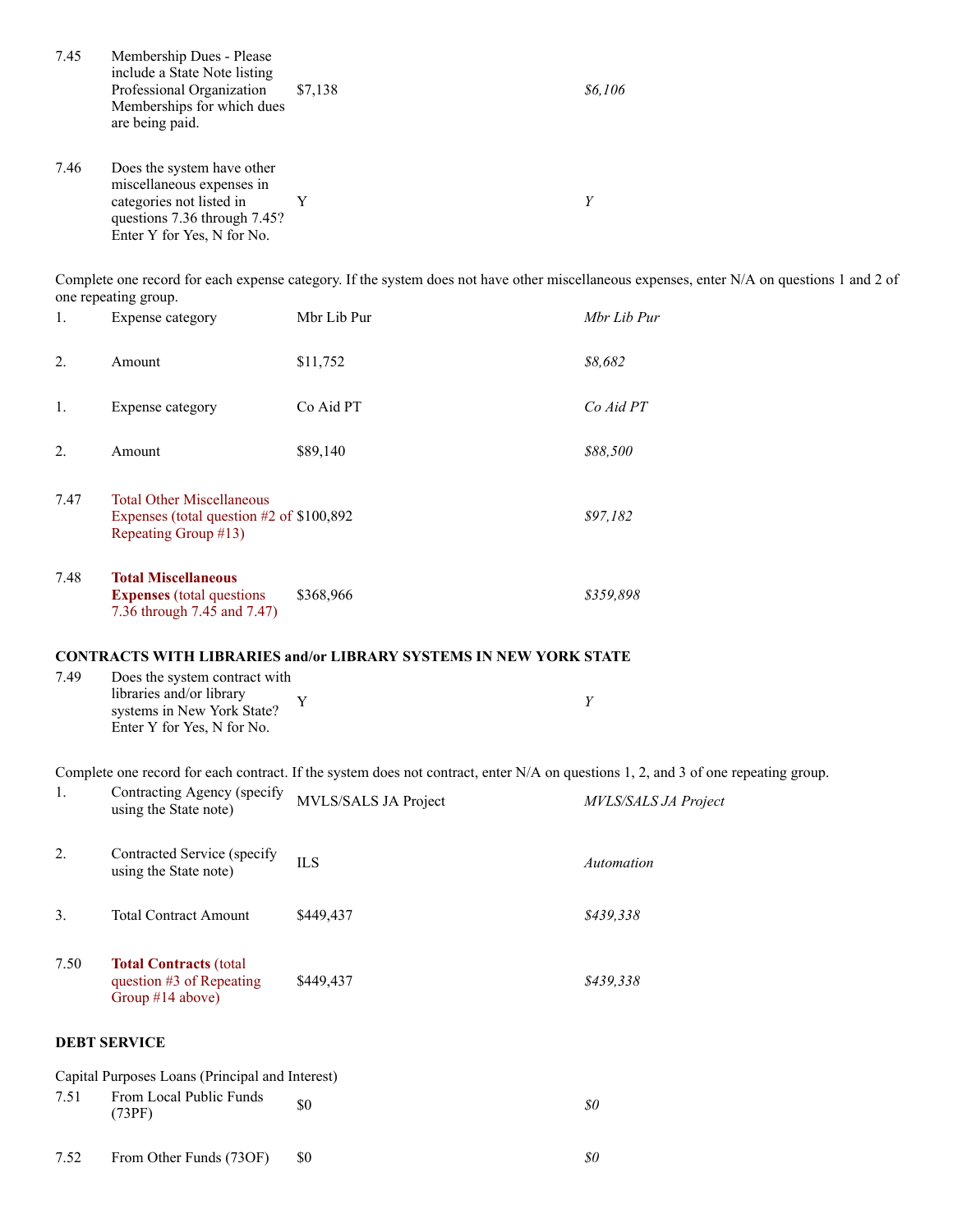| 7.53             | <b>Total Capital Purposes</b><br><b>Loans</b> (total questions 7.51)<br>and 7.52)                                                                                                                                                                                                                                                                                                                                                                             | \$0         | \$0                                  |
|------------------|---------------------------------------------------------------------------------------------------------------------------------------------------------------------------------------------------------------------------------------------------------------------------------------------------------------------------------------------------------------------------------------------------------------------------------------------------------------|-------------|--------------------------------------|
| 7.54             | Other Loans                                                                                                                                                                                                                                                                                                                                                                                                                                                   | \$0         | $\mathcal{S}^{\scriptscriptstyle O}$ |
| 7.55             | <b>Total Debt Service (total</b><br>questions 7.53 and 7.54)                                                                                                                                                                                                                                                                                                                                                                                                  | \$0         | \$0                                  |
| 7.56             | <b>TOTAL TOTAL</b><br><b>DISBURSEMENTS - Total</b><br><b>Staff Expenditures, Total</b><br><b>Collection Expenditures,</b><br><b>Total Grants to Member</b><br><b>Libraries, Total Capital</b><br><b>Expenditures, Total</b><br><b>Operation and Maintenance</b><br>of Buildings, Total<br><b>Miscellaneous Expenses,</b><br><b>Total Contracts, and Total</b><br><b>Debt Service (total</b><br>questions 7.5, 7.9, 7.21, 7.27,<br>7.35, 7.48, 7.50, and 7.55) | \$2,462,870 | \$2,386,914                          |
| <b>TRANSFERS</b> |                                                                                                                                                                                                                                                                                                                                                                                                                                                               |             |                                      |
|                  | Transfers to the Capital Fund                                                                                                                                                                                                                                                                                                                                                                                                                                 |             |                                      |
| 7.57             | From Local Public Funds<br>(76PF)                                                                                                                                                                                                                                                                                                                                                                                                                             | \$0         | \$0                                  |
| 7.58             | From Other Funds (76OF)                                                                                                                                                                                                                                                                                                                                                                                                                                       | \$0         | \$0                                  |
| 7.59             | <b>Total Transfers to Capital</b><br><b>Fund</b> (total questions 7.57)<br>and 7.58; same as question<br>8.2)                                                                                                                                                                                                                                                                                                                                                 | \$0         | \$0                                  |
| 7.60             | <b>Total Transfers to Other</b><br><b>Funds</b>                                                                                                                                                                                                                                                                                                                                                                                                               | \$0         | \$0                                  |
| 7.61             | <b>Total Transfers (total</b><br>questions 7.59 and 7.60)                                                                                                                                                                                                                                                                                                                                                                                                     | \$0         | 80                                   |
| 7.62             | <b>TOTAL</b><br><b>DISBURSEMENTS AND</b><br><b>TRANSFERS</b> (total<br>questions 7.56 and 7.61)                                                                                                                                                                                                                                                                                                                                                               | \$2,462,870 | \$2,386,914                          |
| 7.63             | <b>CLOSING CASH</b><br><b>BALANCE</b> at the End of<br>the Current Fiscal<br><b>Reporting Year</b><br>(For Public Library<br>Systems - December 31,<br>2018)                                                                                                                                                                                                                                                                                                  | \$2,461,314 | \$2,558,012                          |
| 7.83             | <b>GRAND TOTAL</b><br><b>DISBURSEMENTS,</b>                                                                                                                                                                                                                                                                                                                                                                                                                   | \$4,924,184 | \$4,944,926                          |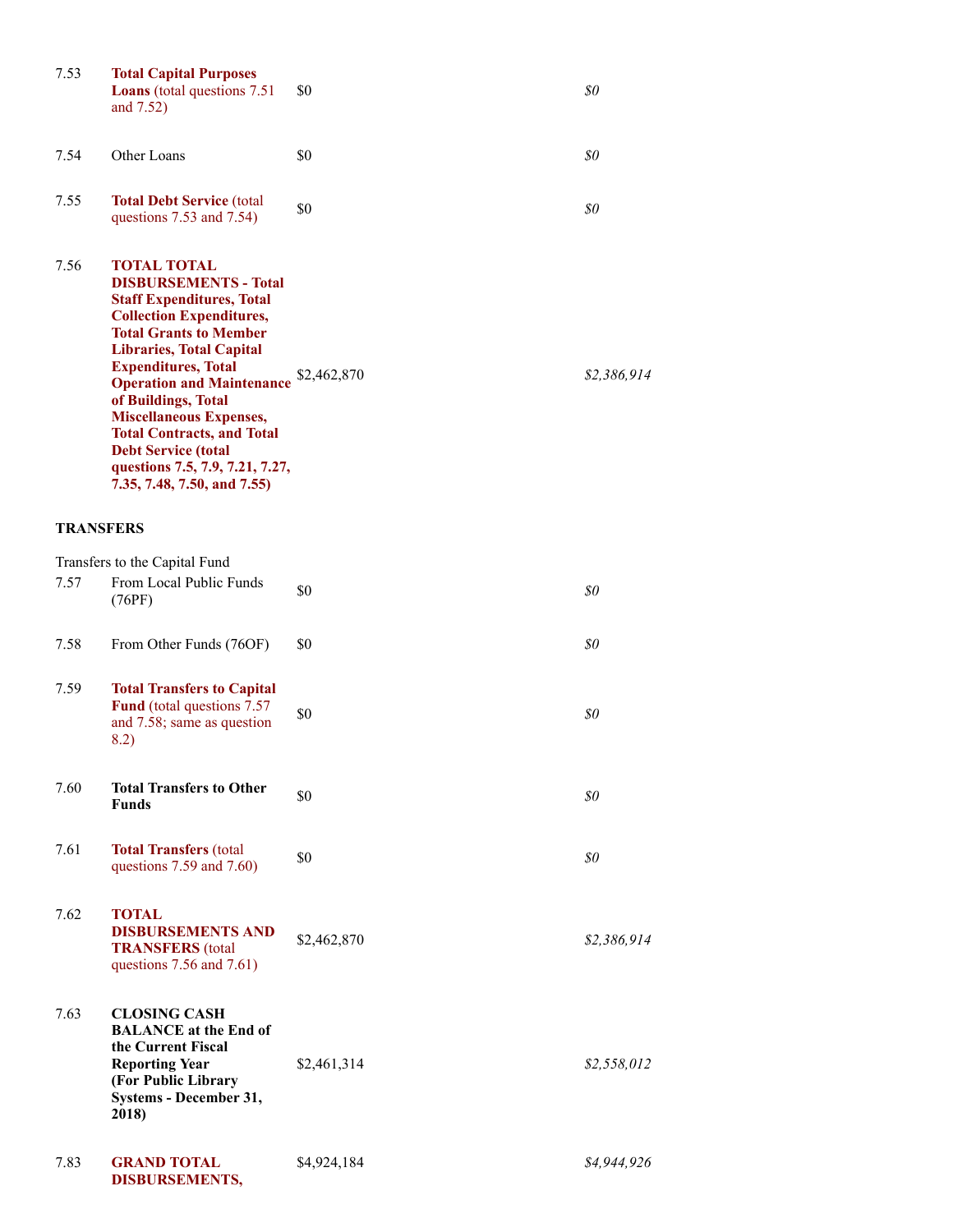### **FISCAL AUDIT**

Note: For questions which include a choice of "Other" in a drop-down menu, please add a State Note of explanation when "Other" is chosen. Also please see individual instructions for these questions for any further requirements.

| 7.84 | Last audit performed<br>(mm/dd/yyyy)                                                                                                           | 01/29/2019              | 01/30/2018                |  |
|------|------------------------------------------------------------------------------------------------------------------------------------------------|-------------------------|---------------------------|--|
| 7.85 | Time period covered by this<br>audit (mm/dd/yyyy-<br>mm/dd/yyyy)                                                                               | 01/01/2018-12/31/2018   | $01/01/2017 - 12/31/2017$ |  |
| 7.86 | Indicate type of audit (select<br>one from drop-down):                                                                                         | Private Accounting Firm | Private Accounting Firm   |  |
|      | <b>ACCOUNT INFORMATION</b>                                                                                                                     |                         |                           |  |
| 1.   | Complete one record for each financial account<br>Name of bank or financial                                                                    |                         |                           |  |
|      | institution                                                                                                                                    | Adirondack Trust Co.    | Adirondack Trust Co.      |  |
| 2.   | Amount of funds on deposit                                                                                                                     | \$87,212                | \$32,282                  |  |
| 1.   | Name of bank or financial<br>institution                                                                                                       | Saratoga Nat'l Bank     | Saratoga Nat'l Bank       |  |
| 2.   | Amount of funds on deposit                                                                                                                     | \$10,000                | \$1,000                   |  |
| 1.   | Name of bank or financial<br>institution                                                                                                       | Saratoga Nat'l Bank     | Saratoga Nat'l Bank       |  |
| 2.   | Amount of funds on deposit                                                                                                                     | \$2,364,101             | \$2,524,730               |  |
| 7.87 | <b>Total Bank Balance (total</b><br>question #2 of Repeating<br>Group $#15$ )                                                                  | \$2,461,313             | \$2,558,012               |  |
| 7.88 | Does the system have a<br>Capital Fund? Enter Y for<br>Yes, N for No. If yes, please<br>complete the Capital Fund<br>Report. If no, stop here. | N                       | N                         |  |
|      | 8. Capital Fund Receipts                                                                                                                       |                         |                           |  |
| 8.1  | <b>Total Revenue From Local</b><br><b>Sources</b>                                                                                              | \$0                     | \$0\$                     |  |
| 8.2  | <b>Transfer From Operating</b><br>Fund<br>(same as question 7.59)                                                                              | \$0                     | \$0\$                     |  |
|      | STATE AID FOR CAPITAL PROJECTS                                                                                                                 |                         |                           |  |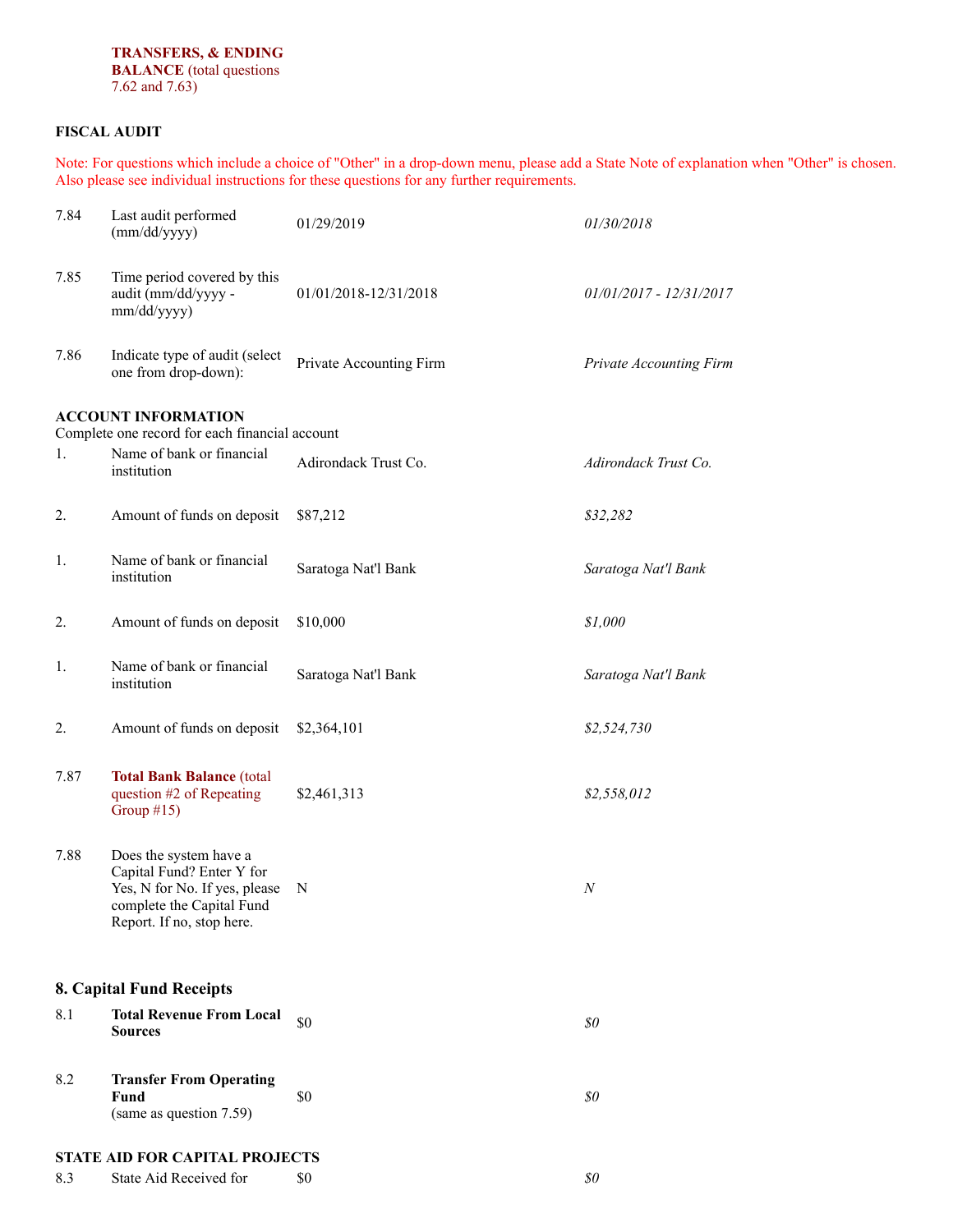### **ALL OTHER AID AND/OR GRANTS FOR CAPITAL PROJECTS**

| 8.4  | Does the system receive any<br>other aid and/or grants for<br>capital projects. Enter Y for<br>Yes, N for No. If yes,<br>complete one record for each<br>award. If no, enter N/A on<br>questions 1 and 2 of one<br>repeating group.                           | N   | N         |
|------|---------------------------------------------------------------------------------------------------------------------------------------------------------------------------------------------------------------------------------------------------------------|-----|-----------|
| 1.   | Contracting Agency                                                                                                                                                                                                                                            | N/A | $N\!/\!A$ |
| 2.   | Amount                                                                                                                                                                                                                                                        | N/A | N/A       |
| 8.5  | <b>Total Aid and/or Grants</b><br>(total question #2 of<br>Repeating Group #16 above)                                                                                                                                                                         | \$0 | 80        |
| 8.6  | <b>TOTAL RECEIPTS -</b><br><b>Revenues from Local</b><br><b>Sources, Interfund Revenue,</b><br><b>State Aid for Capital</b><br><b>Projects, and All Other Aid</b><br>and/or Grants for Capital<br><b>Projects</b> (total questions 8.1,<br>8.2, 8.3, and 8.5) | \$0 | 80        |
| 8.7  | <b>NONREVENUE</b><br><b>RECEIPTS</b>                                                                                                                                                                                                                          | \$0 | \$0       |
| 8.8  | <b>TOTAL RECEIPTS - Total</b><br><b>Receipts and Nonrevenue</b><br><b>Receipts</b> (total questions 8.6)<br>and $8.7$ )                                                                                                                                       | \$0 | \$0       |
| 8.9  | CASH BALANCE -<br>Beginning of Current Fiscal<br>Reporting Year: Public<br>Library Systems - January 1,<br>2018. (Same as closing cash<br>balance at the end of previous<br>fiscal reporting year: Public<br>Library Systems - December<br>31, 2017.)         | \$0 | 80        |
| 8.10 | <b>TOTAL RECEIPTS AND</b><br><b>CASH BALANCE</b> (total<br>questions 8.8 and 8.9)                                                                                                                                                                             | \$0 | 80        |
|      | 9. Capital Fund Disbursements<br><b>PROJECT EXPENDITURES</b>                                                                                                                                                                                                  |     |           |
| 9.1  | <b>Total Construction</b>                                                                                                                                                                                                                                     | \$0 | 80        |
| 9.2  | Incidental Construction                                                                                                                                                                                                                                       | \$0 | \$0       |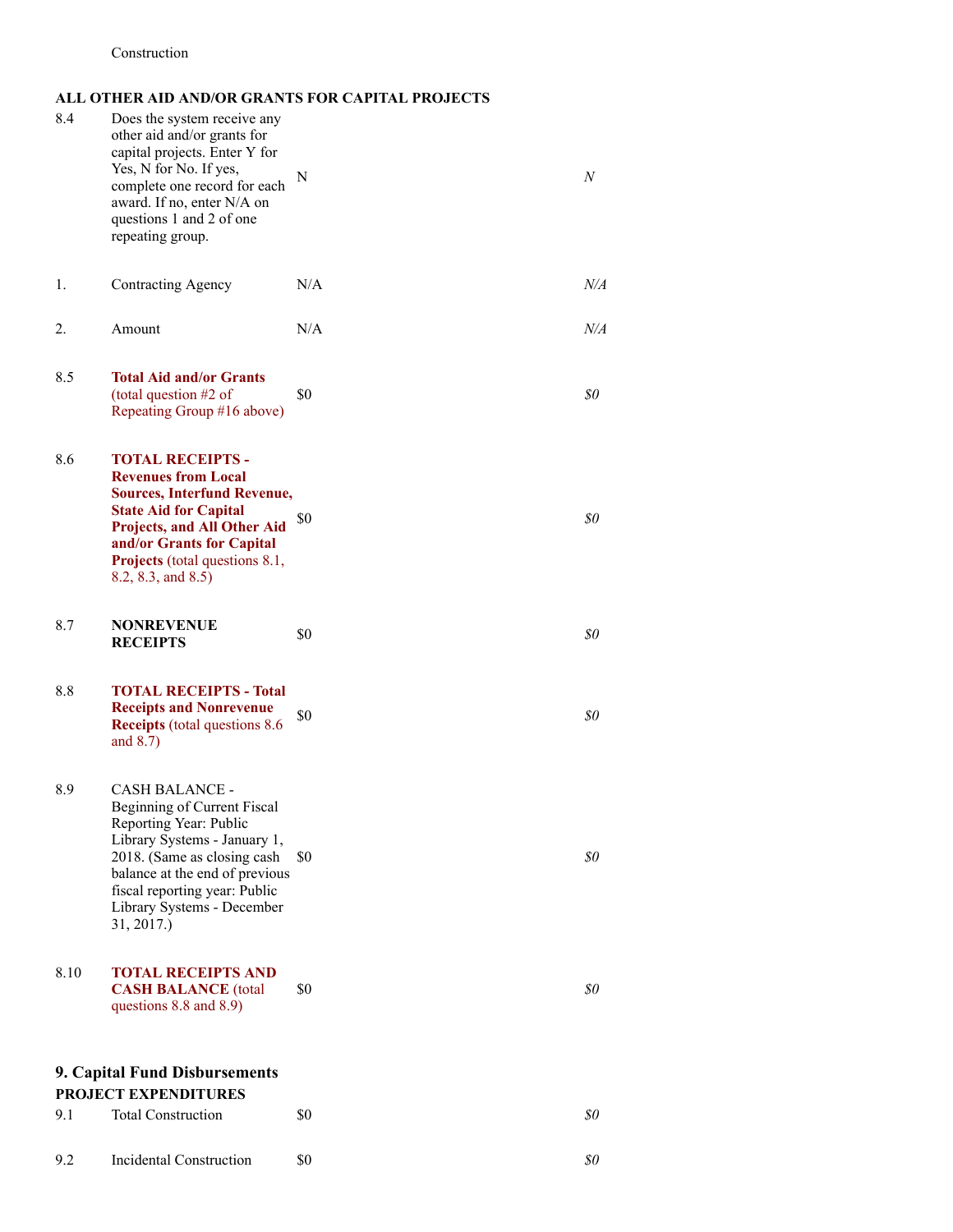| 9.3  | Books and Library Materials                                                                                                                                                                                   | \$0 | \$0   |
|------|---------------------------------------------------------------------------------------------------------------------------------------------------------------------------------------------------------------|-----|-------|
| 9.4  | <b>Total Other Disbursements</b>                                                                                                                                                                              | \$0 | \$0   |
| 9.5  | <b>Total Project Expenditures</b><br>(total questions 9.1 through<br>9.4)                                                                                                                                     | \$0 | \$0   |
| 9.6  | <b>TRANSFER TO</b><br><b>OPERATING FUND</b><br>(Same as question 6.61)                                                                                                                                        | \$0 | \$0\$ |
| 9.7  | <b>TOTAL NONPROJECT</b><br><b>EXPENDITURES</b>                                                                                                                                                                | \$0 | \$0   |
| 9.8  | <b>TOTAL</b><br><b>DISBURSEMENTS - Total</b><br><b>Project Expenditures,</b><br><b>Transfer to Operating</b><br><b>Fund, and Total Nonproject</b><br><b>Expenditures</b> (total questions<br>9.5 through 9.7) | \$0 | \$0\$ |
| 9.9  | <b>CLOSING CASH</b><br><b>BALANCE IN CAPITAL</b><br><b>FUND</b> at the End of the<br><b>Current Fiscal Year</b><br>(December 31, 2018, for<br><b>Public Library Systems)</b>                                  | \$0 | \$0   |
| 9.10 | <b>TOTAL</b><br><b>DISBURSEMENTS AND</b><br><b>CASH BALANCE</b> (total<br>questions 9.8 and 9.9)                                                                                                              | \$0 | \$0   |

### **12. Projected Annual Budget For Library Systems Public Library Systems Budget for January 1, 2019 - December 31, 2019**

### **PROJECTED OPERATING FUND - RECEIPTS**

December 31, 2018, closing

| 12.1 | <b>Total Operating Fund</b><br>Receipts (include Local Aid,<br>State Aid, Federal Aid,<br>Contracts and Miscellaneous<br>Receipts)                                                                       | \$2,174,279 | \$2,156,906 |
|------|----------------------------------------------------------------------------------------------------------------------------------------------------------------------------------------------------------|-------------|-------------|
| 12.2 | <b>Budget Loans</b>                                                                                                                                                                                      | \$0         | 80          |
| 12.3 | <b>Total Transfers</b>                                                                                                                                                                                   | \$0         | 80          |
| 12.4 | Cash Balance/Ending Balance \$2,461,314<br>in Operating Fund at the end<br>of the previous fiscal year<br>(For Public Library Systems,<br>opening balance on January 1,<br>2019, must be the same as the |             | \$2,558,012 |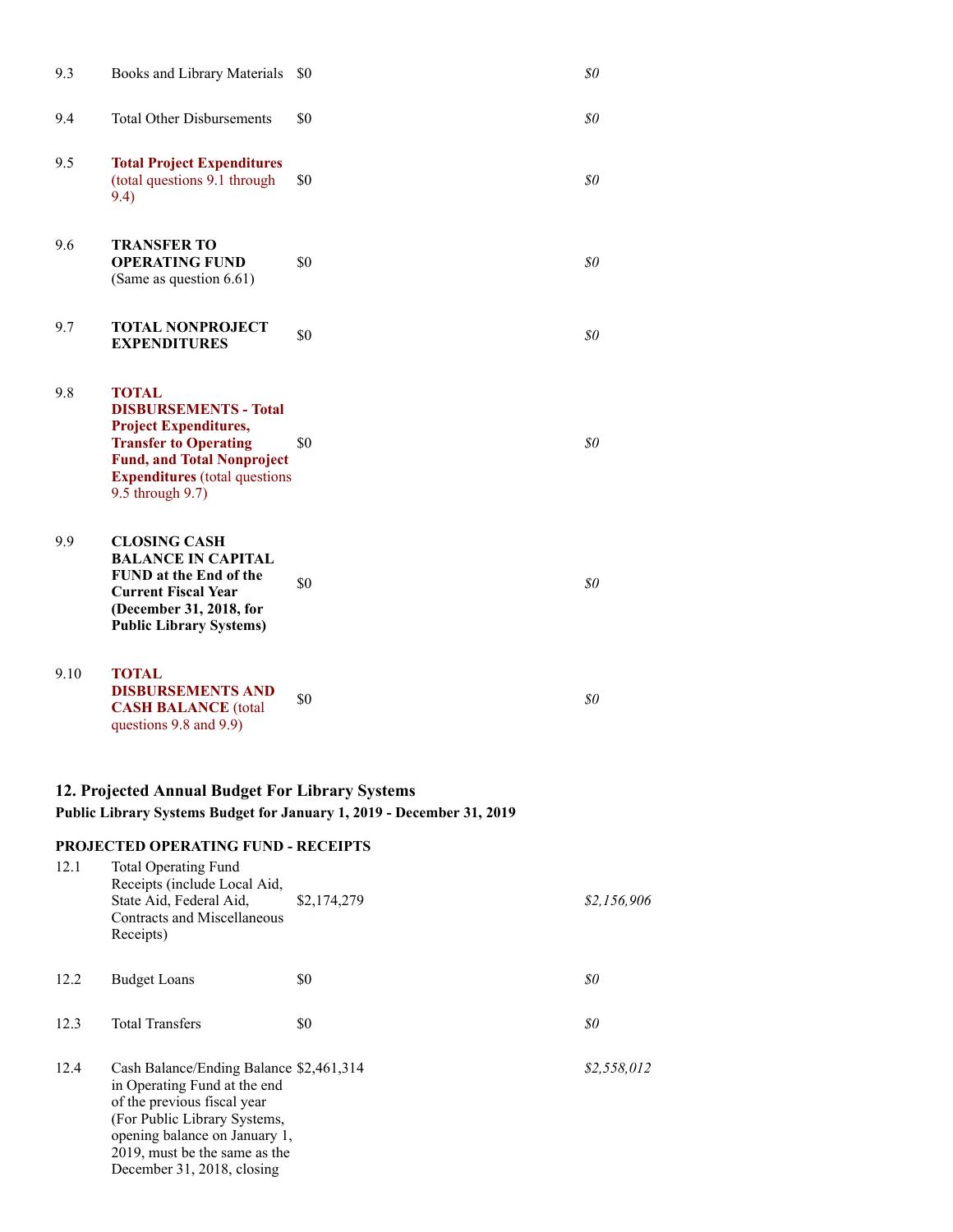balance reported on Q7.63 of the 2018 annual report)

12.5 Grand Total Operating Fund Receipts, Budget Loans, Transfers and Ending Balance \$4,635,593 *\$4,714,918* (total questions 12.1 through 12.4) **PROJECTED OPERATING FUND - DISBURSEMENTS** 12.6 Total Operating Fund Disbursements (include Staff Expenditures, Collection Expenditures, Grants to Member Libraries, Capital Expenditures from Operating \$2,387,642 *\$2,445,445* Funds, Operation and Maintenance of Buildings, Miscellaneous Expenses, Contracts with Libraries and Library Systems in New York State and Debt Service) 12.7 Total Transfers \$0 **\$0** 50 12.8 Cash Balance/Ending Balance in Operating Fund at the end of the fiscal year (For Public Library Systems, balance as of December 31, 2019) \$2,247,951 *\$2,269,473* 12.9 Grand Total Operating Fund Disbursements, Transfers and Ending Balance (total questions 12.6 through 12.8) \$4,635,593 *\$4,714,918* **PROJECTED CAPITAL FUND - RECEIPTS** 12.10 Capital Fund Receipts (include Revenues from Local Sources, Transfer from Operating Fund, State Aid for \$0 Capital Projects and All Other Aid for Capital Projects) \$0 *\$0* 12.11 Nonrevenue Receipts \$0 *\$0* 12.12 Cash Balance in Capital Fund at the end of the previous fiscal year (For Public Library Systems, opening balance on January 1, 2019, must be the same as the December 31, 2018, closing balance reported on Q9.9 of the 2018 annual report) \$0 *\$0* 12.13 Grand Total Capital Fund Receipts and Balance (total questions 12.10 through 12.12) \$0 *\$0*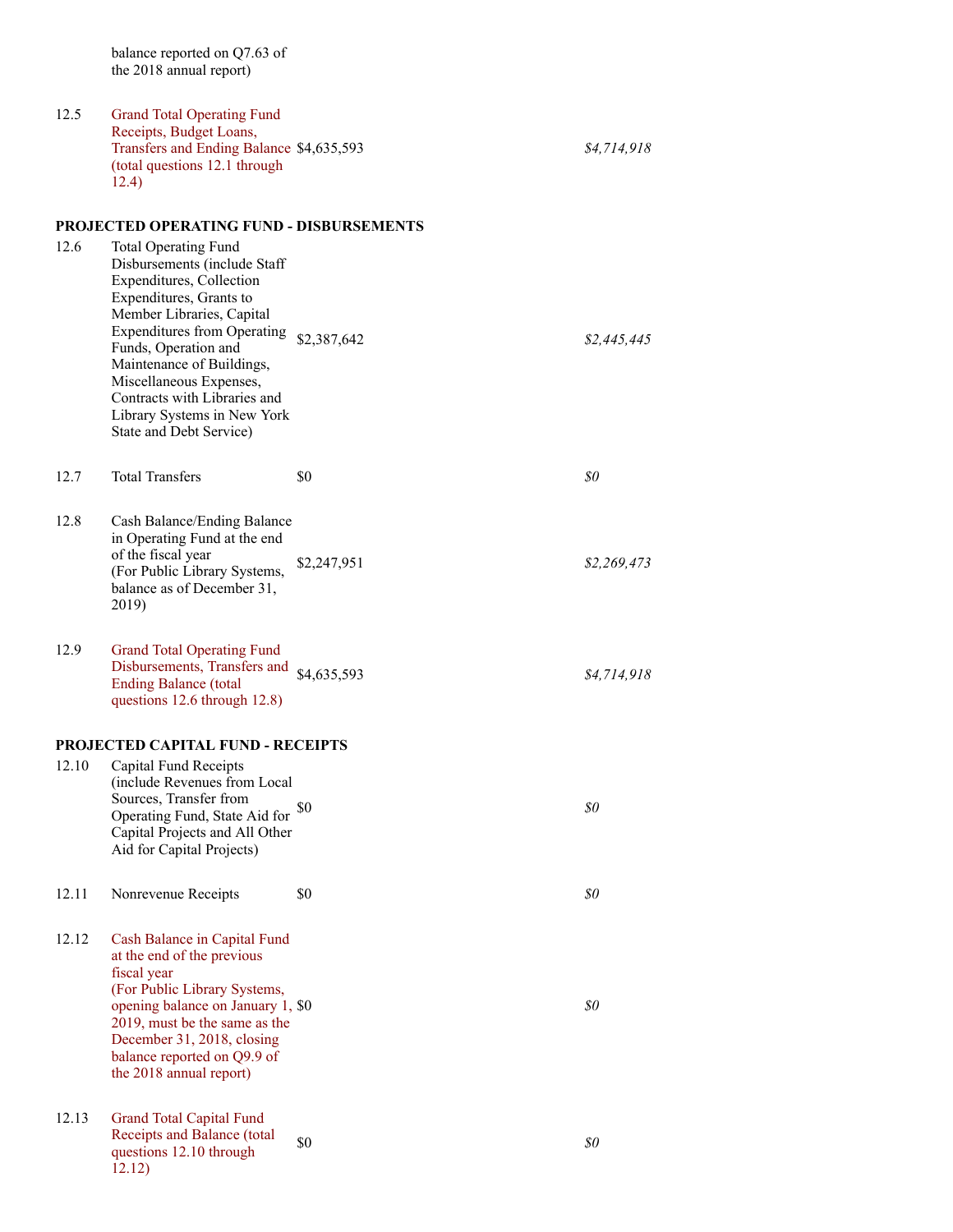### **PROJECTED CAPITAL FUND - DISBURSEMENTS**

| 12.14 | Capital Fund Disbursements<br>(include Project Expenditures, <sub>\$0</sub><br>Transfer to Operating Fund<br>and Nonproject Expenditures |     | 80 |
|-------|------------------------------------------------------------------------------------------------------------------------------------------|-----|----|
| 12.15 | Cash Balance in Capital Fund<br>at the end of the current fiscal<br>year<br>(For Public Library Systems,<br>December 31, 2019)           | \$0 | 80 |
| 12.16 | <b>Grand Total Capital Fund</b><br>Disbursement, Transfers, and<br>Balance (Sum of questions)<br>12.14 and 12.15)                        | \$0 | 80 |

### **13. State Formula Aid Disbursements**

#### **Public Library Systems Basic Aid**

### **PUBLIC LIBRARY SYSTEMS BASIC AID, SUPPLEMENTAL AID and either LOCAL LIBRARY SERVICES AID and LOCAL SERVICES SUPPORT AID or LOCAL CONSOLIDATED SERVICES AID (Brooklyn, New York Public and Queens Borough only)**

| <b>Statutory</b><br><b>Reference (Basic</b><br>Aid): | Education Law $\S 272, 273(1)(a, c, d, e, n)$<br>Commissioners Regulations 90.3                                                                                                                                                     |
|------------------------------------------------------|-------------------------------------------------------------------------------------------------------------------------------------------------------------------------------------------------------------------------------------|
| <b>Statutory</b><br>Reference<br>(LLSA):             | Education Law § 272, 273(5)<br>Commissioners Regulations 90.3 and 90.9<br>The formula is \$0.31 per capita of a member library's chartered services area with a<br>minimum of \$1,500 per library with formula equity to 1991 LLIA. |
| <b>Statutory</b><br>Reference<br>(LSSA):             | Education Law § 272, 273(1)(f)(6)<br>Commissioners Regulations 90.3 and 90.10<br>The formula is \$0.31 per capita for system population living outside the chartered<br>service areas of member libraries plus 2/3 members LLSA.    |
| (LCSA):                                              | <b>Statutory Reference</b> Education Law § 272, 273(1)(f)(7)<br>Commissioners Regulations 90.3<br>The formula is $$0.31$ per capita plus $2/3$ of per capita total with formula equity to<br>1991 LLIA.                             |
| (Supplemental):                                      | <b>Statutory Reference</b> Education Law $\S 273(12)(a)$<br>The formula is a base grant of \$39,000 and an amount equal to 10.94% of the amount<br>of Basic Aid provided under Education Law $\S 273(1)(a, c, d, e, and n)$ .       |
| <b>BECPL</b> Special<br>Aid:                         | Education Law $\S$ 273(1)(1)<br>Annual sum of \$50,000 for a continuity of service project. (Included in Basic Aid<br>Payment)                                                                                                      |
|                                                      | <b>Brooklyn Special Aid:</b> Education Law $\S 273(1)(k)$<br>Annual sum of \$350,000 for business library. (Included in Basic Aid Payment)                                                                                          |
| <b>Nassau Special</b><br>Aid:                        | Education Law $\S$ 273(1)(m)                                                                                                                                                                                                        |
|                                                      | 13.1.1-13.1.2 Professional Salaries: Indicate total FTE and salaries for all professional system employees.                                                                                                                         |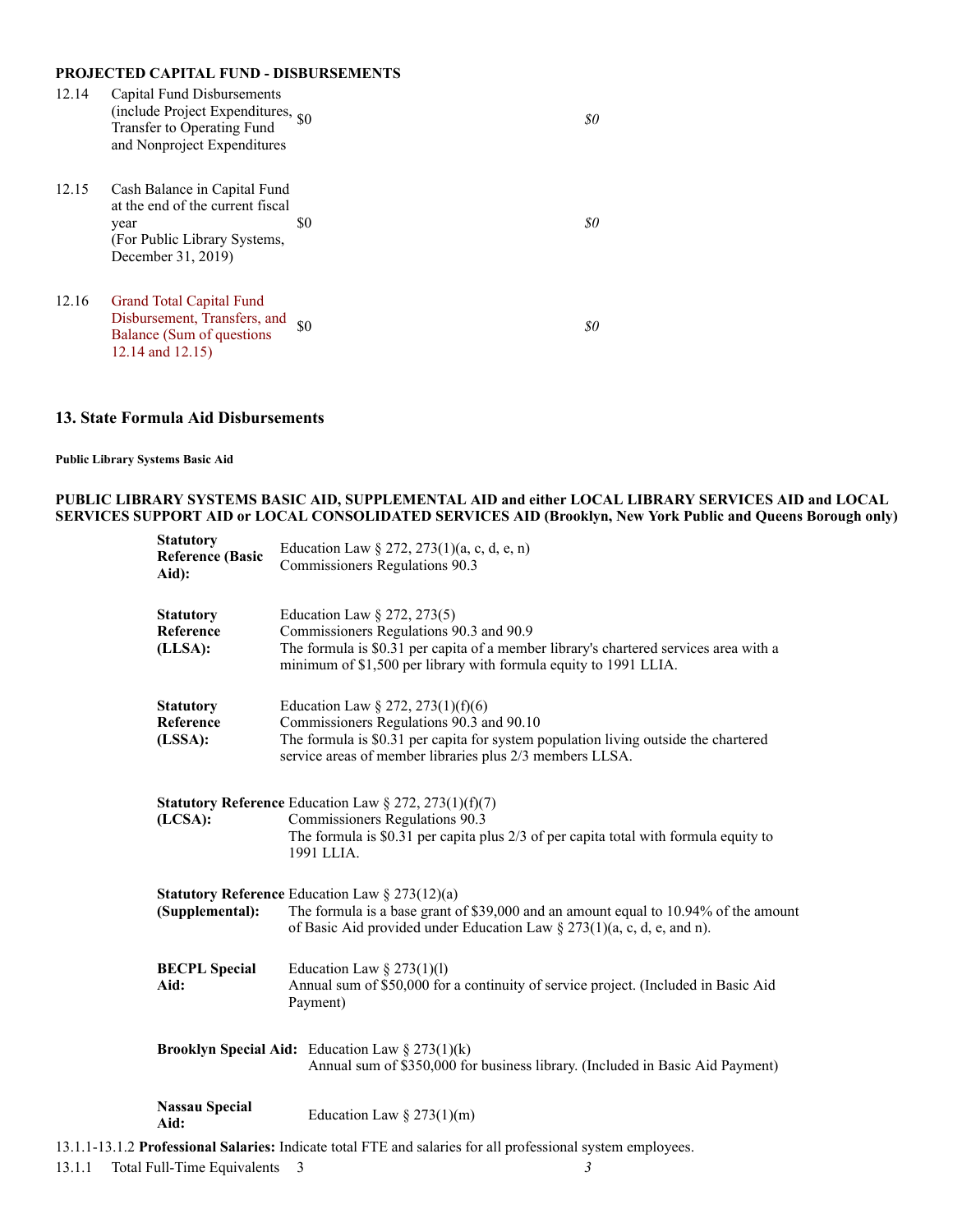(FTE)

| 13.1.2 | Total Expenditure for<br><b>Professional Salaries</b>                                                              | \$244,774                                                                                           | \$260,883 |
|--------|--------------------------------------------------------------------------------------------------------------------|-----------------------------------------------------------------------------------------------------|-----------|
|        |                                                                                                                    | 13.1.3-13.1.4 Other Staff Salaries: Indicate total FTE and salaries for all other system employees. |           |
| 13.1.3 | Total Full-Time Equivalents<br>(FTE)                                                                               | 3.75                                                                                                | 4         |
| 13.1.4 | Total Expenditure for Other<br><b>Staff Salaries</b>                                                               | \$158,857                                                                                           | \$173,935 |
| 13.1.5 | <b>Employees Benefits:</b> Indicate<br>the total expenditures for all<br>system employee fringe<br>benefits.       | \$245,329                                                                                           | \$261,351 |
| 13.1.6 | <b>Purchased Services: Did the</b><br>system expend funds for<br>purchased services?<br>Enter Y for Yes, N for No. | Y                                                                                                   | Y         |

Note: For questions which include a choice of "Other" in a drop-down menu, please add a State Note of explanation when "Other" is chosen. Also please see individual instructions for these questions for any further requirements.

If yes, complete one record for each applicable category; if no, enter N/A for questions 1, 2 and 3 of one repeating group.

| 1. | <b>Expenditure Category</b> | Consultant fees/professional fees | Consultant fees/professional fees |
|----|-----------------------------|-----------------------------------|-----------------------------------|
| 2. | Provider of Services        | Various                           | Various                           |
| 3. | Expenditure                 | \$14,565                          | \$17,305                          |
|    |                             |                                   |                                   |
| 1. | <b>Expenditure Category</b> | Building and maintenance expenses | Building and maintenance expenses |
| 2. | Provider of Services        | Various                           | Various                           |
| 3. | Expenditure                 | \$67,333                          | \$29,044                          |
|    |                             |                                   |                                   |
| 1. | <b>Expenditure Category</b> | Institutional membership dues     | Institutional membership dues     |
| 2. | Provider of Services        | ALA, CLDC, NYLA, PULISDO, NYCON   | ALA, CLDC, NYLA, PULISDO          |
| 3. | Expenditure                 | \$7,138                           | \$6,106                           |
|    |                             |                                   |                                   |
| 1. | <b>Expenditure Category</b> | Delivery/courier                  | Delivery/courier                  |
| 2. | Provider of Services        | <b>ALDS</b>                       | <b>ALDS</b>                       |
| 3. | Expenditure                 | \$202,013                         | \$195,146                         |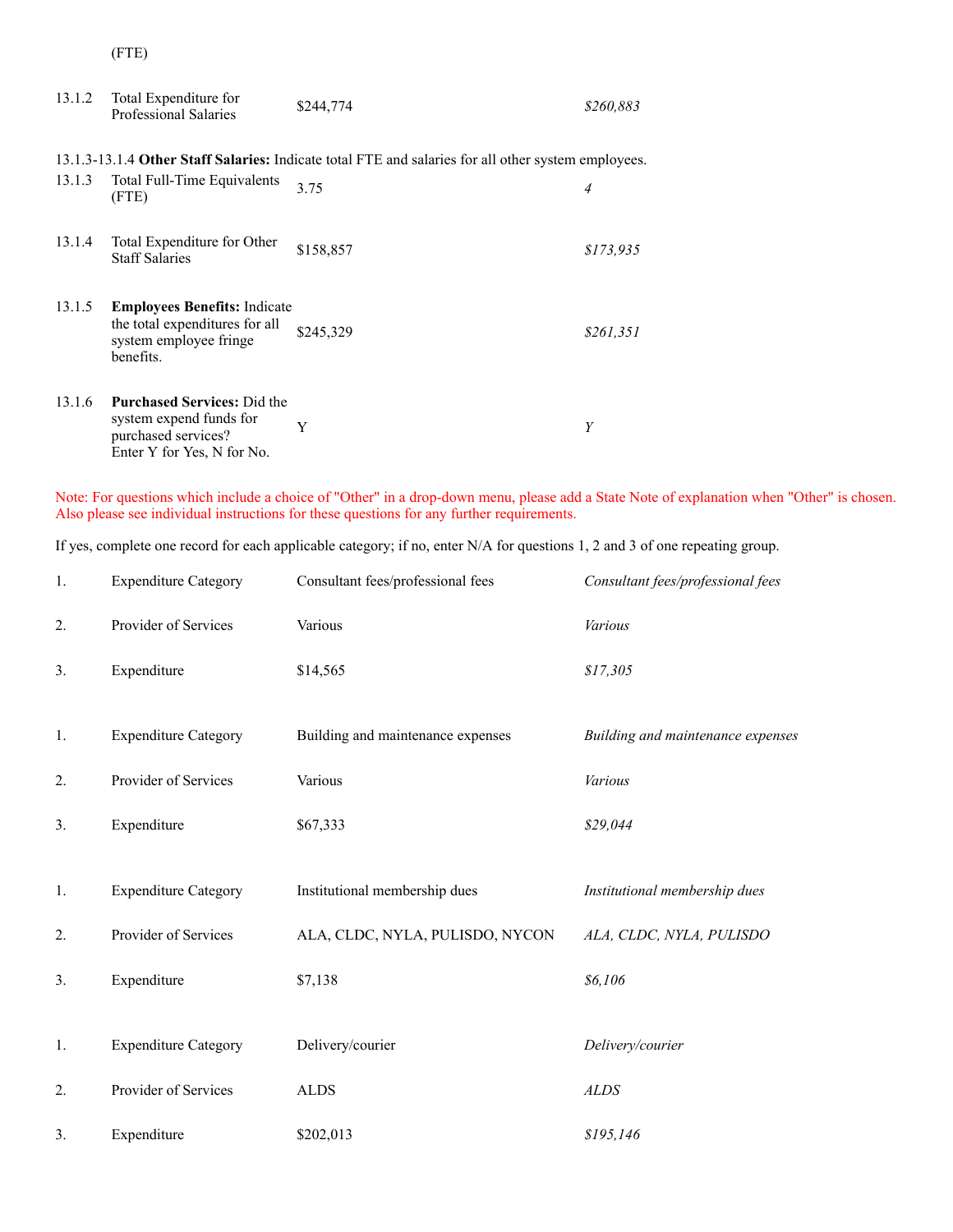| 1.     | <b>Expenditure Category</b>                                                                                                                                                                                            | Telecommunications                                                                                           | Telecommunications                                                                                        |
|--------|------------------------------------------------------------------------------------------------------------------------------------------------------------------------------------------------------------------------|--------------------------------------------------------------------------------------------------------------|-----------------------------------------------------------------------------------------------------------|
| 2.     | Provider of Services                                                                                                                                                                                                   | FirstLight                                                                                                   | FirstLight                                                                                                |
| 3.     | Expenditure                                                                                                                                                                                                            | \$4,440                                                                                                      | \$4,587                                                                                                   |
| 1.     | <b>Expenditure Category</b>                                                                                                                                                                                            | Telecommunications                                                                                           | Library systems vendor contract for automation (e.g,<br>integrated library system, virtual union catalog) |
| 2.     | Provider of Services                                                                                                                                                                                                   | Annese & Associates                                                                                          | Polaris/Joint Automation Project                                                                          |
| 3.     | Expenditure                                                                                                                                                                                                            | \$21,216                                                                                                     | \$76,500                                                                                                  |
| 1.     | <b>Expenditure Category</b>                                                                                                                                                                                            | Library systems vendor contract for<br>automation (e.g, integrated library system,<br>virtual union catalog) |                                                                                                           |
| 2.     | Provider of Services                                                                                                                                                                                                   | MVLS/SALS Joint Automation Project                                                                           |                                                                                                           |
| 3.     | Expenditure                                                                                                                                                                                                            | \$144,959                                                                                                    |                                                                                                           |
| 1.     | <b>Expenditure Category</b>                                                                                                                                                                                            | Commercial electronic content vendor<br>contracts                                                            |                                                                                                           |
| 2.     | Provider of Services                                                                                                                                                                                                   | ProQuest via WALDO                                                                                           |                                                                                                           |
| 3.     | Expenditure                                                                                                                                                                                                            | \$4,841                                                                                                      |                                                                                                           |
| 13.1.7 | <b>Total Expenditure -</b><br><b>Purchased Services</b>                                                                                                                                                                | \$466,505                                                                                                    | \$328,688                                                                                                 |
| 13.1.8 | <b>Supplies and Materials: Did</b><br>the system expend funds for<br>supply items, postage, library<br>materials, or equipment and<br>furnishings with a unit cost<br>less than \$5,000? Enter Y for<br>Yes, N for No. | $\mathbf{Y}$                                                                                                 | Y                                                                                                         |

Note: For questions which include a choice of "Other" in a drop-down menu, please add a State Note of explanation when "Other" is chosen. Also please see individual instructions for these questions for any further requirements.

If yes, complete one record for each applicable category; if no, enter N/A for questions 1 and 2 of one repeating group.

| <b>Expenditure Category</b> | Non-print resources (exluding electronic<br>content) | Non-print resources (electronic content) |
|-----------------------------|------------------------------------------------------|------------------------------------------|
| Expenditure                 | \$811                                                | \$31.393                                 |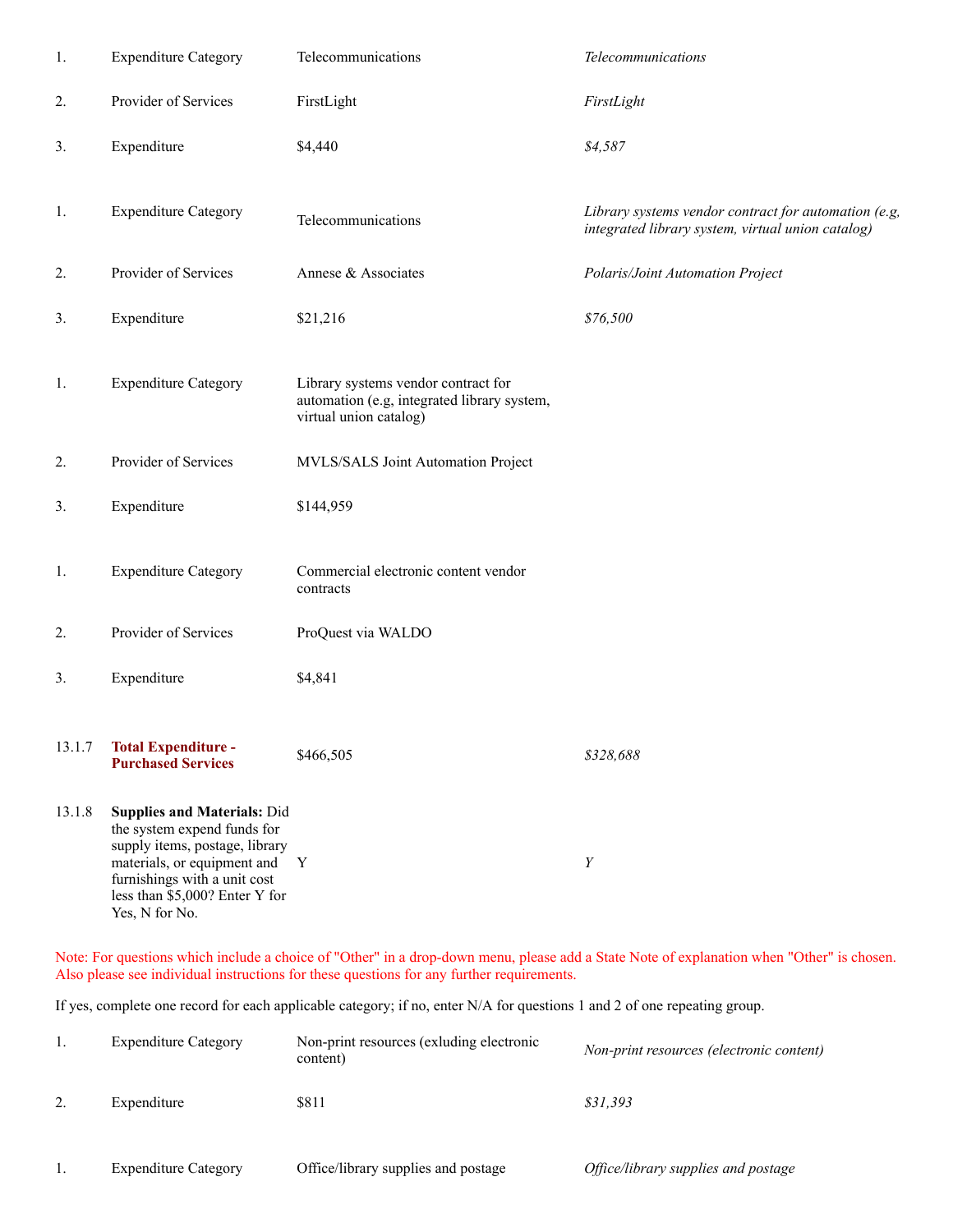| 2.     | Expenditure                                                                                                                                                                                                                      | \$13,488                                                                                                                                             | \$5,928                        |
|--------|----------------------------------------------------------------------------------------------------------------------------------------------------------------------------------------------------------------------------------|------------------------------------------------------------------------------------------------------------------------------------------------------|--------------------------------|
| 1.     | <b>Expenditure Category</b>                                                                                                                                                                                                      | Non-print resources (electronic content)                                                                                                             |                                |
| 2.     | Expenditure                                                                                                                                                                                                                      | \$7,935                                                                                                                                              |                                |
| 1.     | <b>Expenditure Category</b>                                                                                                                                                                                                      | Books and other print materials                                                                                                                      |                                |
| 2.     | Expenditure                                                                                                                                                                                                                      | \$456                                                                                                                                                |                                |
| 13.1.9 | <b>Total Expenditure -</b><br><b>Supplies and Materials</b>                                                                                                                                                                      | \$22,690                                                                                                                                             | \$37,321                       |
|        | 13.1.10 Travel Expenditures: Did<br>the system expend funds for<br>travel? Enter Y for Yes, N for<br>No.                                                                                                                         | Y                                                                                                                                                    | Y                              |
| 1.     | Type of Travel                                                                                                                                                                                                                   | If yes, complete one record for each applicable category; if no enter N/A for questions 1 and 2 of one repeating group.<br>System Staff Travel       | System Staff Travel            |
| 2.     | Expenditure                                                                                                                                                                                                                      | \$31,468                                                                                                                                             | \$29,303                       |
|        | 13.1.11 Total Expenditures - Travel \$31,468                                                                                                                                                                                     |                                                                                                                                                      | \$29,303                       |
|        | 13.1.12 Equipment and<br>Furnishings: Did the system<br>expend funds for equipment<br>and furnishings with a unit<br>cost of \$5,000 or more and<br>having a useful life of more<br>than one year. Enter Y for<br>Yes, N for No. | $\mathbf Y$                                                                                                                                          | $N_{\rm \scriptscriptstyle I}$ |
| 1.     | Type of Item                                                                                                                                                                                                                     | If yes, complete one record for each applicable category; if no enter N/A for questions 1, 2, 3, and 4 of one repeating group.<br>Computer equipment | N/A                            |
| 2.     | Quantity                                                                                                                                                                                                                         | N/A                                                                                                                                                  | N/A                            |
|        | Unit Cost                                                                                                                                                                                                                        | N/A                                                                                                                                                  | N/A                            |
| 3.     |                                                                                                                                                                                                                                  |                                                                                                                                                      |                                |
| 4.     | Expenditure                                                                                                                                                                                                                      | \$1,828                                                                                                                                              | N/A                            |
|        | 13.1.13 Total Expenditure -<br><b>Equipment and Furnishings</b>                                                                                                                                                                  | \$1,828                                                                                                                                              | \$0                            |
|        | 13.1.14 Local Library Services Aid<br><b>Expenditures:</b> Indicate the<br>total expenditures to member                                                                                                                          | \$104,578                                                                                                                                            | \$103,552                      |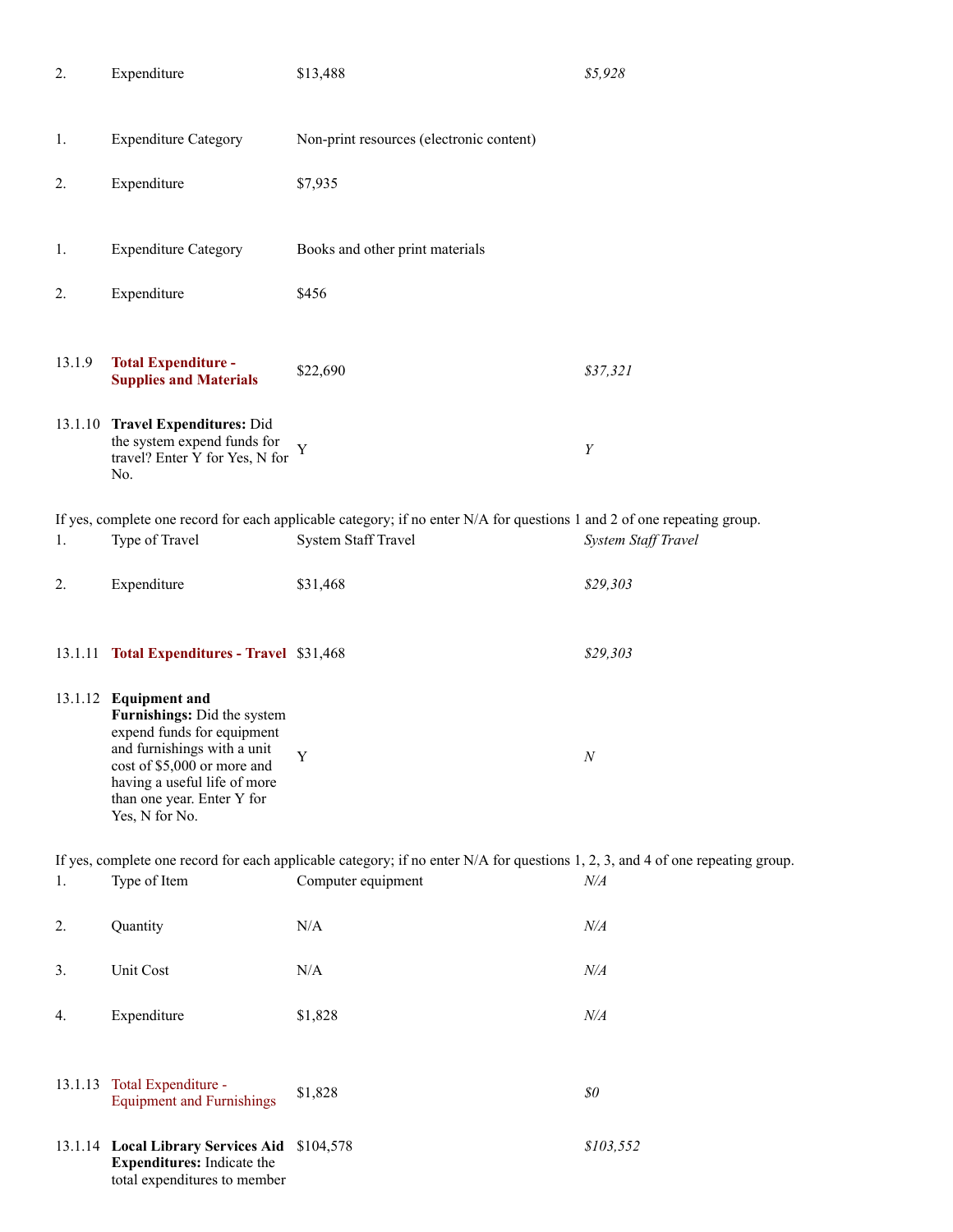|    | 13.1.15 Grants to Member<br>Libraries: Did the system<br>expend funds for grants to<br>member libraries? Enter Y for<br>Yes, N for no.                               | Y                                                                                                                                                                                            | Y                          |
|----|----------------------------------------------------------------------------------------------------------------------------------------------------------------------|----------------------------------------------------------------------------------------------------------------------------------------------------------------------------------------------|----------------------------|
| 1. | Recipient                                                                                                                                                            | If yes, complete one record for each grant; if no, enter $N/A$ for questions 1, 2, and 3 of one repeating group.<br>Member Libraries                                                         | Member Libraries           |
|    |                                                                                                                                                                      |                                                                                                                                                                                              |                            |
| 2. | Allocation                                                                                                                                                           | \$17,878                                                                                                                                                                                     | \$40,640                   |
| 3. | than 300 words)                                                                                                                                                      | Project Description (no more Library Services Seed Challenge Grant -<br>Member libraries apply to receive funding for Response has been entered.<br>innovative programming in their library. |                            |
| 1. | Recipient                                                                                                                                                            | Member Libraries                                                                                                                                                                             | Member Libraries           |
| 2. | Allocation                                                                                                                                                           | \$55,427                                                                                                                                                                                     | \$59,246                   |
| 3. | than 300 words)                                                                                                                                                      | Project Description (no more Facilities Upgrade Challenge Grant - Member<br>libraries apply to receive funding for small<br>construction projects in their library.                          | Response has been entered. |
|    | 13.1.16 Total Expenditures - Grants<br>for Member Libraries                                                                                                          | \$73,305                                                                                                                                                                                     | \$99,886                   |
|    | 13.1.17 Total Expenditure (total<br>13.1.2, 13.1.4, 13.1.5, 13.1.7, \$1,349,334<br>13.1.9, 13.1.11, 13.1.13,<br>13.1.14, and 13.1.16)                                |                                                                                                                                                                                              | \$1,294,919                |
|    | 13.1.18 Cash Balance at the<br><b>Opening of the Fiscal Year</b><br>NOTE: The opening balance<br>must be the same as the<br>closing balance of the<br>previous year. | \$40,705                                                                                                                                                                                     | \$39,889                   |
|    | 13.1.19 Total Allocation from 2018 - \$1,308,629<br>2019 State Aid:                                                                                                  |                                                                                                                                                                                              | \$1,295,735                |
|    | 13.1.20 Total Available Before<br>Expenditures (total $13.1.18 + $1,349,334$<br>13.1.19                                                                              |                                                                                                                                                                                              | \$1,335,624                |
|    | 13.1.21 Cash Balance at the End of<br>the Current Fiscal Year<br>$(total 13.1.19 + 13.1.18 -$<br>13.1.17)                                                            | \$0                                                                                                                                                                                          | \$40,705                   |

13.1.22 **Final Narrative:** Provide a The Southern Adirondack Library System

brief narrative, no more than (SALS), working with its membership,

*Response has been entered.*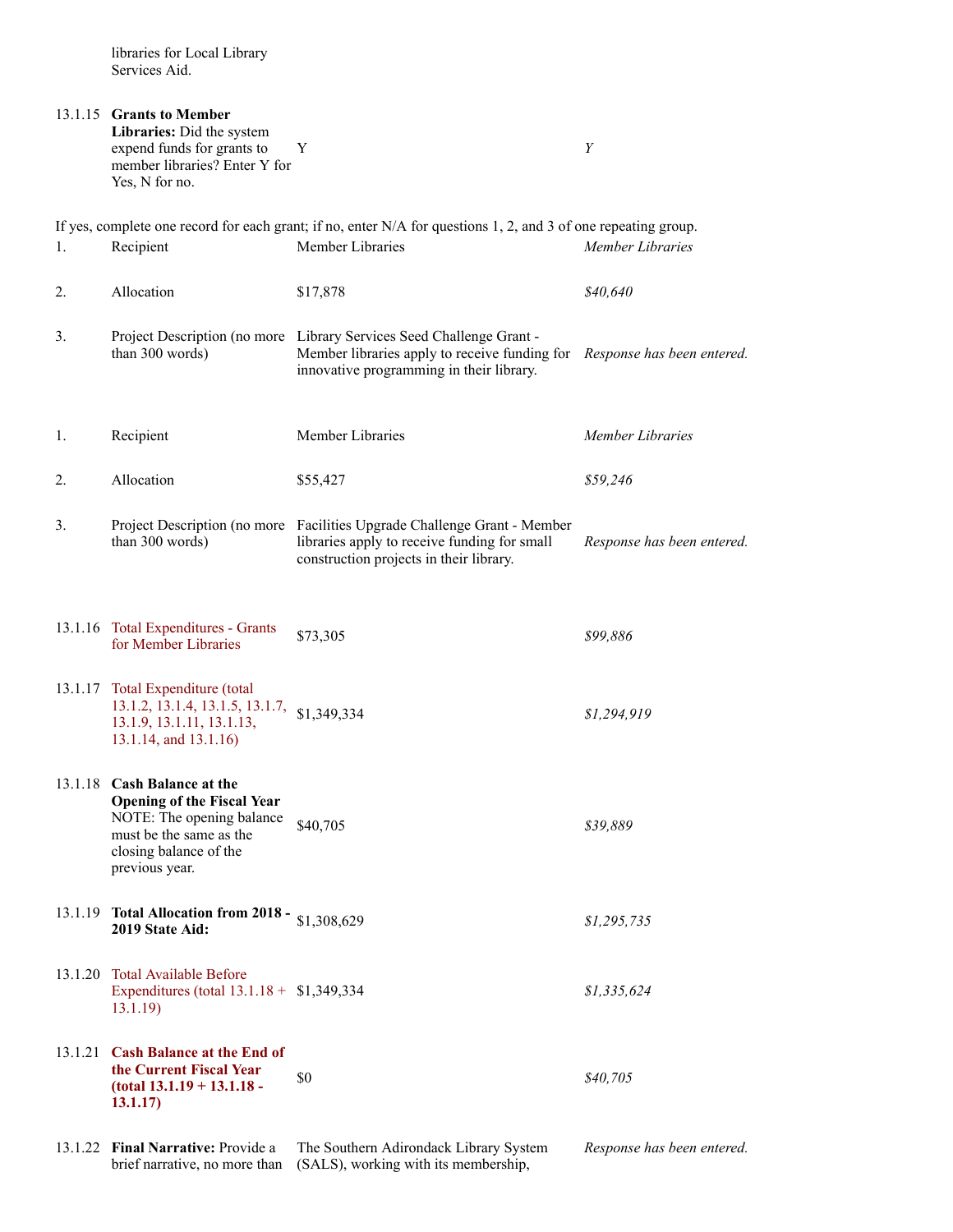carried out with these State Aid Funds.

fifteen hundred (1500) words, developed a 2017-2021 Plan of Service. The describing the major activities member library staff and trustees determined clearly what services they needed from SALS to enable them to provide quality service to their respective communities. Funding, staffing, laws and regulations were also incorporated in the revised 2017-2021 Plan of Service. The services Administration, Central Library, Continuing Education and Consulting, Resource Sharing and Delivery, Integrated Automation System, and Technology are the foundation of the revised Plan of Service. In order to provide these services, support staff are required. Employee benefits, including health insurance costs for retirees, are necessary to ensure the best qualified staff to achieve all of the goals, activities, and objects stated in the Plan of Service. System Funds for Purchased Services are earmarked for consultants, building maintenance, institutional memberships, delivery, telecommunications, automation, and commercial electronic vendors. SALS contracts with a certified public accountant to provide a yearly cash audit that is available to the SALS Board of Trustees and its members. SALS pays institutional dues to the Capital District Library Council, State Association of Library Boards, the American Library Association, the Public Library Systems Directors Organization, and the New York Library Association. SALS pays telecommunications costs, equipment maintenance, office and library supplies and postage, items necessary to support all system services, books and serials, equipment costs, as well as automotive fuel and maintenance. For daily delivery service to its membership, SALS contracts with ALDS, Inc. In 2018, SALS also covered the costs of renewing member libraries' Meraki 5-year wireless licenses and support, ensuring patrons' equitable access to the internet. System Funds for Supplies and Materials are used to print advocacy materials, training tools, summer reading materials, and support information for the member libraries and their communities. System Funds for Travel Expenditures are used to provide continuing education to our system staff and trustees, who use the funds to attend conferences and bring back important tools and ideas to our member libraries. In accordance with New York State Education Law, SALS disburses LLSA to its membership. The SALS Board of Trustees provides opportunities for two Challenge Grants to its member libraries each year. The Construction Challenge Grant is provided to assist member libraries with smaller building projects, or to begin work in preparation for a State Construction Grant application. The Library Services Seed Grant provides funds for innovative programming in libraries, with an eye toward creating sustainable programs.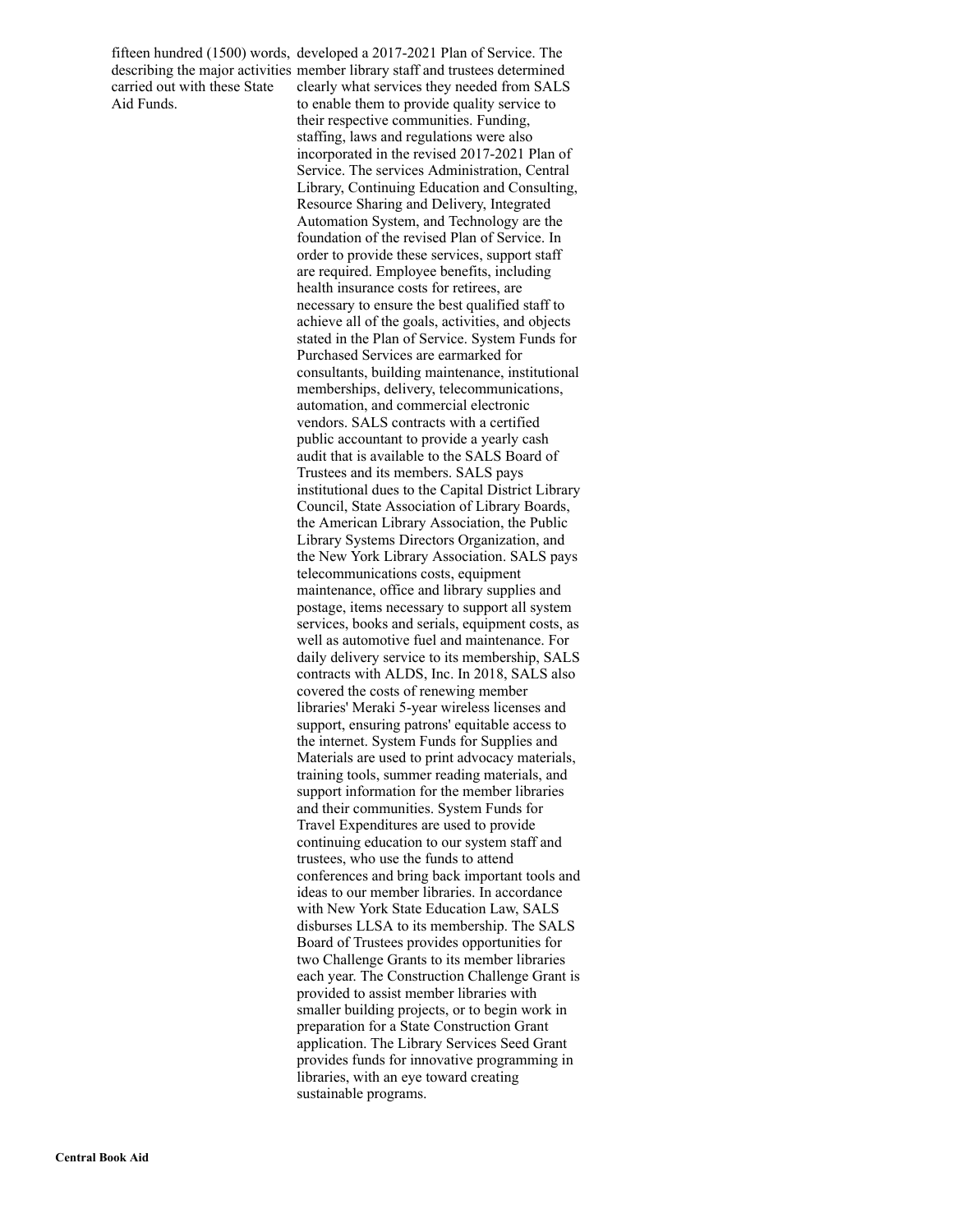#### CENTRAL BOOK AID (CBA)

**Statutory** Education Law § 272, 273(1)(b)(2) **Reference:** Commissioners Regulations 90.4 Central Book Aid is a flat sum of \$71,500 to each public library system. Please see the Central Library Program Guidelines at <http://www.nysl.nysed.gov/libdev/clda/index.html> for more information. Include in this category library expenditures for CBA library materials. CBA funds may only be expended for adult non-fiction and foreign language library materials, including electronic content.

Yes must be answered at least once in Questions 13.2.1 - 13.2.5

#### 13.2.1 **Purchased Services:** Did the library system expend CBA funds for purchased services Y for CBA library materials? Enter Y for Yes, N for No. Y *Y*

Note: For questions which include a choice of "Other" in a drop-down menu, please add a State Note of explanation when "Other" is chosen. Also please see individual instructions for these questions for any further requirements.

List services purchased with CBA funds in separate repeating groups, itemizing by vendor contract. If yes, complete one record for each allowable expenditure; if no, enter N/A for questions 1, 2, and 3 of one repeating group.

| 1.     | <b>Expenditure Category</b>                                                                                                                                                                                           | Commercial electronic content vendor<br>contracts | Commercial electronic content vendor contracts |
|--------|-----------------------------------------------------------------------------------------------------------------------------------------------------------------------------------------------------------------------|---------------------------------------------------|------------------------------------------------|
| 2.     | Provider of Services                                                                                                                                                                                                  | OverDrive                                         | <b>OverDrive</b>                               |
| 3.     | Expenditure                                                                                                                                                                                                           | \$3,000                                           | \$12,000                                       |
| 1.     | <b>Expenditure Category</b>                                                                                                                                                                                           | Commercial electronic content vendor<br>contracts | Commercial electronic content vendor contracts |
| 2.     | Provider of Services                                                                                                                                                                                                  | HeritageQuest                                     | Ancestry.com                                   |
| 3.     | Expenditure                                                                                                                                                                                                           | \$34,299                                          | \$30,937                                       |
| 13.2.2 | Total Expenditure - Purchased 37,299<br><b>Services</b>                                                                                                                                                               |                                                   | \$42,937                                       |
| 13.2.3 | <b>Supplies and Materials: Did</b><br>the library system expend<br>CBA funds for adult non-<br>fiction and foreign language<br>library materials with a unit<br>cost less than \$5,000? Enter Y<br>for Yes, N for No. | Y                                                 | $\boldsymbol{Y}$                               |

Note: For questions which include a choice of "Other" in a drop-down menu, please add a State Note of explanation when "Other" is chosen. Also please see individual instructions for these questions for any further requirements.

If yes, complete one record for each applicable category; if no, enter N/A for questions 1, 2, 3, and 4 of one repeating group.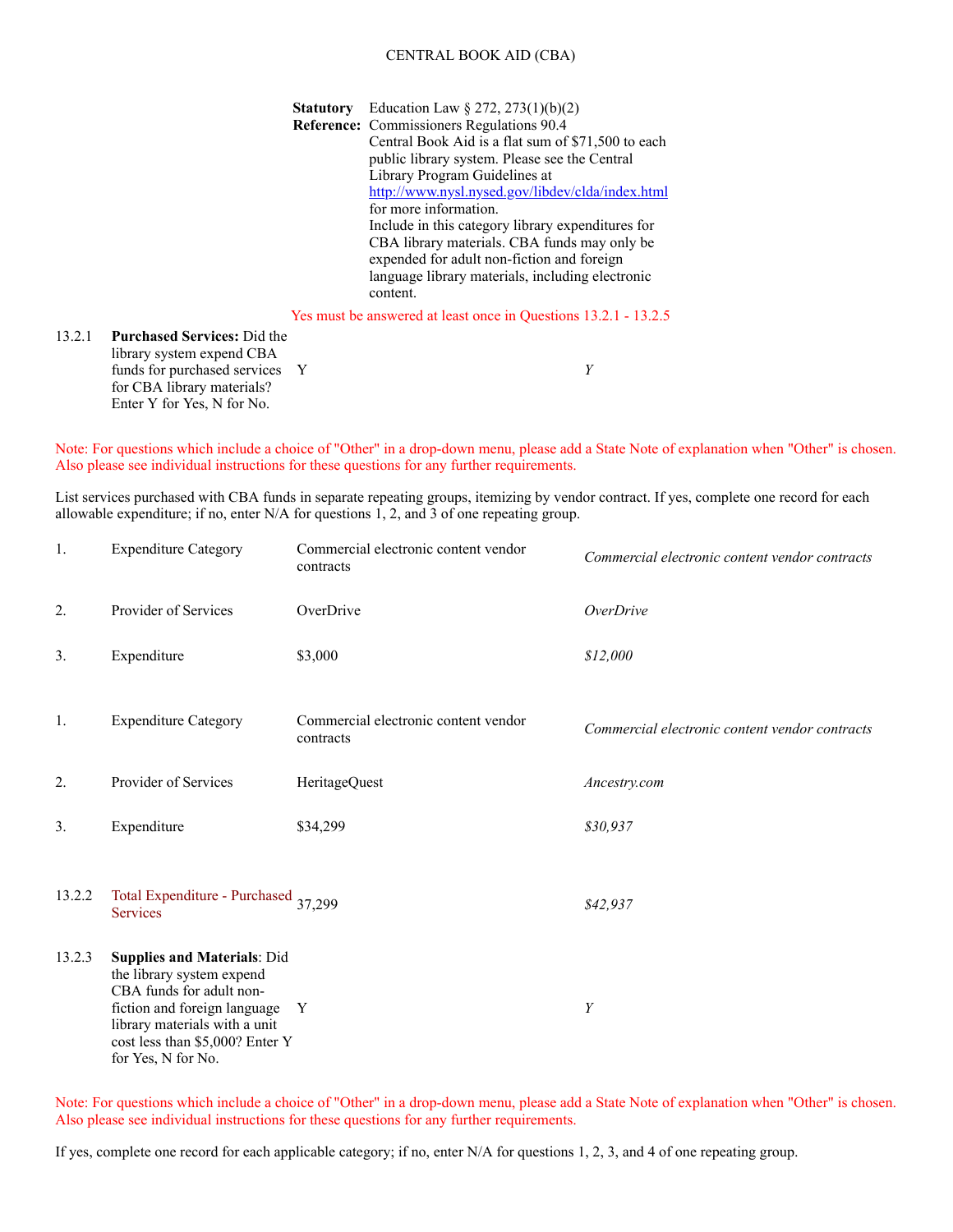| 1.      | <b>Expenditure Category</b>                                                                                                                                                               | materials - print                                                                                                                                                                                                                                                                                                              | Adult non-fiction and foreign language library Adult non-fiction and foreign language library<br>materials - print |
|---------|-------------------------------------------------------------------------------------------------------------------------------------------------------------------------------------------|--------------------------------------------------------------------------------------------------------------------------------------------------------------------------------------------------------------------------------------------------------------------------------------------------------------------------------|--------------------------------------------------------------------------------------------------------------------|
| 2.      | Quantity                                                                                                                                                                                  | $\rm N/A$                                                                                                                                                                                                                                                                                                                      | N/A                                                                                                                |
| 3.      | Unit Cost                                                                                                                                                                                 | N/A                                                                                                                                                                                                                                                                                                                            | N/A                                                                                                                |
| 4.      | Expenditure                                                                                                                                                                               | \$762                                                                                                                                                                                                                                                                                                                          | \$23,999                                                                                                           |
| 13.2.4  | <b>Total Expenditure - Supplies</b><br>and Materials                                                                                                                                      | \$762                                                                                                                                                                                                                                                                                                                          | \$23,999                                                                                                           |
| 13.2.5  | <b>Grants to Central/Co-</b><br>Central Libraries: Did the<br>system expend funds for<br>grants to central/co-central<br>libraries? Enter Y for Yes, N<br>for No.                         | Y                                                                                                                                                                                                                                                                                                                              | $\cal N$                                                                                                           |
|         |                                                                                                                                                                                           | If yes, complete one record for each grant; if no, enter $N/A$ for questions 1,2, and 3 of one repeating group.                                                                                                                                                                                                                |                                                                                                                    |
| 1.      | Recipient                                                                                                                                                                                 | Crandall Public Library                                                                                                                                                                                                                                                                                                        | N/A                                                                                                                |
| 2.      | Allocation                                                                                                                                                                                | \$29,538                                                                                                                                                                                                                                                                                                                       | N/A                                                                                                                |
| 3.      | than 300 words)                                                                                                                                                                           | Project Description (no more The Southern Adirondack Library System<br>transferred NYS Central Book Aid financial<br>responsibilities to Crandall Public Library<br>effective April 1, 2018. In the first quarter of<br>2018 the Southern Adirondack Library System<br>disbursed \$38,061.19 for Central Library<br>Materials. |                                                                                                                    |
|         | 13.2.6 Total Expenditure - Grants to<br>Central/Co-Central Libraries                                                                                                                      | \$29,538                                                                                                                                                                                                                                                                                                                       | $\$0$                                                                                                              |
| 13.2.7  | Total Expenditure (total<br>13.2.2, 13.2.4, and 13.2.6)                                                                                                                                   | \$67,599                                                                                                                                                                                                                                                                                                                       | \$66,936                                                                                                           |
| 13.2.8  | <b>Cash Balance at the</b><br><b>Opening of the Current</b><br><b>Fiscal Year</b><br>NOTE: The opening balance \$0<br>must be the same as the<br>closing balance of the<br>previous year. |                                                                                                                                                                                                                                                                                                                                | \$0\$                                                                                                              |
| 13.2.9  | Total Allocation from 2018 - $$67,599$<br>2019 State Aid                                                                                                                                  |                                                                                                                                                                                                                                                                                                                                | \$66,936                                                                                                           |
|         | 13.2.10 Total Available Before<br>Expenditures (total $13.2.8 +$<br>13.2.9)                                                                                                               | 67,599.00                                                                                                                                                                                                                                                                                                                      | \$66,936                                                                                                           |
| 13.2.11 | <b>Cash Balance at the End of \$0</b><br>the Current Fiscal Year                                                                                                                          |                                                                                                                                                                                                                                                                                                                                | $\$0$                                                                                                              |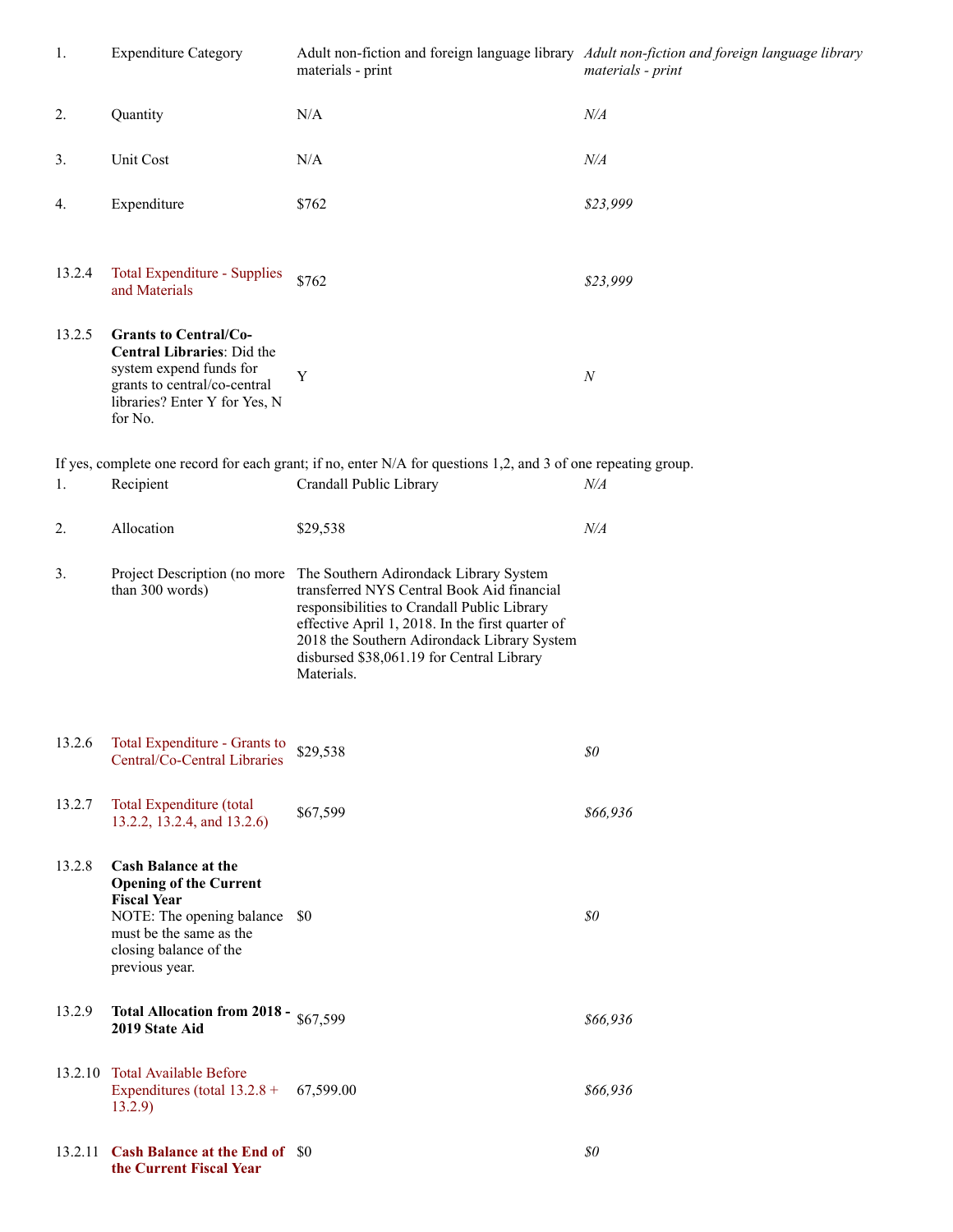13.2.12 **Final Narrative**: Provide a brief narrative, no more than five hundred (500) words, carried out with these State Aid Funds.

describing the major activities Central Library Advisory Committee The Adult nonfiction materials in all formats were purchased according to the collection development policy recommended by the Committee established a process to allocate library resources based on previous years data.

*Response has been entered.*

#### **Central Library Development Aid**

#### CENTRAL LIBRARY DEVELOPMENT AID (CLDA)

- **Statutory** Education Law § 272, 273(1)(b)(1) **Reference:** Commissioners Regulations 90.4 The formula is \$0.32 per capita or \$105,000 whichever is greater. Please see the Central Library Program Guidelines at <http://www.nysl.nysed.gov/libdev/clda/index.html> for more information. Note: CLDA funds which are expended for library materials must be used for adult nonfiction and foreign language, including electronic content.
- 13.3.1-13.3.2 **Professional Salaries:** Indicate total FTE and salaries for all professional system employees (paid from CLDA funds).
- 13.3.1 Total Full-Time Equivalents (FTE)
- 13.3.2 Total Expenditure for Professional Salaries
- 13.3.3-13.3.4 **Other Staff Salaries:** Indicate total FTE and salaries for all other system employees (paid from CLDA funds).
- 13.3.3 Total Full-Time Equivalents (FTE)
- 13.3.4 Total Expenditures for Other Staff Salaries
- 13.3.5 **Employee Benefits:** Indicate the total expenditures for all system employee benefits (paid from CLDA funds).
- 13.3.6 **Purchased Services**: Did the system expend funds for purchased services? Enter Y for Yes, N for No.

Note: For questions which include a choice of "Other" in a drop-down menu, please add a State Note of explanation when "Other" is chosen. Also please see individual instructions for these questions for any further requirements.

If yes, complete one record for each applicable category; if no, enter N/A for questions 1, 2, and 3 of one repeating group.

| <b>Expenditure Category</b> | N/A |  |
|-----------------------------|-----|--|
|-----------------------------|-----|--|

2. Provider of Services N/A *N/A*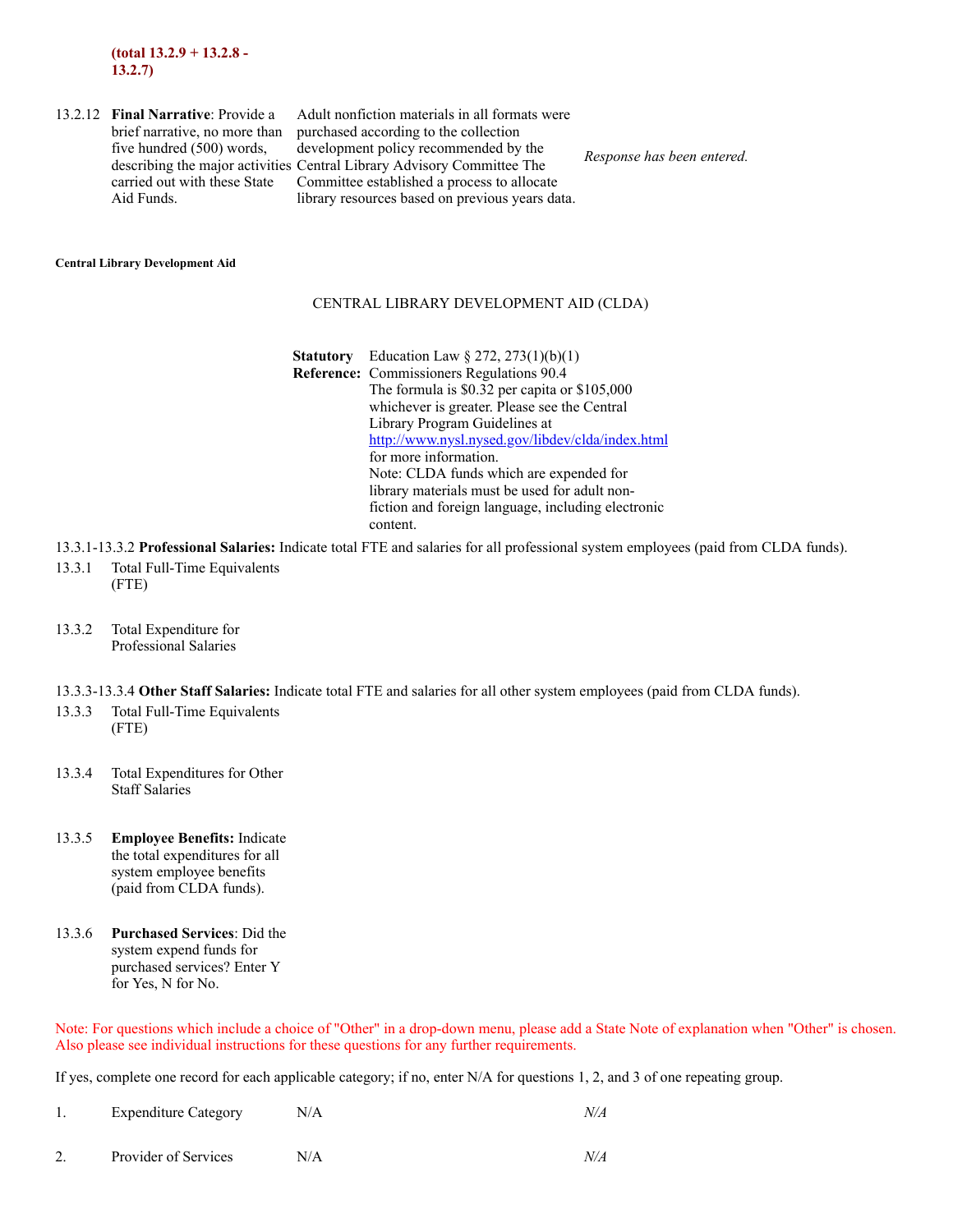| Expenditure<br>N/A<br>N/A<br><u>.</u> |
|---------------------------------------|
|---------------------------------------|

# 13.3.7 Total Expenditure - Purchased  $\omega$  \$0 *\$0 \$0*

13.3.8 **Supplies and Materials**: Did the system expend funds for supply items, postage, adult nonfiction and foreign language library materials, or N equipment and furnishings with a unit cost less than \$5,000? Enter Y for Yes, N for No.

Note: For questions which include a choice of "Other" in a drop-down menu, please add a State Note of explanation when "Other" is chosen. Also please see individual instructions for these questions for any further requirements.

If yes, complete one record for each applicable category; if no, enter N/A for questions 1 and 2 of one repeating group.

| 1.     | <b>Expenditure Category</b>                                                                                                                                                                                                      | N/A                                                                                                                                 | $N\!/\!A$ |
|--------|----------------------------------------------------------------------------------------------------------------------------------------------------------------------------------------------------------------------------------|-------------------------------------------------------------------------------------------------------------------------------------|-----------|
| 2.     | Expenditure                                                                                                                                                                                                                      | N/A                                                                                                                                 | $N\!/\!A$ |
| 13.3.9 | <b>Total Expenditure -</b><br><b>Supplies and Materials</b>                                                                                                                                                                      | \$0                                                                                                                                 | $\$0$     |
|        | 13.3.10 Travel Expenditures: Did<br>the system expend funds for<br>travel? Enter Y for Yes, N for<br>No.                                                                                                                         | N                                                                                                                                   |           |
|        |                                                                                                                                                                                                                                  | If yes, complete one record for each type of travel; if no, enter N/A for questions 1 and 2 of one repeating group.                 |           |
| 1.     | Type of travel                                                                                                                                                                                                                   | N/A                                                                                                                                 | $N\!/\!A$ |
| 2.     | Expenditure                                                                                                                                                                                                                      | N/A                                                                                                                                 | $N\!/\!A$ |
|        | 13.3.11 Total Expenditures - Travel \$0                                                                                                                                                                                          |                                                                                                                                     | \$0\$     |
|        | 13.3.12 Equipment and<br>Furnishings: Did the system<br>expend funds for equipment<br>and furnishings with a unit<br>cost of \$5,000 or more and<br>having a useful life of more<br>than one year. Enter Y for<br>Yes, N for No. | $\mathbf N$                                                                                                                         | $\cal N$  |
|        |                                                                                                                                                                                                                                  | If yes, complete one record for each type of item purchased; if no, enter $N/A$ for questions 1, 2, 3 and 4 of one repeating group. |           |

1. Type of item  $N/A$  *N/A N/A* 

2. Quantity N/A *N/A*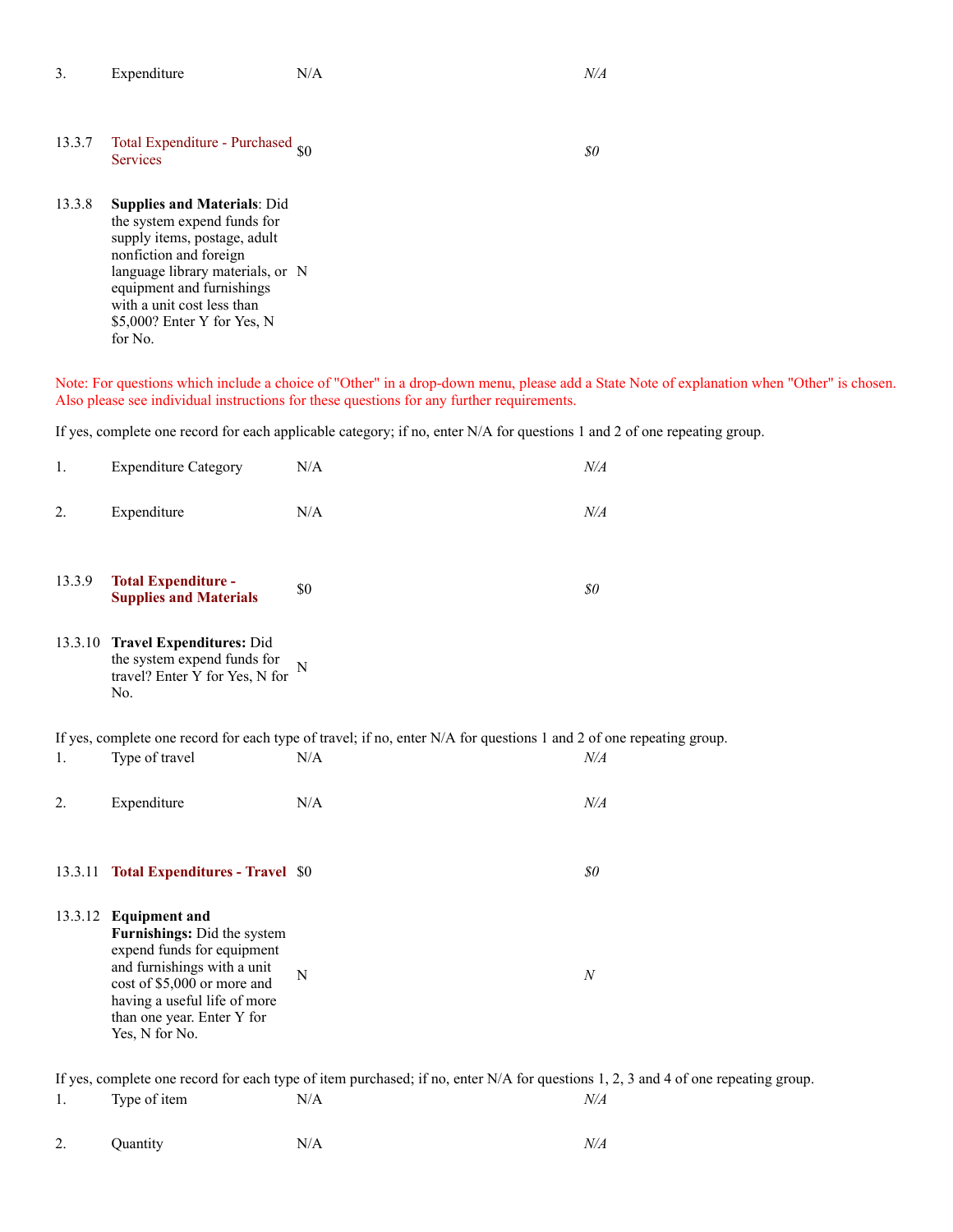| 3.      | Unit cost                                                                                                                                                                         | N/A                                                                                                                                                               | N/A                        |
|---------|-----------------------------------------------------------------------------------------------------------------------------------------------------------------------------------|-------------------------------------------------------------------------------------------------------------------------------------------------------------------|----------------------------|
| 4.      | Expenditure                                                                                                                                                                       | N/A                                                                                                                                                               | $N\!/\!A$                  |
|         | 13.3.13 Total Expenditure -<br><b>Equipment and Furnishings</b>                                                                                                                   | \$0                                                                                                                                                               | \$0                        |
|         | 13.3.14 Grants to Central/Co-<br><b>Central Libraries: Did the</b><br>system expend funds for<br>grants to central/co-central<br>libraries? Enter Y for Yes, N<br>for No.         | Y                                                                                                                                                                 | Y                          |
| 1.      | Recipient                                                                                                                                                                         | If yes, complete one record for each grant; if no, enter N/A for questions 1, 2, and 3 of one repeating group.<br>Crandall Public Library                         | Crandall Public Library    |
| 2.      | Allocation                                                                                                                                                                        | \$106,909                                                                                                                                                         | \$105,860                  |
| 3.      | than 300 words)                                                                                                                                                                   | Project Description (no more Pass through Central Library Development Aid<br>to Southern Adirondack Library System's<br>Central Library, Crandall Public Library. | Response has been entered. |
|         | 13.3.15 Total Expenditure - Grants to<br>Central/Co-Central Libraries                                                                                                             | \$106,909                                                                                                                                                         | \$105,860                  |
|         | 13.3.16 Total Expenditure (total<br>13.3.2, 13.3.4, 13.3.5, 13.3.7,<br>13.3.9, 13.3.11, 13.3.13, and<br>13.3.15                                                                   | \$106,909                                                                                                                                                         | \$105,860                  |
|         | 13.3.17 Cash Balance at the<br><b>Opening of the Fiscal Year</b><br>NOTE: The opening balance<br>must be the same as the<br>closing balance of the<br>previous year.              | \$0                                                                                                                                                               | \$0                        |
| 13.3.18 | Total Allocation from 2018 - $$106,909$<br>2019 State Aid:                                                                                                                        |                                                                                                                                                                   | \$105,860                  |
| 13.3.19 | <b>Total Available Before</b><br>Expenditures (total $13.3.17 + $106,909$<br>13.3.18                                                                                              |                                                                                                                                                                   | \$105,860                  |
|         | 13.3.20 Cash Balance at the end of<br>the Current Fiscal Year<br>$(total 13.3.18 + 13.3.17 -$<br>13.3.16                                                                          | 0.00                                                                                                                                                              | \$0                        |
|         | 13.3.21 Final Narrative: Provide a<br>brief narrative, no more than<br>five hundred (500) words,<br>describing the major activities<br>carried out with these State<br>Aid Funds. | Pass through Central Library Development Aid<br>to Southern Adirondack Library System's<br>Central Library, Crandall Public Library.                              |                            |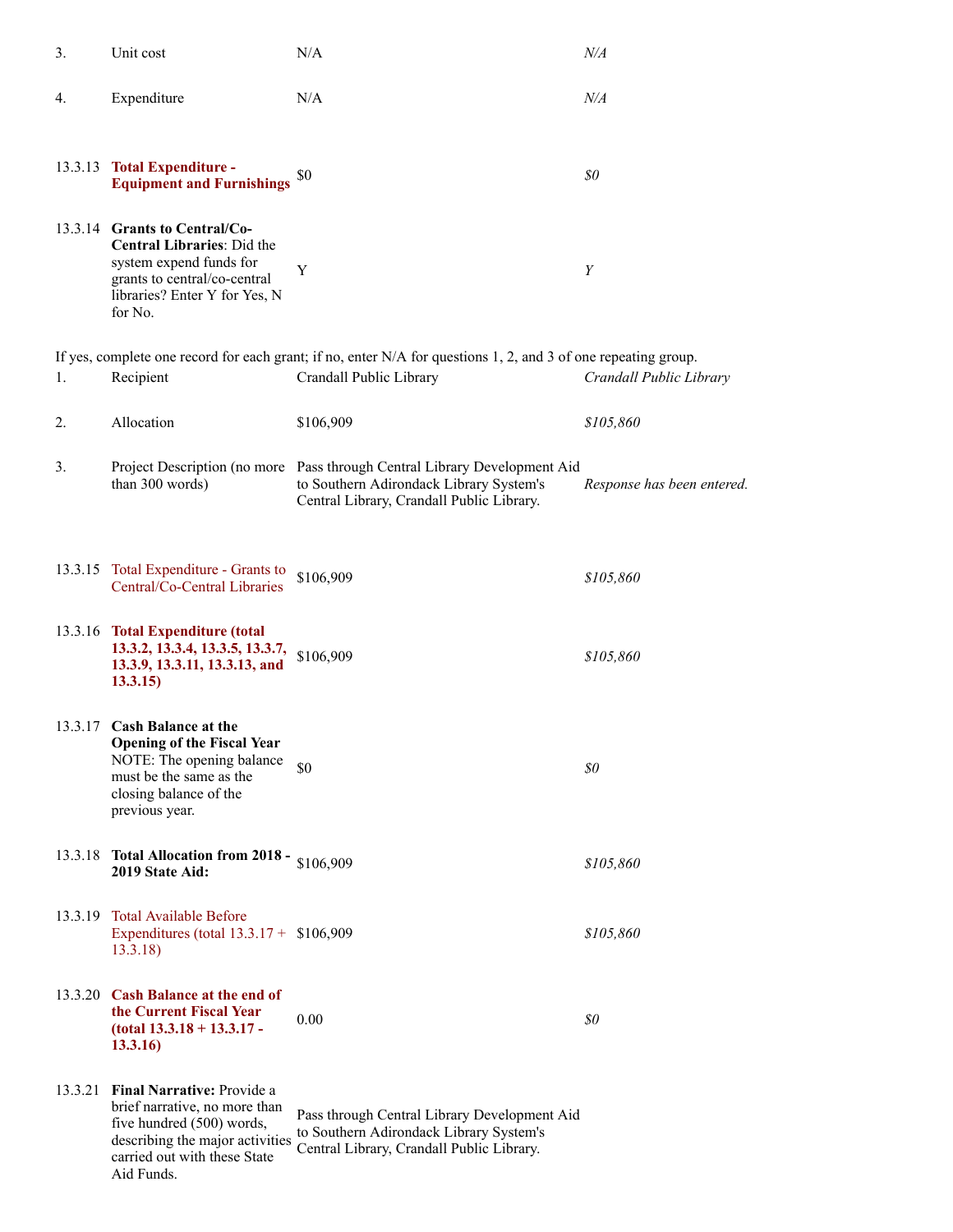|--|

|        |                                                                                                                    | <b>Statutory</b><br><b>Reference:</b> | Education Law $\S 273(1)$<br>(h)<br>Commissioners<br>Regulations 90.3 |                  |
|--------|--------------------------------------------------------------------------------------------------------------------|---------------------------------------|-----------------------------------------------------------------------|------------------|
|        | 13.4.1-13.4.2 Professional Salaries: Indicate total FTE and salaries for all professional system employees.        |                                       |                                                                       |                  |
| 13.4.1 | Total Full-Time Equivalents<br>(FTE)                                                                               | $\mathbf{1}$                          |                                                                       | 1                |
| 13.4.2 | Total Expenditure for<br><b>Professional Salaries</b>                                                              | \$54,232                              |                                                                       | \$56,466         |
|        | 13.4.3-13.4.4 Other Staff Salaries: Indicate total FTE and salaries for all other system employees.                |                                       |                                                                       |                  |
| 13.4.3 | Total Full-Time Equivalents<br>(FTE)                                                                               |                                       |                                                                       |                  |
| 13.4.4 | Total Expenditure for Other<br><b>Staff Salaries</b>                                                               |                                       |                                                                       |                  |
| 13.4.5 | <b>Employee Benefits: Indicate</b><br>the total expenditures for all<br>system employee benefits.                  | \$29,854                              |                                                                       | \$26,795         |
| 13.4.6 | <b>Purchased Services: Did the</b><br>system expend funds for<br>purchased services? Enter Y<br>for Yes, N for No. | N                                     |                                                                       | $\boldsymbol{N}$ |

Note: For questions which include a choice of "Other" in a drop-down menu, please add a State Note of explanation when "Other" is chosen. Also please see individual instructions for these questions for any further requirements.

If yes, complete one record for each allowable expenditure; if no, enter N/A for questions 1, 2, and 3 of one repeating group.

| 1.     | <b>Expenditure Category</b>                                                                                                                                                                                              | N/A | N/A       |
|--------|--------------------------------------------------------------------------------------------------------------------------------------------------------------------------------------------------------------------------|-----|-----------|
| 2.     | Provider of Services                                                                                                                                                                                                     | N/A | $N\!/\!A$ |
| 3.     | Expenditure                                                                                                                                                                                                              | N/A | $N\!/\!A$ |
| 13.4.7 | <b>Total Expenditure -</b><br><b>Purchased Services</b>                                                                                                                                                                  | \$0 | 80        |
| 13.4.8 | <b>Supplies and Materials: Did</b><br>the system expend funds for<br>supply items, postage, library<br>materials, or equipment and N<br>furnishings with a unit cost<br>less than \$5,000? Enter Y for<br>Yes, N for No. |     | N         |

Note: For questions which include a choice of "Other" in a drop-down menu, please add a State Note of explanation when "Other" is chosen.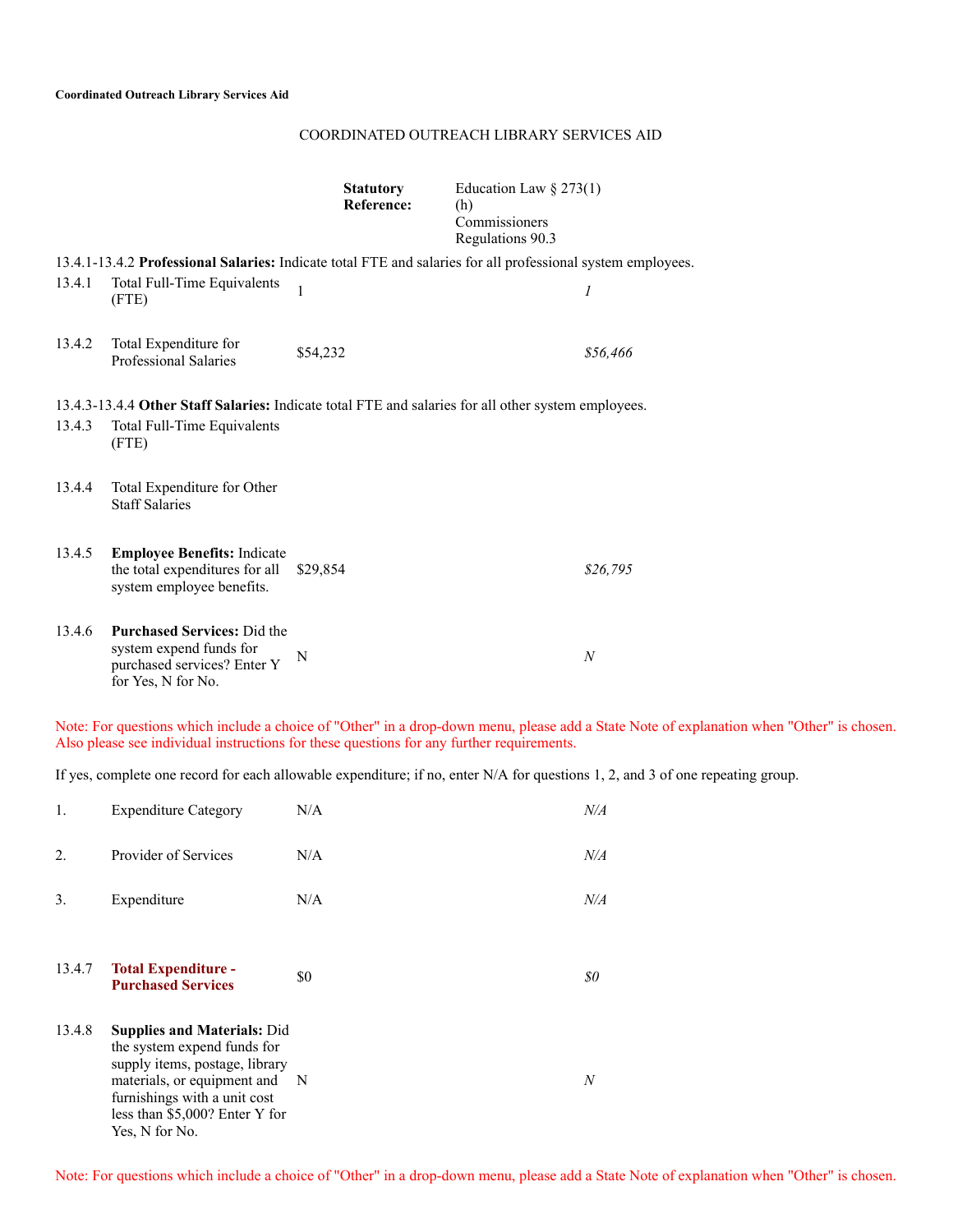### Also please see individual instructions for these questions for any further requirements.

If yes, complete one record for each applicable category; if no, enter N/A for questions 1 and 2 of one repeating group.

| 1.     | <b>Expenditure Category</b>                                                                                                                                                                                                      | $\rm N/A$                                                                                                                            | $N\!/\!A$ |
|--------|----------------------------------------------------------------------------------------------------------------------------------------------------------------------------------------------------------------------------------|--------------------------------------------------------------------------------------------------------------------------------------|-----------|
| 2.     | Expenditure                                                                                                                                                                                                                      | $\rm N/A$                                                                                                                            | $N\!/\!A$ |
| 13.4.9 | Total Expenditure - Supplies<br>and Materials                                                                                                                                                                                    | $\overline{0}$                                                                                                                       | $\$0$     |
|        | 13.4.10 Travel Expenditures: Did<br>the system expend funds for<br>travel? Enter Y for Yes, N for<br>No. Indicate the total<br>expenditures for system<br>employee travel only in this<br>category.                              | N                                                                                                                                    | $\cal N$  |
|        |                                                                                                                                                                                                                                  | If yes, complete one record for each type of travel; if no, enter N/A for questions 1 and 2.                                         |           |
| 1.     | Type of Travel                                                                                                                                                                                                                   | N/A                                                                                                                                  | $N\!/\!A$ |
| 2.     | Expenditure                                                                                                                                                                                                                      | N/A                                                                                                                                  | $N\!/\!A$ |
|        |                                                                                                                                                                                                                                  |                                                                                                                                      |           |
|        | 13.4.11 Total Expenditure - Travel \$0                                                                                                                                                                                           |                                                                                                                                      | $\$0$     |
|        | 13.4.12 Equipment and<br>Furnishings: Did the system<br>expend funds for equipment<br>and furnishings with a unit<br>cost of \$5,000 or more and<br>having a useful life of more<br>than one year. Enter Y for<br>Yes, N for No. | $\mathbf N$                                                                                                                          | $\cal N$  |
|        |                                                                                                                                                                                                                                  | If yes, complete one record for each type of item purchased; if no, enter $N/A$ for questions 1, 2, 3, and 4 of one repeating group. |           |
| 1.     | Type of item                                                                                                                                                                                                                     | N/A                                                                                                                                  | $N\!/\!A$ |
| 2.     | Quantity                                                                                                                                                                                                                         | $\rm N/A$                                                                                                                            | $N\!/\!A$ |
| 3.     | Unit Cost                                                                                                                                                                                                                        | N/A                                                                                                                                  | $N\!/\!A$ |
| 4.     | Expenditure                                                                                                                                                                                                                      | N/A                                                                                                                                  | $N\!/\!A$ |
|        |                                                                                                                                                                                                                                  |                                                                                                                                      |           |
|        | 13.4.13 Total Expenditure -<br><b>Equipment and Furnishings</b>                                                                                                                                                                  | \$0                                                                                                                                  | $\$0$     |
|        | 13.4.14 Did the system expend funds<br>on grants to member<br>libraries? Enter Y for Yes, N<br>for No.                                                                                                                           | N                                                                                                                                    | $\cal N$  |

If yes, complete one record for each grant; if no, enter N/A for questions 1, 2, and 3 of one repeating group.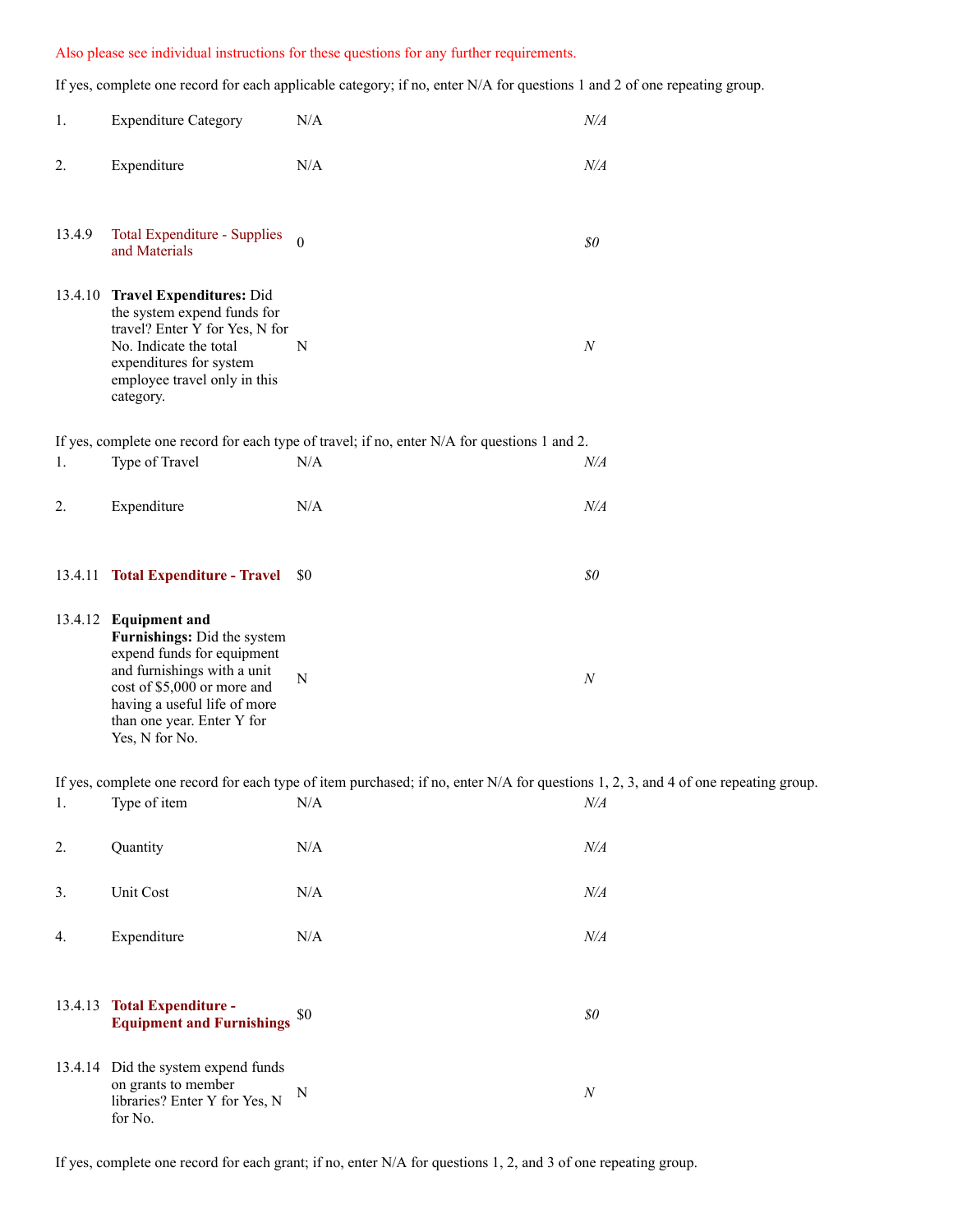| 1.      | Recipient                                                                                                                                                            | N/A                                                                                                                                                                                                                                                                                                                                                          | N/A       |
|---------|----------------------------------------------------------------------------------------------------------------------------------------------------------------------|--------------------------------------------------------------------------------------------------------------------------------------------------------------------------------------------------------------------------------------------------------------------------------------------------------------------------------------------------------------|-----------|
| 2.      | Allocation                                                                                                                                                           | N/A                                                                                                                                                                                                                                                                                                                                                          | $N\!/\!A$ |
| 3.      | Description of Project                                                                                                                                               |                                                                                                                                                                                                                                                                                                                                                              |           |
|         | 13.4.15 Total Expenditure - Grants to<br><b>Member Libraries</b>                                                                                                     | \$0                                                                                                                                                                                                                                                                                                                                                          | \$0       |
| 13.4.16 | Total Expenditure (total<br>13.4.2, 13.4.4, 13.4.5, 13.4.7,<br>13.4.9, 13.4.11, 13.4.13, and<br>13.4.15)                                                             | \$84,086                                                                                                                                                                                                                                                                                                                                                     | \$83,261  |
|         | 13.4.17 Cash Balance at the<br><b>Opening of the Fiscal Year</b><br>NOTE: The opening balance<br>must be the same as the<br>closing balance of the<br>previous year. | \$0                                                                                                                                                                                                                                                                                                                                                          | \$0       |
|         | 13.4.18 Total Allocation from 2018 - \$84,086<br>2019 State Aid:                                                                                                     |                                                                                                                                                                                                                                                                                                                                                              | 883.261   |
| 13.4.19 | Total Available Before<br>Expenditures (total $13.4.17 + $84,086$<br>13.4.18)                                                                                        |                                                                                                                                                                                                                                                                                                                                                              | \$83,261  |
|         | 13.4.20 Cash Balance at the End of<br>the Current Fiscal Year<br>$(total 13.4.18 + 13.4.17 -$<br>13.4.16)                                                            | \$0                                                                                                                                                                                                                                                                                                                                                          | 80        |
| 13.4.21 | Final Narrative: Provide a<br>brief narrative, no more than<br>five hundred (500) words,<br>carried out with these State<br>Aid Funds.                               | In 2018, Outreach Coordinated Services<br>focused on three initiatives: 1. Libraries Mean<br>Business 2. Fresh Food Collective 3. Library<br>describing the major activities Moon Walk Libraries Mean Business In 2016,<br>SALS began its Libraries Mean Business<br>initiative to support small businesses and<br>entrepreneurs supported by funds from the | Response  |

entrepreneurs, supported by funds from the New York State Library's Adult Literacy Library Services Program. The initiative helps member libraries support local businesses in order to create thriving communities. SALS provides funding to member libraries so that member libraries: • Have staff become Notary Publics • Host a turn-key program to support small businesses & entrepreneurs • Promote the Libraries Mean Business e-book collection SALS has 21 Notary Publics in 16 libraries. Member libraries have hosted collaborated with local chambers of commerce, SCORE, and the Saratoga County Prosperity Partnership to provide workshops on social media and marketing; website development; and creating successful Etsy stores. The digital business collection has 113 titles, which were utilized 1,355 times in 2018. Fresh Food Collective SALS partnered with Comfort Food

Community, a food pantry in Greenwich, to

*Response has been entered.*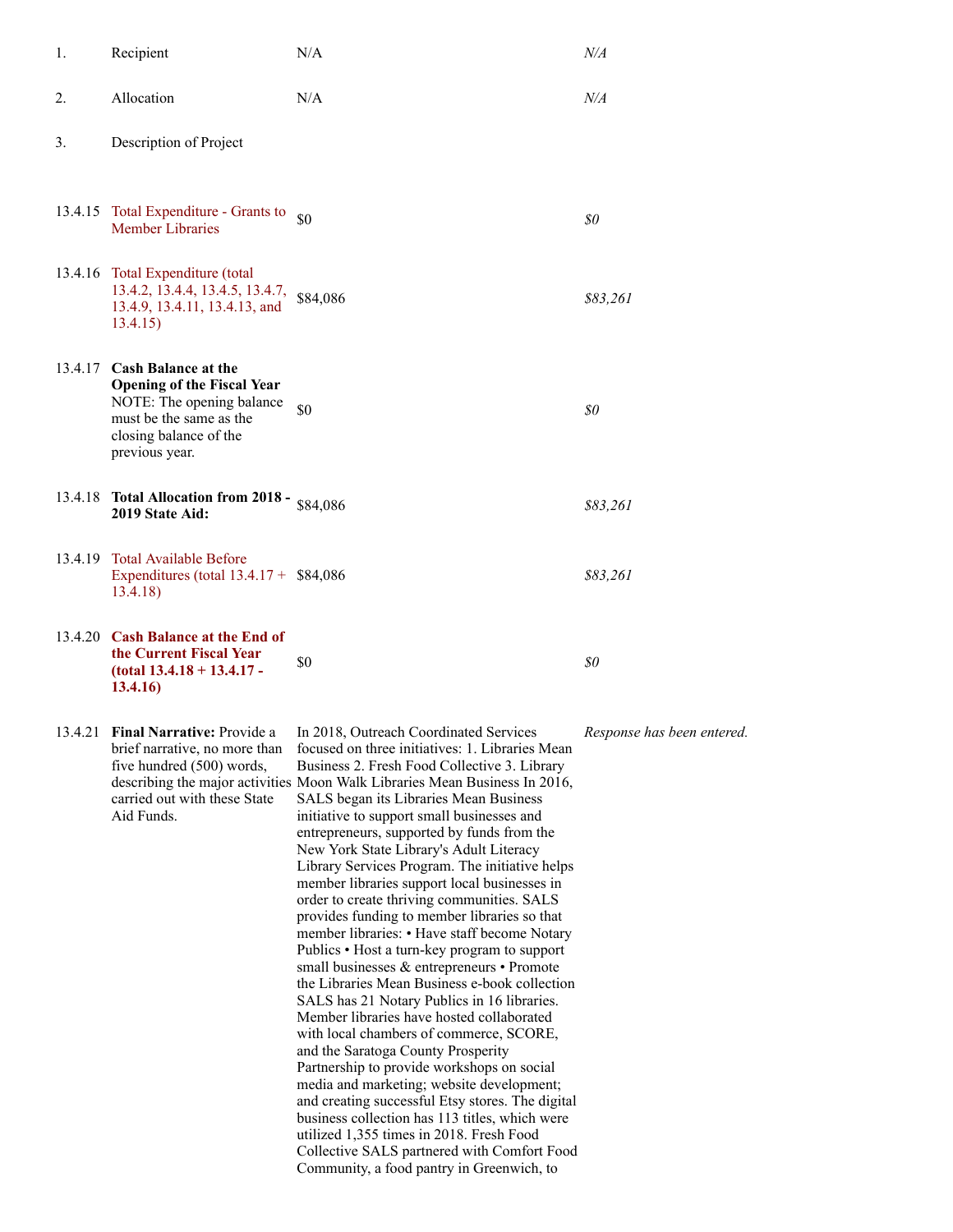launch the Fresh Food Collective, a farm-tolibrary food reclamation and distribution program. The partnership provided fresh, locally gleaned produce to three rural libraries with high incidents of food insecurity. During the three-month pilot program, 2,482 pounds of fruits and vegetables were shared with the Schuylerville, Granville, and Whitehall communities. Library Moon Walk SALS partnered with the Upper Hudson and Mohawk Valley Library Systems to apply to the National Network of Libraries of Medicine for a \$19,000 grant to: • Provide training about authoritative health information to member library staff; • Create partnerships between member libraries and community health organizations; • Provide funding for member libraries to host health-related public programs; • Challenge residents in the Capital Region to be more active. The Library Moon Walk launched in October 2018, and continues through May 2019. More information about the initiative may be found at https://librarymoonwalk.sals.edu/ Adult Program Swap SALS partnered with the Upper Hudson and Mohawk Valley Library Systems to host, promote, and organize quarterly Adult Program Swaps, dedicated to discussing best practices for and ideas about adult programming at member libraries. Coordinated Outreach Services Advisory Committee The Coordinated Outreach Services Advisory Committee met quarterly to share information and collaborate. Krista Conrick (WSHWE BOCES) partnered with SALS's as an advisor on the American Library Association's New Americans Project. Erin Krivitski (SUNY Adirondack), partnered with SALS on the Notary Public training program for member libraries. Johanna MacKay (Skidmore College), collaborated to create quarterly Infomingles - professional networking events throughout the Capital Region for librarians. Adult Literacy Roundtable SALS convened multiple community stakeholders (Regional Adult Education Network, Saratoga Economic Opportunity Council, WSHWE BOCES, Literacy NY etc.) and member libraries with adult literacy programs for a roundtable discussion and landscape review of services in our region. SALS provides ongoing support by identifying potential funding opportunities, convening and facilitating networking opportunities, and consulting services. Outreach Conference SALS hosted the biannual State Outreach Coordinators conference in May 2018. The theme of the conference was Stronger Together: Diversity & Inclusion in Public Libraries.

**Services to County Jails Aid**

SERVICE TO COUNTY JAILS (INTERINSTITUTIONAL) AID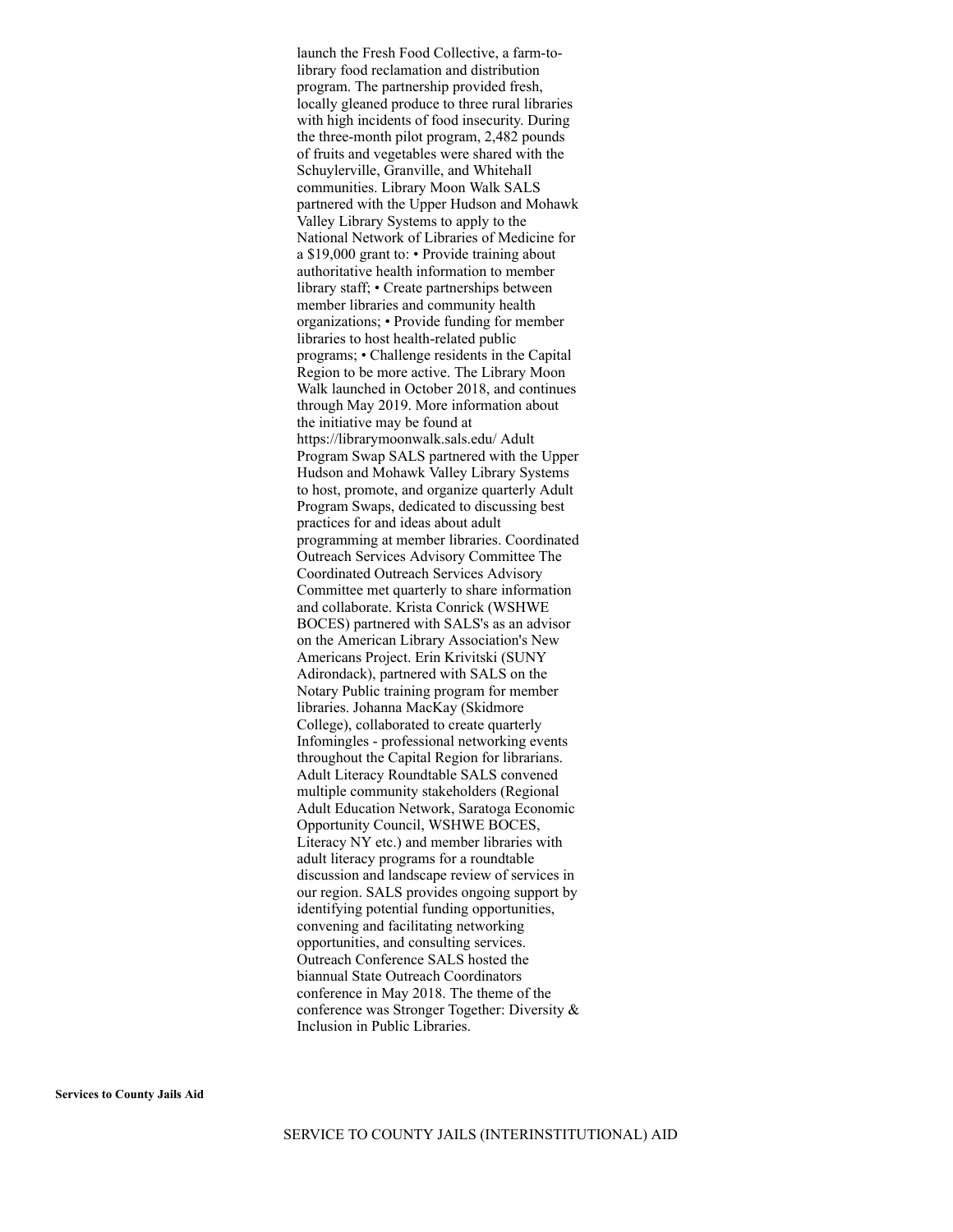| <b>Statutory</b> | Education Law $\delta$ |
|------------------|------------------------|
| Reference:       | 285(2)                 |

The intent of the Services to County Jails Program is to provide basic reading materials for those individuals who are incarcerated short term in county jails across the State. Examples of appropriate spending include books and magazine / newspaper subscriptions which are acceptable to the institution (Supplies & Materials), as well as programs such as Job Information and other topics directly relevant to the county jail inmate's needs (Purchased Services).

| 13.5.1 Purchased Services: Did the                                           |  |
|------------------------------------------------------------------------------|--|
| system expend funds for<br>purchased services? Enter Y<br>for Yes. N for No. |  |
|                                                                              |  |

Note: For questions which include a choice of "Other" in a drop-down menu, please add a State Note of explanation when "Other" is chosen. Also please see individual instructions for these questions for any further requirements.

If yes, complete one record for each allowable expenditure; if no, enter N/A for questions 1, 2, and 3 of one repeating group.

| 1.     | <b>Expenditure Category</b>                                                                                                                                                                                              | N/A | $N\!/\!A$ |
|--------|--------------------------------------------------------------------------------------------------------------------------------------------------------------------------------------------------------------------------|-----|-----------|
| 2.     | Provider of Services                                                                                                                                                                                                     | N/A | $N\!/\!A$ |
| 3.     | Expenditure                                                                                                                                                                                                              | N/A | N/A       |
| 13.5.2 | <b>Total Expenditure -</b><br><b>Purchased Services</b>                                                                                                                                                                  | \$0 | 80        |
| 13.5.3 | <b>Supplies and Materials: Did</b><br>the system expend funds for<br>supply items, postage, library<br>materials, or equipment and Y<br>furnishings with a unit cost<br>less than \$5,000? Enter Y for<br>Yes, N for No. |     | Y         |

Note: For questions which include a choice of "Other" in a drop-down menu, please add a State Note of explanation when "Other" is chosen. Also please see individual instructions for these questions for any further requirements.

If yes, complete one record for each type of item purchased; if no, enter N/A for questions 1 and 2 of one repeating group.

| 1.     | <b>Expenditure Category</b>                                                                                                                                            | Books and other print materials | Books and other print materials |
|--------|------------------------------------------------------------------------------------------------------------------------------------------------------------------------|---------------------------------|---------------------------------|
| 2.     | Expenditure                                                                                                                                                            | \$2,581                         | \$3,295                         |
| 13.5.4 | <b>Total Expenditure -</b><br><b>Supplies and Materials</b>                                                                                                            | \$2,581                         | \$3,295                         |
| 13.5.5 | <b>Total Expenditure (total</b><br>13.5.2, and 13.5.4)                                                                                                                 | 2,581.00                        | \$3,295                         |
| 13.5.6 | <b>Cash Balance at the</b><br><b>Opening of the Fiscal Year:</b><br>NOTE: The opening balance<br>must be the same as the<br>closing balance from the<br>previous year. | \$7                             | \$0\$                           |
| 13.5.7 | <b>Total Allocation from 2018 -</b><br>2019 State Aid                                                                                                                  | \$2,603                         | \$3,302                         |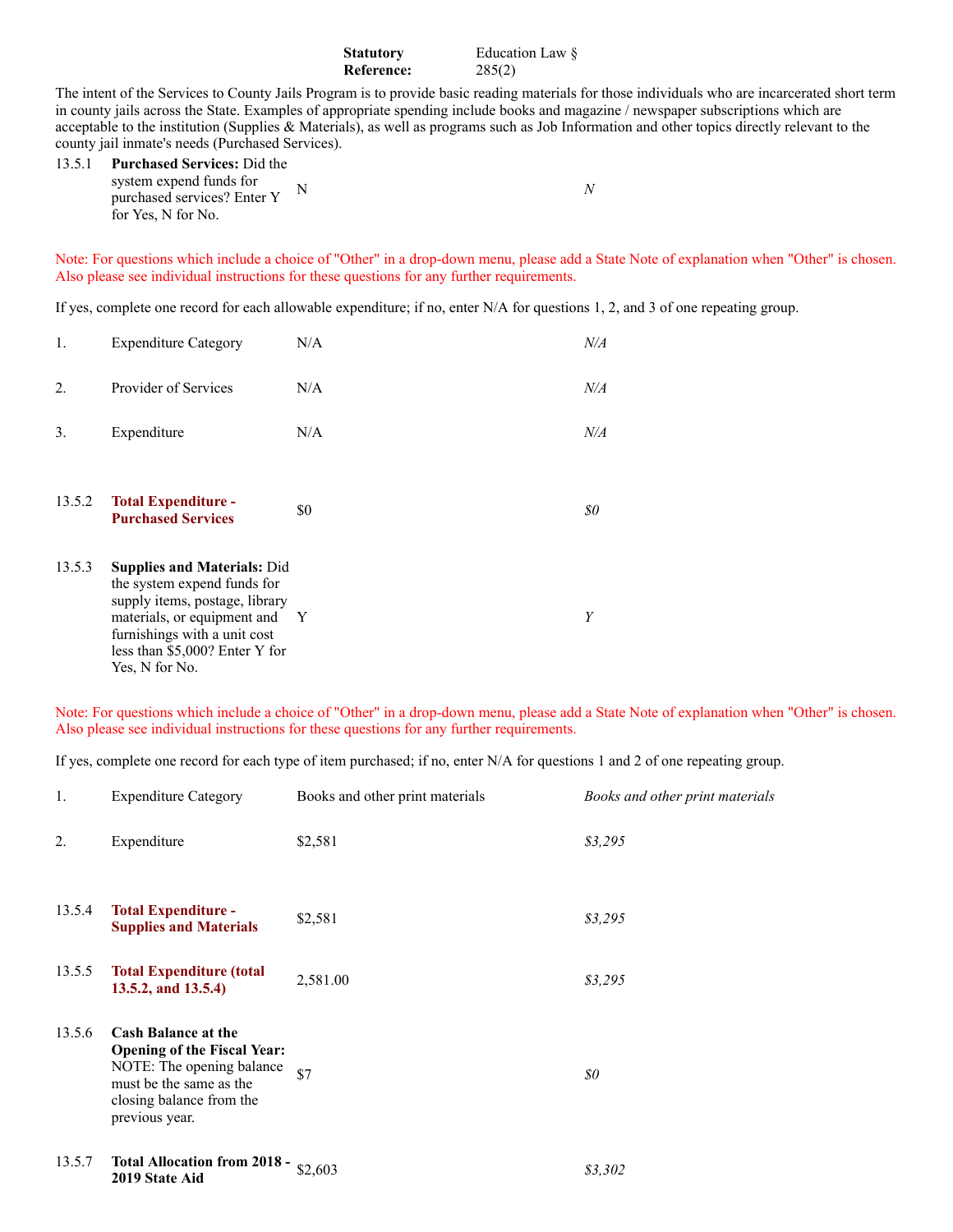13.5.8 Total Available Before Expenditures (total 13.5.6 + 13.5.7) \$2,610 *\$3,302*

13.5.9 **Cash Balance at the End of the Current Fiscal Year (total 13.5.7 + 13.5.6 - 13.5.5)**

\$29 *\$7*

13.5.10 **Final Narrative:**Provide a brief narrative, no more than five hundred (500) words, describing the major activities Warren, and Washington County Correctional carried out with these State Aid Funds. SALS Plan of Service states that SALS will maintain its outreach to Hamilton, Saratoga, Facilities. *Response has been entered.*

#### **State Correctional Aid**

### **THE FOLLOWING QUESTIONS ARE FOR SYSTEMS WITH STATE CORRECTIONAL FACILITIES ONLY**

#### STATE CORRECTIONAL FACILITIES AID

**Statutory** Education Law § 285 (1) **Reference:** Commissioners Regulations 90.14 The amount provided in Education Law is \$9.25 per inmate. Please see the State Corrections Program Guidelines at [www.nysl.nysed.gov/libdev/outreach/corrgdln.htm](http://collectconnect.baker-taylor.com:8080/www.nysl.nysed.gov/libdev/outreach/corrgdln.htm) for more information.

13.6.1-13.6.2 **Professional Salaries:** Indicate total FTE and salaries for all system professional employees.

- 13.6.1 Total Full-Time Equivalents (FTE)
- 13.6.2 Total Expenditure for Professional Salaries

#### 13.6.3-13.6.4 **Other Staff Salaries:** Indicate total FTE and salaries for all other system employees.

| 13.6.3 | Total Full-Time Equivalents<br>(FTE)                                                                                | .25      | 0.5      |
|--------|---------------------------------------------------------------------------------------------------------------------|----------|----------|
| 13.6.4 | Total Expenditure for Other<br><b>Staff Salaries</b>                                                                | \$11,944 | \$22,133 |
| 13.6.5 | <b>Employee Benefits:</b> Indicate<br>the total expenditures for all $$7,167$<br>system employee benefits.          |          |          |
| 13.6.6 | <b>Purchased Services: Does</b><br>the system expend funds for<br>purchased services? Enter Y<br>for Yes, N for No. | N        | N        |

Note: For questions which include a choice of "Other" in a drop-down menu, please add a State Note of explanation when "Other" is chosen. Also please see individual instructions for these questions for any further requirements.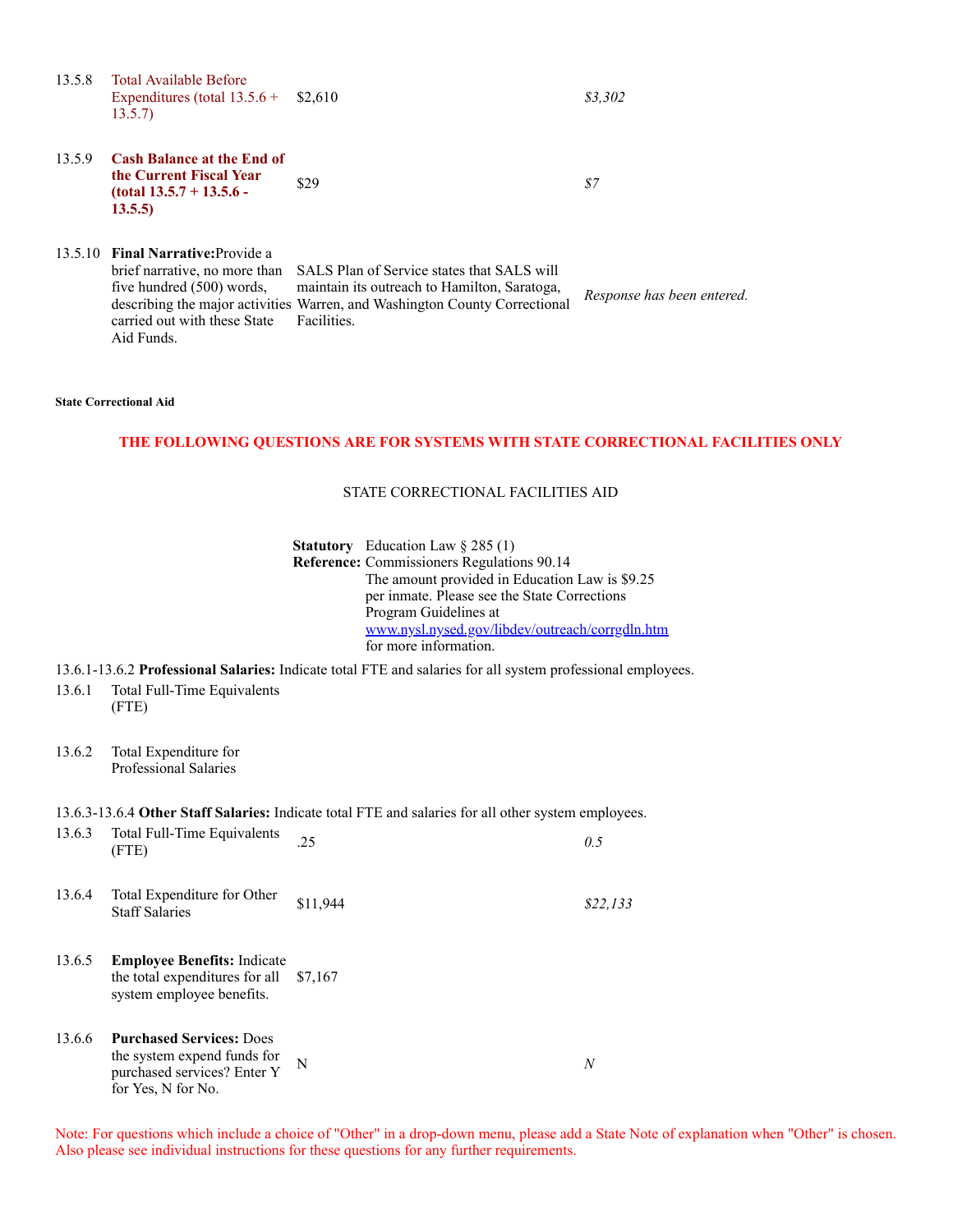If yes, complete one record for each applicable category; if no, enter N/A for questions 1, 2 and 3 of one repeating group.

| 1.     | <b>Expenditure Category</b>                                                                                                                                                                                              | N/A      | $N\!/\!A$ |
|--------|--------------------------------------------------------------------------------------------------------------------------------------------------------------------------------------------------------------------------|----------|-----------|
| 2.     | Provider of Services                                                                                                                                                                                                     | N/A      | $N\!/\!A$ |
| 3.     | Expenditure                                                                                                                                                                                                              | N/A      | N/A       |
| 13.6.7 | <b>Total Expenditure -</b><br><b>Purchased Services</b>                                                                                                                                                                  | $\Omega$ | 80        |
| 13.6.8 | <b>Supplies and Materials: Did</b><br>the system expend funds for<br>supply items, postage, library<br>materials, or equipment and Y<br>furnishings with a unit cost<br>less than \$5,000? Enter Y for<br>Yes, N for No. |          | Y         |

Note: For questions which include a choice of "Other" in a drop-down menu, please add a State Note of explanation when "Other" is chosen. Also please see individual instructions for these questions for any further requirements.

If yes, complete one record for each type of item purchased; if no, enter N/A for questions 1 and 2 of one repeating group.

| 1.     | <b>Expenditure Category</b>                                                                                                                                                                                                      | Books and other print materials | Books and other print materials |  |  |
|--------|----------------------------------------------------------------------------------------------------------------------------------------------------------------------------------------------------------------------------------|---------------------------------|---------------------------------|--|--|
| 2.     | Expenditure                                                                                                                                                                                                                      | \$4,845                         | \$8,860                         |  |  |
| 13.6.9 | <b>Total Expenditure -</b><br><b>Supplies and Materials</b>                                                                                                                                                                      | \$4,845                         | \$8,860                         |  |  |
|        | 13.6.10 Travel Expenditures: Did<br>the system expend funds for<br>travel? Enter Y for Yes, N for<br>No.                                                                                                                         | N                               | $\boldsymbol{N}$                |  |  |
|        | If yes, complete one record for each type of item purchased; if no, enter N/A for questions 1 and 2 of one repeating group.                                                                                                      |                                 |                                 |  |  |
| 1.     | Type of Travel                                                                                                                                                                                                                   | N/A                             | $N\!/\!A$                       |  |  |
| 2.     | Expenditure                                                                                                                                                                                                                      | N/A                             | $N\!/\!A$                       |  |  |
|        |                                                                                                                                                                                                                                  |                                 |                                 |  |  |
|        | 13.6.11 Total Expenditure - Travel                                                                                                                                                                                               | \$0                             | $\$0$                           |  |  |
|        | 13.6.12 Equipment and<br>Furnishings: Did the system<br>expend funds for equipment<br>and furnishings with a unit<br>cost of \$5,000 or more and<br>having a useful life of more<br>than one year. Enter Y for<br>Yes, N for No. | $\mathbf N$                     | $\boldsymbol{N}$                |  |  |

If yes, complete one record for each type of item purchased; if no, enter N/A for questions 1, 2, 3, and 4 of one repeating group.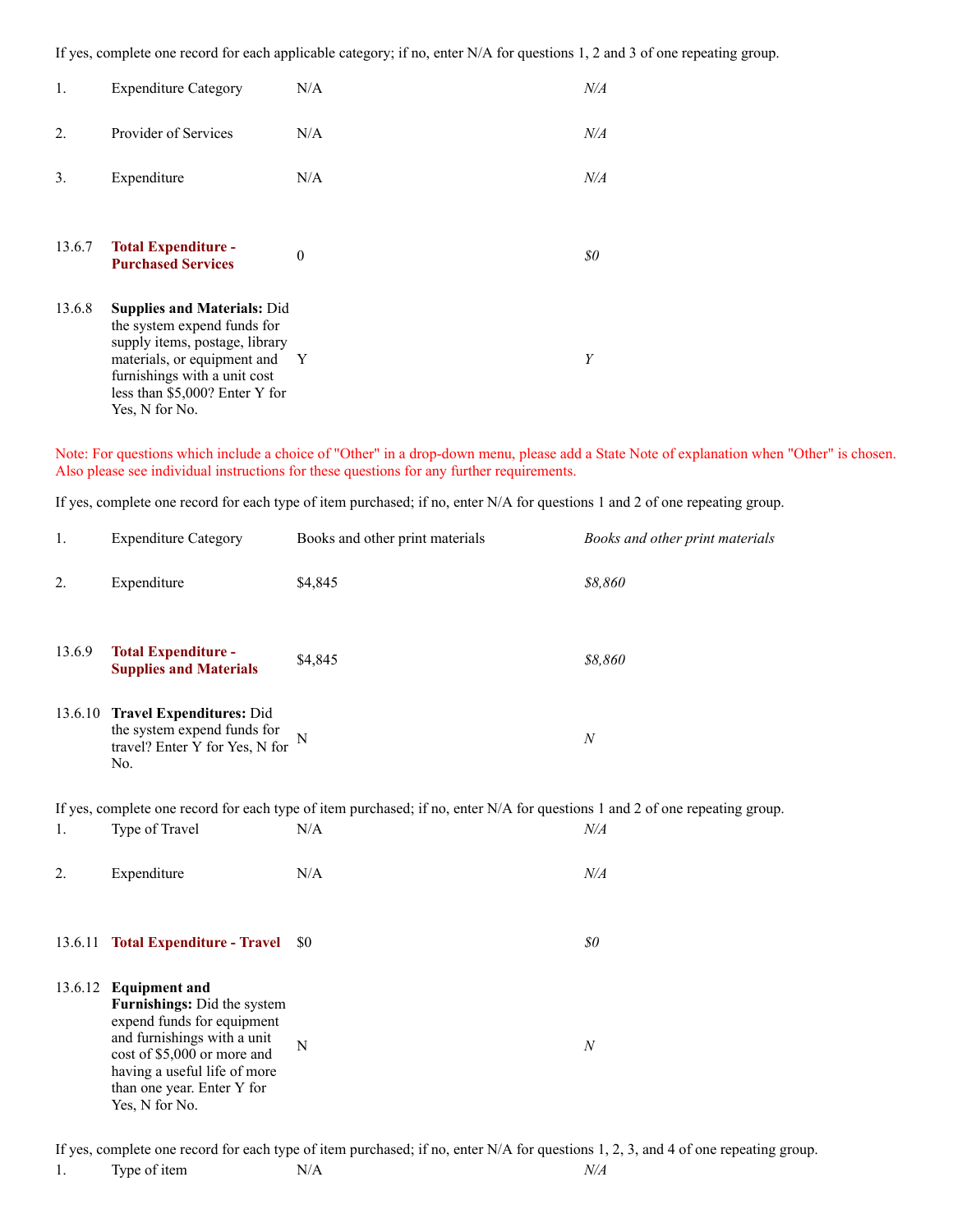| 2. | Quantity                                                                                                                                                              | N/A                                                                                                                                                                                                              | N/A                        |
|----|-----------------------------------------------------------------------------------------------------------------------------------------------------------------------|------------------------------------------------------------------------------------------------------------------------------------------------------------------------------------------------------------------|----------------------------|
| 3. | Unit Cost                                                                                                                                                             | N/A                                                                                                                                                                                                              | N/A                        |
| 4. | Expenditure                                                                                                                                                           | N/A                                                                                                                                                                                                              | N/A                        |
|    | 13.6.13 Total Expenditure -<br><b>Equipment and Furnishings</b>                                                                                                       | $0.00\,$                                                                                                                                                                                                         | 80                         |
|    | 13.6.14 Total Expenditure (total<br>13.6.2, 13.6.4, 13.6.5, 13.6.7, \$23,956<br>13.6.9, 13.6.11, and 13.6.13)                                                         |                                                                                                                                                                                                                  | \$30,993                   |
|    | 13.6.15 Cash Balance at the<br><b>Opening of the Fiscal Year:</b><br>NOTE: The opening balance<br>must be the same as the<br>closing balance of the<br>previous year. | \$0                                                                                                                                                                                                              | \$0\$                      |
|    | 13.6.16 Total Allocation from 2018 - $$31,300$<br>2019 State Aid:                                                                                                     |                                                                                                                                                                                                                  | \$30,993                   |
|    | 13.6.17 Total Available Before<br>Expenditures (total $13.6.15 + $31,300$<br>13.6.16                                                                                  |                                                                                                                                                                                                                  | \$30,993                   |
|    | 13.6.18 Cash Balance at the End of<br>the Current Fiscal Year<br>$(total 13.6.16 + 13.6.15 -$<br>13.6.14)                                                             | \$7,344                                                                                                                                                                                                          | 80                         |
|    | 13.6.19 Final Narrative: Provide a<br>brief narrative, no more than<br>five hundred (500) words,<br>carried out with these State<br>Aid Funds                         | Great Meadow and Washington Correctional<br>Facilities receive delivery, interlibrary loan,<br>describing the major activities consulting services and materials budgets to<br>support their inmate populations. | Response has been entered. |

### **14. Summary of Library System Accomplishments**

Using the goals from Section 4 in the approved 2017-2021 System Plan of Service, **BRIEFLY** describe the final results of each element for Year 1 (2017). *Response has been entered.*

| 14.1 |           | Element 1: Resource Sharing Resource Sharing - Integrated Library System: Response has been entered. |  |
|------|-----------|------------------------------------------------------------------------------------------------------|--|
|      | - Results | Library staff in member libraries received                                                           |  |
|      |           | training to use POLARIS. The SALS training                                                           |  |
|      |           | and Joint Automation Staff received the                                                              |  |
|      |           | training necessary to keep the system and                                                            |  |
|      |           | network running. All libraries are installing                                                        |  |
|      |           | CASSIE, and some are investigating self-check                                                        |  |
|      |           | and RFID technologies. Resource Sharing -                                                            |  |
|      |           | Delivery: The public, staff, and trustees                                                            |  |
|      |           | received the information they required in a                                                          |  |
|      |           | timely fashion. Libraries were offered daily                                                         |  |
|      |           | delivery to meet their public's need for                                                             |  |
|      |           | information. Resource Sharing - Interlibrary                                                         |  |
|      |           | Loan: The public and member library staff                                                            |  |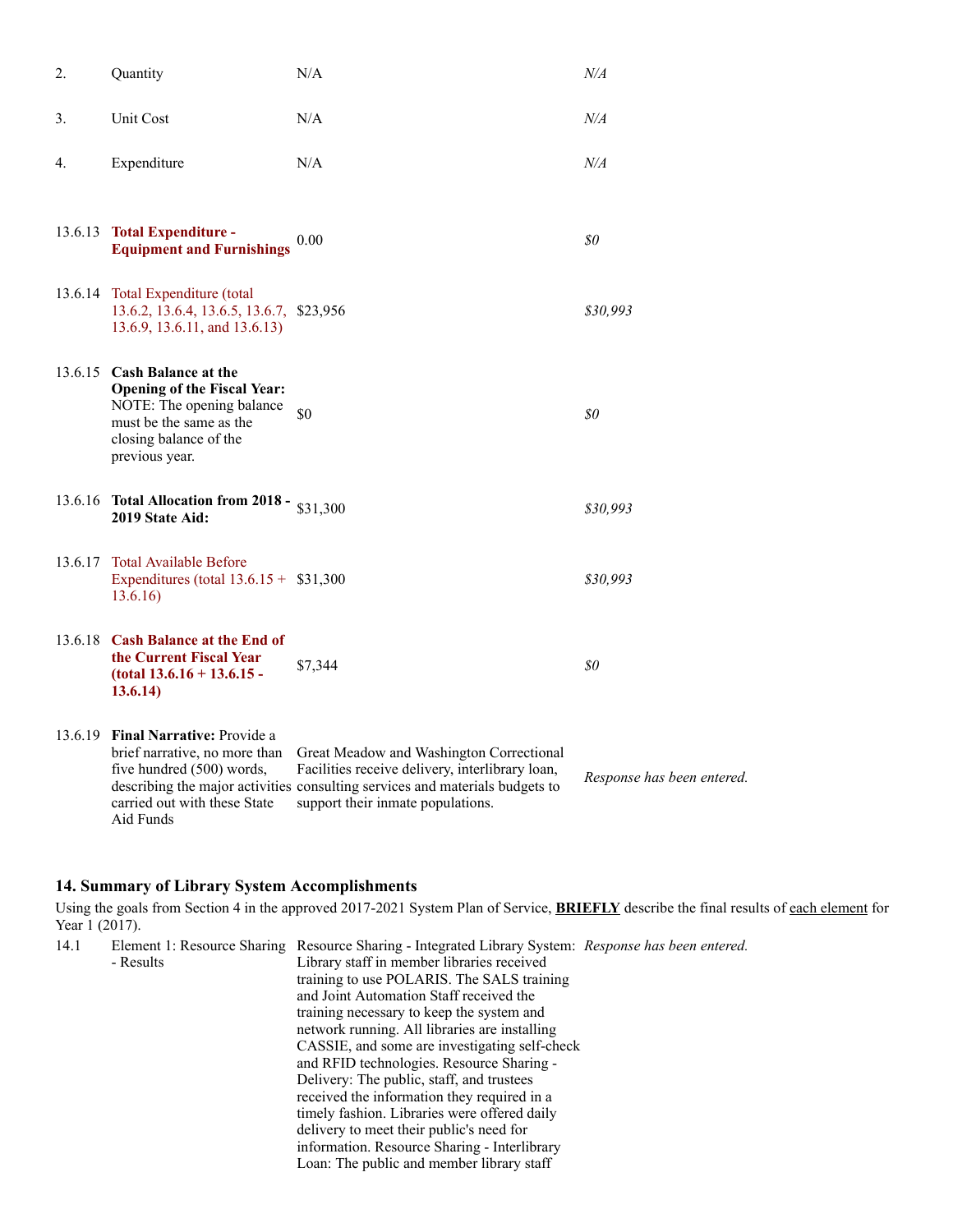know how to access and reserve materials via the Integrated Library System. The member library staffs have the skills they need to request materials that are owned regionally through the Capital District Library Council and New York State Library. The Crandall Public Library searched and requested materials owned outside of the region for the member library staff and the public. Resource Sharing - Digital Collections Access: System purchased materials (eContent, genealogical, etc.) were accessible to the residents in our region through the ILS, or through the SALS, central library or member library websites using library cards.

14.2 Element 2: Special Client Groups - Results

Special Client Groups: Adult Literacy: Adult new learners found the resources needed in their local libraries. Member libraries networked with other community organizations that support Adult Literacy. The System provided workshops on how to implement adult literacy programs in member libraries. Special Client Groups - Coordinated Outreach: People residing in Hamilton, Saratoga, Warren and Washington Counties had equal access to library materials and services. Member library staff partnered with community groups organizations to provide people with the information and materials they need. "Libraries Mean Business" workshops across the system aimed to provide training and free resources to sole proprietors and small businesses. Particular attention was also paid to libraries' role in addressing health, with the launch of sessions related to poverty and food insecurity and other health and wellness issues. Special Client Groups - Correctional Facilities (State and Local): The inmate populations were given access to materials to meet their recreational and lifelong learning interests. Special Client Groups - Youth Services: Libraries received the training needed to provide services to the youth in their communities, received additional funds available through grants to provide services to communities. Special Client Groups - Early Literacy: Libraries received the training, information, and software needed to provide services to their early literacy communities. Specifically we: held a kick-off the Summer Reading Program to educate and provide resources to member libraries; provided access to BeanStack a web-based resource to assist libraries and their communities in providing childhood literacy; and provided continuing education opportunities throughout the year as a resource for libraries.

14.3 Element 3: Professional Education - Results

Development and Continuing community needs. SALS operated effectively Libraries operated effectively to meet their and professionally to meet its member library needs. Member library staff and trustees had access to continuing development and educational workshops, one-on-one training, state and national conferences. Members and

*Response has been entered.*

*Response has been entered.*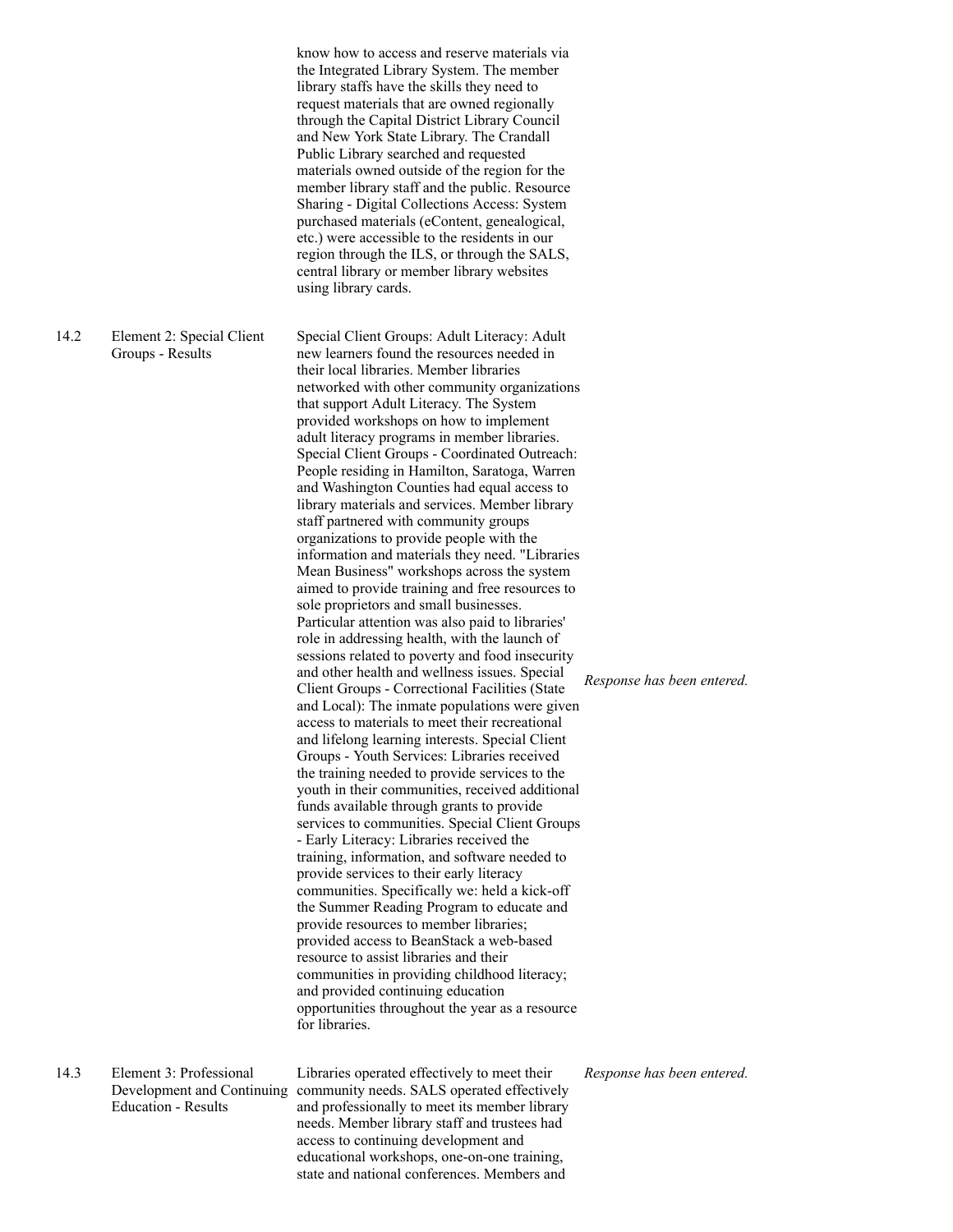|      |                                                                                            | trustees received the information they needed<br>as requested by working with consulting staff.<br>SALS consultants provided Trustee Training at<br>member libraries and the annual meeting;<br>training for new directors; support for budget<br>referendums; guidance on strategic planning;<br>support for Friends of the Library groups;<br>reorganization; personnel issues; and hiring<br>new directors.                                                                                                                                                                                                                                                                                                                                  |                            |
|------|--------------------------------------------------------------------------------------------|-------------------------------------------------------------------------------------------------------------------------------------------------------------------------------------------------------------------------------------------------------------------------------------------------------------------------------------------------------------------------------------------------------------------------------------------------------------------------------------------------------------------------------------------------------------------------------------------------------------------------------------------------------------------------------------------------------------------------------------------------|----------------------------|
| 14.5 | Element 5: Consulting and<br>Development Services -<br>Results                             | Member library staff and trustees received the<br>information they needed through contact with<br>the SALS consulting staff. The member<br>libraries were connected to the Integrated<br>Library System via an area-wide network.<br>Member library automation needs were<br>supported during all hours and emergencies as<br>needed. Member libraries received support for<br>hardware peripherals located within their<br>libraries. Joint Automation and system staff<br>maintained appropriate files, reports, and other<br>software applications. Member library staff<br>were kept up-to-date on handheld devices,<br>downloadable services, technology<br>developments through consulting, training,<br>workshops and virtual workshops. | Response has been entered. |
| 14.6 | Element 6: Coordinated<br>Services - Results                                               | The member libraries participated in<br>coordinated purchases of equipment, supplies,<br>databases and an ILS to provide cost-effective<br>services.                                                                                                                                                                                                                                                                                                                                                                                                                                                                                                                                                                                            | Response has been entered. |
| 14.7 | Element 7: Awareness and<br>Advocacy - Results                                             | System and member libraries received the<br>funds necessary to provide library services to<br>the residents of the four counties. System and<br>member library personnel attended the 2018<br>Advocacy Day in Albany and provided an<br>advocacy guide with information about the<br>representatives for each member library. The<br>System promoted local, state and national<br>advocacy issues through its weekly newsletter.                                                                                                                                                                                                                                                                                                                | Response has been entered. |
| 14.8 | Element 8: Communication<br>among Member Libraries<br>and/or Branch Libraries -<br>Results | System and member library staff and trustees<br>used the information they received among<br>Member meetings and workshops,<br>electronically (intranet, email, and blogs),<br>and/or the delivery and by phone to make<br>informed decisions about library and system<br>services. The System uses a weekly newsletter<br>to share information about programs, grants,<br>initiatives and other opportunities for member<br>libraries, as well as spotlighting the work being<br>done by its member libraries. The System hosts<br>a monthly Directors Council meeting to help<br>facilitate communication among libraries, and<br>to share work the System is doing on their<br>behalf.                                                        | Response has been entered. |
| 14.9 | Element 9: Cooperative<br>Efforts with Other Library<br>Systems - Results                  | There were cost savings, broader access and<br>better service to membership through<br>cooperative, integrated library system,<br>automation, and technology support with<br>Mohawk Valley Library System and the                                                                                                                                                                                                                                                                                                                                                                                                                                                                                                                               | Response has been entered. |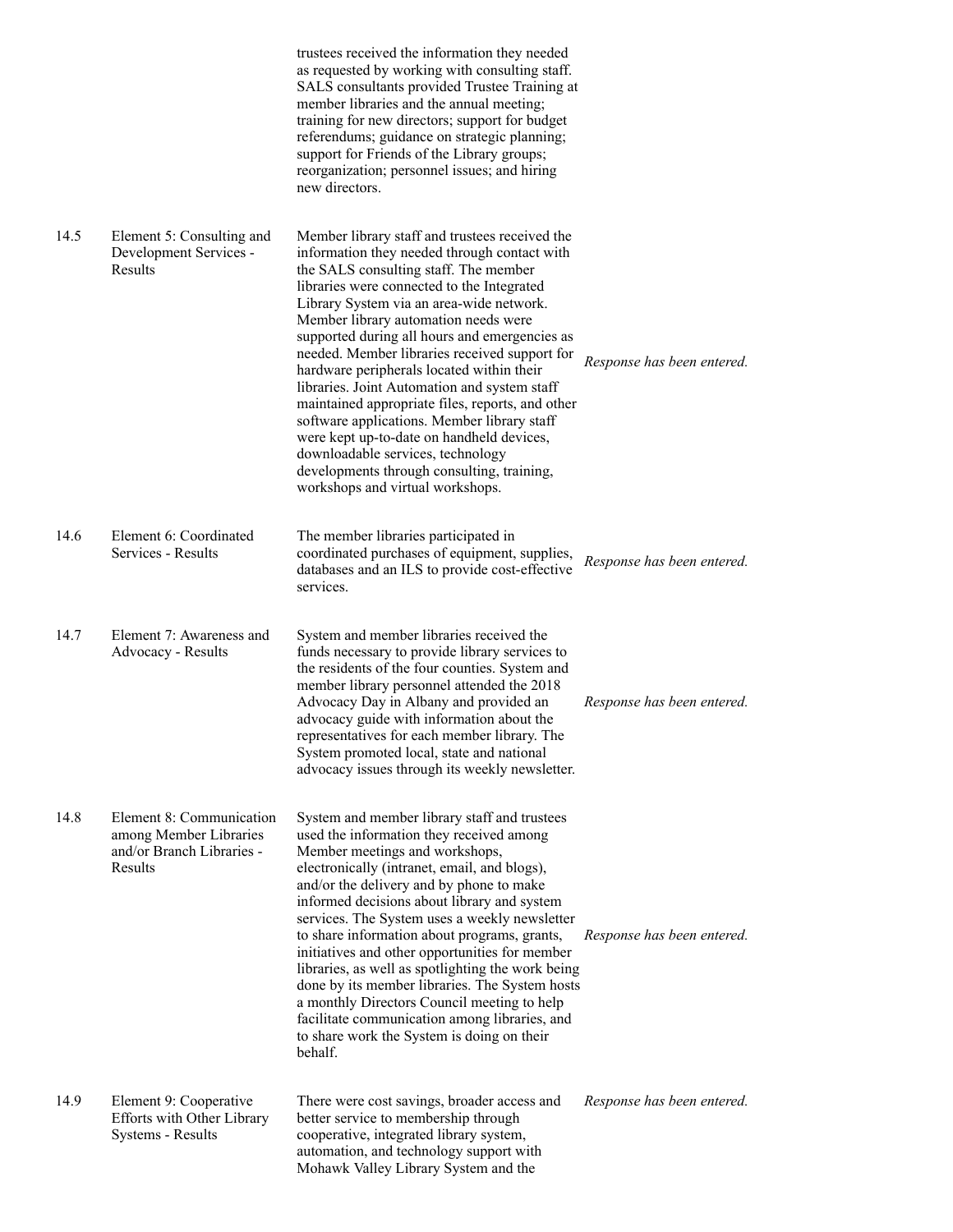|       |                                           | Capital District Library Council. SALS had a<br>voice in the development of continuing<br>education and technology advances by serving<br>on the board and various committees of the<br>Capital District Library Council. SALS had a<br>voice in the development of library services<br>and policies by serving on various statewide<br>groups (PULISDO, Outreach Coordinators,<br>Youth Services, Summer Reading Program).<br>SALS partnered with the Mohawk Valley<br>Library System and Upper Hudson Library<br>System on programs for member libraries,<br>focusing on adult literacy, leadership, adult<br>services, programming and accessibility. |                                                                                                                         |
|-------|-------------------------------------------|----------------------------------------------------------------------------------------------------------------------------------------------------------------------------------------------------------------------------------------------------------------------------------------------------------------------------------------------------------------------------------------------------------------------------------------------------------------------------------------------------------------------------------------------------------------------------------------------------------------------------------------------------------|-------------------------------------------------------------------------------------------------------------------------|
| 14.10 | Element 10: Construction -<br>Results     | Communities had library buildings that were<br>accessible to all members of the community.<br>Communities had facilities that are energy-<br>efficient and met their needs including<br>adequate space, lighting, shelving, seating,<br>restrooms, and technology. SALS granted<br>funds to assist member libraries complete<br>smaller construction projects, and to prepare<br>for submitting State Construction applications.                                                                                                                                                                                                                         | Response has been entered.                                                                                              |
| 14.11 | Results                                   | Element 11: Central Library - Crandall Public Library provided access to<br>adult nonfiction materials in all formats for<br>SALS member libraries to fulfill the role of<br>Central Library as per requirements of NYS<br>Education Law. Crandall Public Library<br>provided in-depth information services to<br>benefit member libraries and the population of<br>the SALS service area. Crandall Public Library<br>kept the membership and public informed<br>about the availability of central library<br>services.                                                                                                                                  | Response has been entered.                                                                                              |
| 14.12 | Element 12: Direct Access -<br>Results    | The New York State Education Department<br>approved SALS' Direct Access Plan. It is on<br>file at SALS and its member libraries. SALS<br>membership continues to lend accordance with<br>the established Direct Access policies.                                                                                                                                                                                                                                                                                                                                                                                                                         | Response has been entered.                                                                                              |
| 14.13 | Element 13: Other Goal(s) -<br>Results    | N/A                                                                                                                                                                                                                                                                                                                                                                                                                                                                                                                                                                                                                                                      | Response has been entered.                                                                                              |
|       | 15. Current system URL's                  |                                                                                                                                                                                                                                                                                                                                                                                                                                                                                                                                                                                                                                                          |                                                                                                                         |
| 15.1  | System Home Page URL                      | http://www.sals.edu/                                                                                                                                                                                                                                                                                                                                                                                                                                                                                                                                                                                                                                     | http://www.sals.edu/                                                                                                    |
| 15.2  | URL of Current List of<br>Members         | http://directory.sals.edu/                                                                                                                                                                                                                                                                                                                                                                                                                                                                                                                                                                                                                               | http://directory.sals.edu/                                                                                              |
| 15.3  | URL of Current Governing<br><b>Bylaws</b> | https://salsblog.sals.edu/about-<br>us/trustees/bylaws/                                                                                                                                                                                                                                                                                                                                                                                                                                                                                                                                                                                                  | http://salsblog.sals.edu/about-us/trustees/bylaws/                                                                      |
| 15.4  | URL of Evaluation Form                    | https://salsblog.sals.edu/wp-                                                                                                                                                                                                                                                                                                                                                                                                                                                                                                                                                                                                                            | http://salsblog.sals.edu/wp-<br>content/uploads/SALSEVAL_2017_Survey.pdf content/uploads/SALSEVAL_2016_SurveyMonkey.pdf |
| 15.5  | URL of Evaluation Results                 | https://www.surveymonkey.com/results/SM-                                                                                                                                                                                                                                                                                                                                                                                                                                                                                                                                                                                                                 | https://www.surveymonkey.com/results/SM-                                                                                |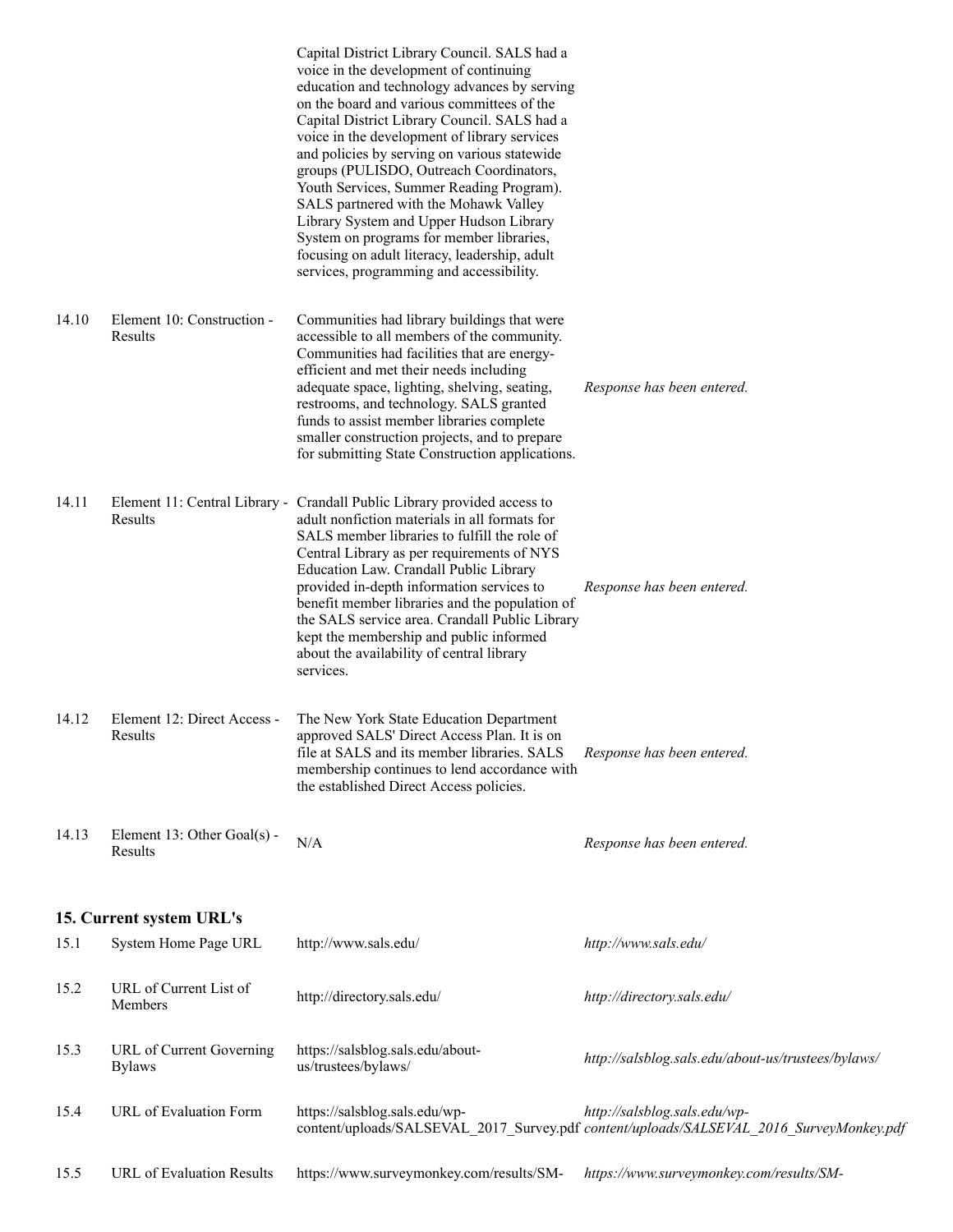|      |                                                                                                                                                                                                                                                                                                             | 2VWYRJFWV/                                                                                                                                                              | 87R26Y9G8/                                                                                                                                                |
|------|-------------------------------------------------------------------------------------------------------------------------------------------------------------------------------------------------------------------------------------------------------------------------------------------------------------|-------------------------------------------------------------------------------------------------------------------------------------------------------------------------|-----------------------------------------------------------------------------------------------------------------------------------------------------------|
| 15.6 | URL of Central Library Plan https://salsblog.sals.edu/wp-                                                                                                                                                                                                                                                   | content/uploads/Central-Library-Plan-of-<br>Service-2016-2021.pdf                                                                                                       | http://salsblog.sals.edu/wp-content/uploads/Central-<br>Library-Plan-of-Service-2016-2021.pdf                                                             |
| 15.7 | URL of Direct Access Plan                                                                                                                                                                                                                                                                                   | https://salsblog.sals.edu/wp-<br>System-90-3-revision-2016.pdf                                                                                                          | http://salsblog.sals.edu/wp-<br>content/uploads/Southern-Adirondack-Library-content/uploads/Southern-Adirondack-Library-<br>System-90-3-revision-2016.pdf |
|      | <b>16. Assurance and Contact Information</b>                                                                                                                                                                                                                                                                |                                                                                                                                                                         |                                                                                                                                                           |
| 16.1 | <b>CONTACT INFORMATION</b><br>Contact name (person<br>completing report)                                                                                                                                                                                                                                    | Dianne Winter                                                                                                                                                           | Dianne Winter                                                                                                                                             |
| 16.2 | Contact telephone number<br>(enter 10 digits only and hit<br>the Tab key)                                                                                                                                                                                                                                   | $(518) 584 - 7300$                                                                                                                                                      | $(518) 584 - 7300$                                                                                                                                        |
| 16.3 | Contact e-mail address                                                                                                                                                                                                                                                                                      | dwinter@sals.edu                                                                                                                                                        | dwinter@sals.edu                                                                                                                                          |
|      | <b>ASSURANCE</b>                                                                                                                                                                                                                                                                                            |                                                                                                                                                                         |                                                                                                                                                           |
| 16.4 | The Library System operated<br>under its approved Plan of<br>Service in accordance with<br>the provisions of Education<br>Law and the Regulations of<br>the Commissioner, and<br>assures that this "Annual<br>Report" was reviewed and<br>accepted by the System<br>Board/Council on (date -<br>mm/dd/yyyy) | 02/19/2019                                                                                                                                                              | 02/20/2018                                                                                                                                                |
|      |                                                                                                                                                                                                                                                                                                             | APPROVAL (for New York State Library use only/not a required field)                                                                                                     |                                                                                                                                                           |
| 16.5 | The Library System's Annual<br>Report and Projected Annual<br>Budget were reviewed and<br>approved by the New York<br>State Library on (date -<br>mm/dd/yyyy).                                                                                                                                              | 04/02/2019                                                                                                                                                              | 05/16/2018                                                                                                                                                |
|      | <b>Suggested Improvements</b>                                                                                                                                                                                                                                                                               |                                                                                                                                                                         |                                                                                                                                                           |
|      | Library System                                                                                                                                                                                                                                                                                              |                                                                                                                                                                         | Southern Adirondack Library System                                                                                                                        |
|      | Name of Person Completing<br>Form                                                                                                                                                                                                                                                                           | Dianne Winter                                                                                                                                                           | Dianne Winter                                                                                                                                             |
|      | Phone Number and Extension<br>(enter area code, telephone<br>number and extension only):                                                                                                                                                                                                                    | 5185847300                                                                                                                                                              | $(518) 584 - 7300$                                                                                                                                        |
|      | Please share with us your<br>Annual Report. When<br>providing feedback, if                                                                                                                                                                                                                                  | It would be nice to have the Save and Next<br>suggestions for improving the buttons at both the top and bottom of each<br>page. That would make navigating much faster. |                                                                                                                                                           |